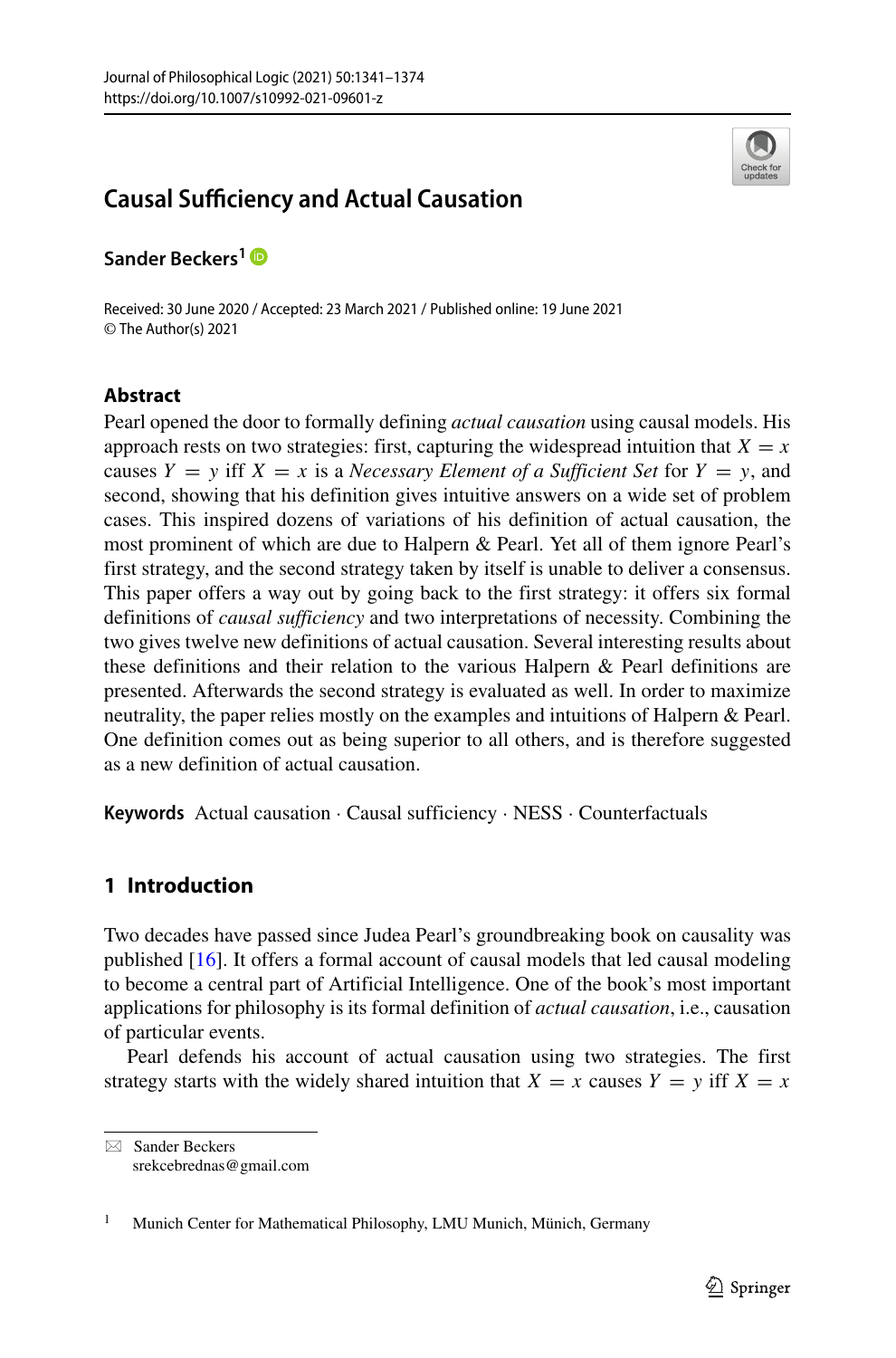is a *Necessary Element of a Sufficient Set* for  $Y = y$  (the NESS intuition, from now on)[.1](#page-1-0)*,*[2](#page-1-1) Pearl claims that using causal models allows one to make this intuition formally precise, whereas existing logical notions of necessity and sufficiency lack the resources to do so. The second strategy is to demonstrate that his formal account offers intuitive verdicts for a number of problematic examples.

Ever since, Pearl's account has come under severe criticism. By now there are dozens of papers – both from philosophers and from researchers in AI – attempting to improve upon his account.<sup>[3](#page-1-2)</sup> Most prominently, Pearl himself has offered several revisions of his account in collaboration with Halpern, culminating in the most recent revision by Halpern individually [\[7](#page-32-0)[–10,](#page-32-1) [17\]](#page-33-1). Together these accounts of causation are referred to as the Halpern & Pearl definitions, or *HP definitions* for short, and they are by far the most influential accounts of causation out there.

The problem with all of these attempts at revising Pearl's initial account, is that they completely ignore the first strategy and focus almost excusively on the second strategy. Roughly put, the typical setup is to go over some examples for which existing definitions give counterintuitive answers, and then to construct a new definition that does not do so. It is unrealistic to expect that this second strategy in and of itself can deliver a satisfactory account of causation, because there are too many examples and even more intuitions [\[3,](#page-32-2) [4\]](#page-32-3).

To solve this problem, this paper starts out with an explicit focus on the first strategy. It is striking that immediately after discussing the NESS intuition, Pearl diverges into complicated technical notions like "sustenance" and "causal beams" and never looks back, be it in his book or in the subsequent work on the HP definitions. Instead I offer what is the most natural route down the first strategy, namely to look at formalizations of *causal sufficiency* (as opposed to logical sufficiency) and combine them with two interpretations of *necessity*. Taken together this results in twelve distinct formal definitions of actual causation.

These definitions are compared to each other and to the HP definitions, leading to several interesting results. For one, it turns out that one of these twelve definitions is equivalent to the most recent HP definition [\[7,](#page-32-0) [8\]](#page-32-4). Therefore this paper is the first to show that one of the HP definitions succeeds in delivering Pearl's promise. At the same time, it also shows that the other HP definitions do not.

Next we turn to the second strategy. Given the diversity of intuitions about the many examples presented in the literature, the best we can do is arrive at a comparative verdict: does one of the definitions here developed fare better than the HP definitions? In order to avoid relying on my own intuitions, I present two criteria by

<span id="page-1-0"></span><sup>&</sup>lt;sup>1</sup>This acronym was coined by Wright  $[22]$ , but Pearl does not intend to formalize the specific manner in which Wright understood it, nor do I in the current paper. I have formalized Wright's interpretation of the NESS definition elsewhere, in the process of developing another definition of causation [\[1\]](#page-32-5). The latter definition is in many ways a simplification of the definition that I defend here. The precise relation between these two definitions is the subject of future work.

<span id="page-1-1"></span><sup>&</sup>lt;sup>2</sup>Mackie [\[13\]](#page-33-3) formulates the same intuition differently, resulting in the equally famous INUS acronym. See Wright [\[23\]](#page-33-4) for a detailed discussion of the subtle differences between them.

<span id="page-1-2"></span> $3$ Just to name some of the most influential ones: Hall [\[6\]](#page-32-6), Hitchcock [\[11,](#page-33-5) [12\]](#page-33-6), Weslake [\[20\]](#page-33-7) and Woodward [\[21\]](#page-33-8).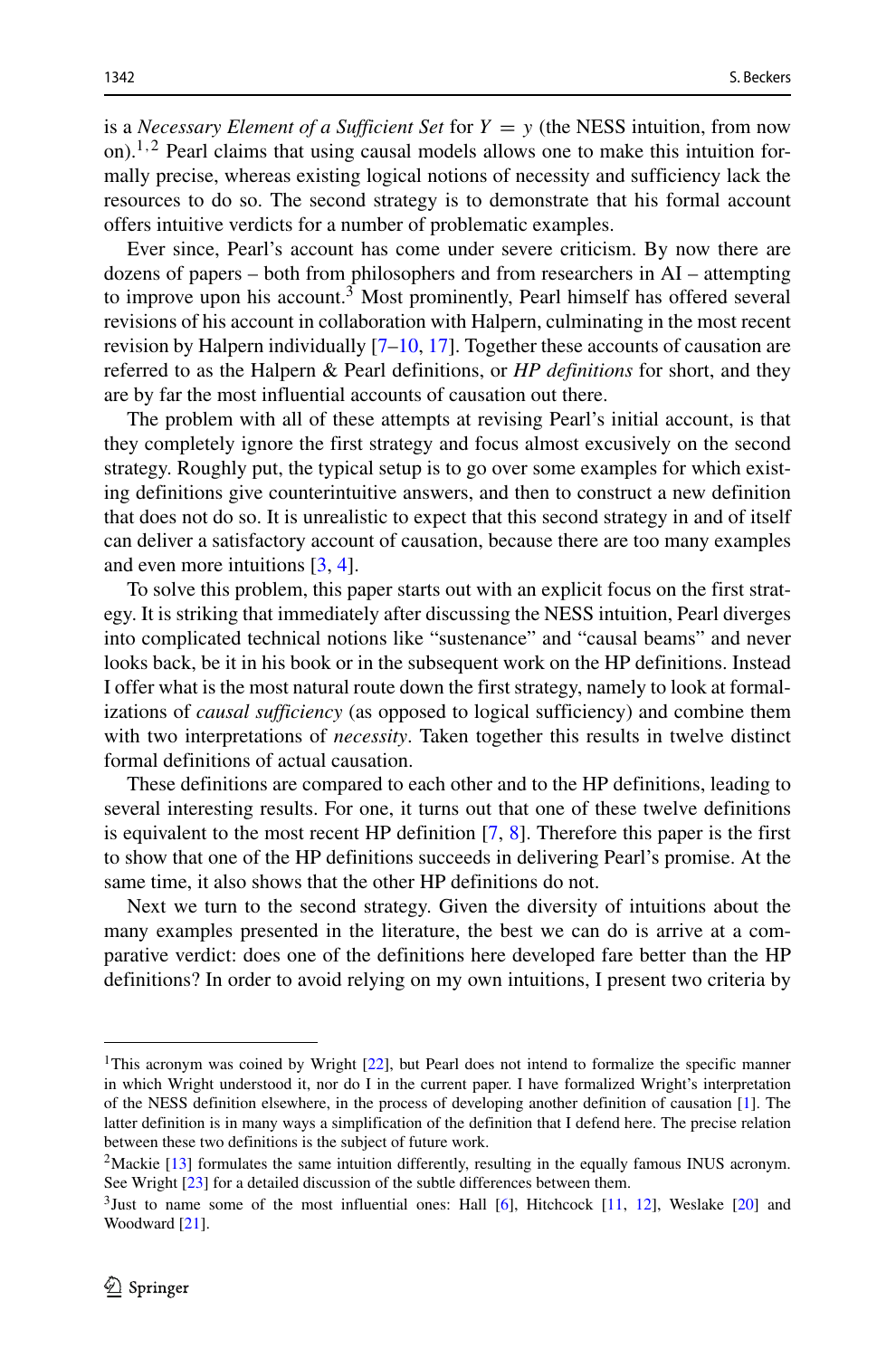which we can answer this question. First, I make use of Halpern and Pearl's own examples and rely almost exclusively on their intuitions, which for the most part align with the consensus in the literature. (Example 6 forms a notable exception that was suggested to me by a reviewer.) Here the answer is that one of the twelve definitions does better than the HP definitions. Second, I present six examples that are very similar to each other, and assess which definitions are able to handle them in a consistent (and preferably also intuitive) manner. Here the answer is that the previous definition again does better than the HP definitions.

Therefore I suggest adopting this definition of actual causation. Roughly, this definition states that  $X = x$  causes  $Y = y$  iff there is a set  $W = w$  so that  $(X = x, W = w)$  is sufficient for  $Y = y$  along a causal network **N** *and* there exists some value *x'* so that  $(X = x', \mathbf{W} = \mathbf{w})$  is not sufficient for  $Y = y$  along any causal subnetwork of **N**.

This paper is laid out as follows. The next section introduces *structural equations models*, the formal causal models that are used to express all the definitions. Then I state the three most recent HP definitions in Section [3.](#page-4-0) Section [4](#page-6-0) presents six notions of causal sufficiency and shows how they relate to each other. We then use these six notions to formalize actual causation along the NESS intuition in Section [5,](#page-11-0) and discuss several interesting results. After this theoretical groundwork, we start looking for the best definition. Two definitions are discarded by showing that they have certain unacceptable properties in Section [6.](#page-14-0) Finally, Section [7](#page-15-0) compares the remaining definitions to each other and to the HP definitions by considering examples from Halpern & Pearl and a few additional ones.

# <span id="page-2-0"></span>**2 Structural Equations Modeling**

This section reviews the definition of causal models as they were introduced by Pearl [\[16\]](#page-33-0). Much of the discussion and notation is taken from Halpern [\[8\]](#page-32-4) with little change.

**Definition 1** A signature S is a tuple  $(\mathcal{U}, \mathcal{V}, \mathcal{R})$ , where U is a set of *exogenous* variables,  $\mathcal V$  is a set of *endogenous* variables, and  $\mathcal R$  a function that associates with every variable  $Y \in \mathcal{U} \cup \mathcal{V}$  a nonempty set  $\mathcal{R}(Y)$  of possible values for *Y* (i.e., the set of values over which *Y ranges*). If  $X = (X_1, \ldots, X_n)$ ,  $\mathcal{R}(X)$  denotes the crossproduct  $\mathcal{R}(X_1) \times \cdots \times \mathcal{R}(X_n)$ .

Exogenous variables represent factors whose causal origins are outside the scope of the causal model, such as background conditions and noise. The values of the endogenous variables, on the other hand, are causally determined by other variables within the model (both endogenous and exogenous).

**Definition 2** A *causal model M* is a pair  $(S, \mathcal{F})$ , where S is a signature and  $\mathcal{F}$ defines a function that associates with each endogenous variable *X* a *structural equation FX* giving the value of *X* in terms of the values of other endogenous and exogenous variables. Formally, the equation  $F_X$  maps  $\mathcal{R}(\mathcal{U} \cup \mathcal{V} - \{X\})$  to  $\mathcal{R}(X)$ , so *F<sub>X</sub>* determines the value of *X*, given the values of all the other variables in  $U \cup V$ .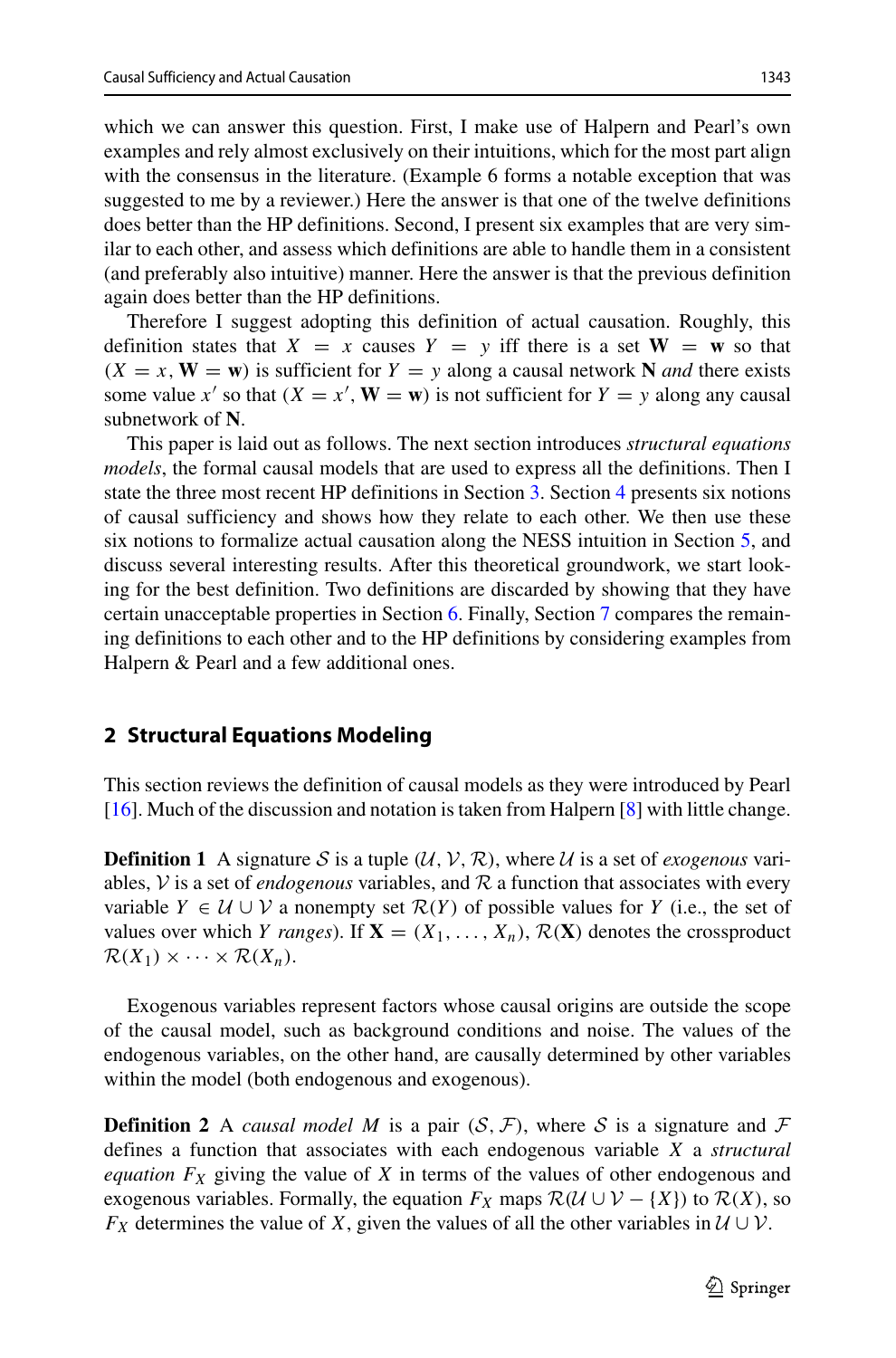Note that there are no functions associated with exogenous variables; their values are determined outside the model. We call a setting  $\mathbf{u} \in \mathcal{R}(\mathcal{U})$  of values of exogenous variables a *context*.

The value of *X* may depend on the values of only a few other variables. *X depends on Y in context* **u** if there is some setting of the endogenous variables other than *X* and *Y* such that if the exogenous variables have value **u**, then varying the value of *Y* in that context results in a variation in the value of *X*; that is, there is a setting **z** of the endogenous variables other than *X* and *Y* and values *y* and *y*- of *Y* such that  $F_X(y, z, u) \neq F_X(y', z, u)$ . We then say that *Y* is a *parent* of *X*.

We extend this genealogical terminology in the usual manner, by taking the *ancestor* relation to be the transitive closure of the parent relation (i.e., *Y* is an ancestor of *X* iff there exist variables so that *Y* is a parent of  $V_1$ ,  $V_1$  is a parent of  $V_2$ , ..., and  $V_n$ is a parent of *X*). The *descendant* relation is simply the reversal of the ancestor relation (i.e., *X* is a descendant of *Y* iff *Y* is an ancestor of *X*.) A *path* is a sequence of variables in which each element is a child of the previous element.

In this paper we restrict attention to *strongly recursive* (or *strongly acyclic*) models, that is, models where there is a partial order  $\leq$  on variables such that if *Y* depends on *X*, then  $X \prec Y$ . In a strongly recursive model, given a context **u**, the values of all the remaining variables are determined (we can just solve for the value of the variables in the order given by  $\leq$ ). We often write the equation for an endogenous variable as  $X = f(Y)$ ; this denotes that the value of X depends only on the values of the variables in **Y**, and the connection is given by the function *f* . For example, we might have  $X = Y + 5$ .

An *intervention* has the form  $X \leftarrow x$ , where X is a set of endogenous variables. Intuitively, this means that the values of the variables in **X** are set to the values **x**. The structural equations define what happens in the presence of interventions. Setting the value of some variables **X** to **x** in a causal model  $M = (S, \mathcal{F})$  results in a new causal model, denoted  $M_{\mathbf{X} \leftarrow \mathbf{x}}$ , which is identical to *M*, except that *F* is replaced by  $\mathcal{F}^{\mathbf{X} \leftarrow \mathbf{x}}$ : for each variable  $Y \notin \mathbf{X}$ ,  $F_v^{\mathbf{X} \leftarrow \mathbf{x}} = F_Y$  (i.e., the equation for *Y* is unchanged), while for each *X'* in **X**, the equation  $F_{X'}$  for *X'* is replaced by  $X' = x'$  (where *x'* is the value in **x** corresponding to  $X'$ ).

Given a signature  $S = (U, V, R)$ , an *atomic formula* is a formula of the form *X* = *x*, for *X* ∈ *V* and *x* ∈  $\mathcal{R}(X)$ . A *causal formula (over* S) is one of the form  $[Y_1 \leftarrow y_1, \ldots, Y_k \leftarrow y_k] \phi$ , where

- $\phi$  is a Boolean combination of atomic formulas,
- $Y_1, \ldots, Y_k$  are distinct variables in  $\mathcal{V}$ , and
- $y_i \in \mathcal{R}(Y_i)$  for each  $1 \leq i \leq k$ .

Such a formula is abbreviated as  $[\mathbf{Y} \leftarrow \mathbf{y}]\phi$ . The special case where  $k = 0$  is abbreviated as  $\phi$ . Intuitively,  $[Y_1 \leftarrow y_1, \ldots, Y_k \leftarrow y_k] \phi$  says that  $\phi$  would hold if  $Y_i$  were set to  $y_i$ , for  $i = 1, \ldots, k$ .

A causal formula  $\psi$  is true or false in a *causal setting*, which is a causal model given a context. As usual, we write  $(M, \mathbf{u}) \models \psi$  if the causal formula  $\psi$  is true in the causal setting  $(M, \mathbf{u})$ . The  $\models$  relation is defined inductively.  $(M, \mathbf{u}) \models X = x$  if the variable  $X$  has value  $x$  in the unique (since we are dealing with recursive models) solution to the equations in  $M$  in context  $\bf{u}$  (i.e., the unique vector of values that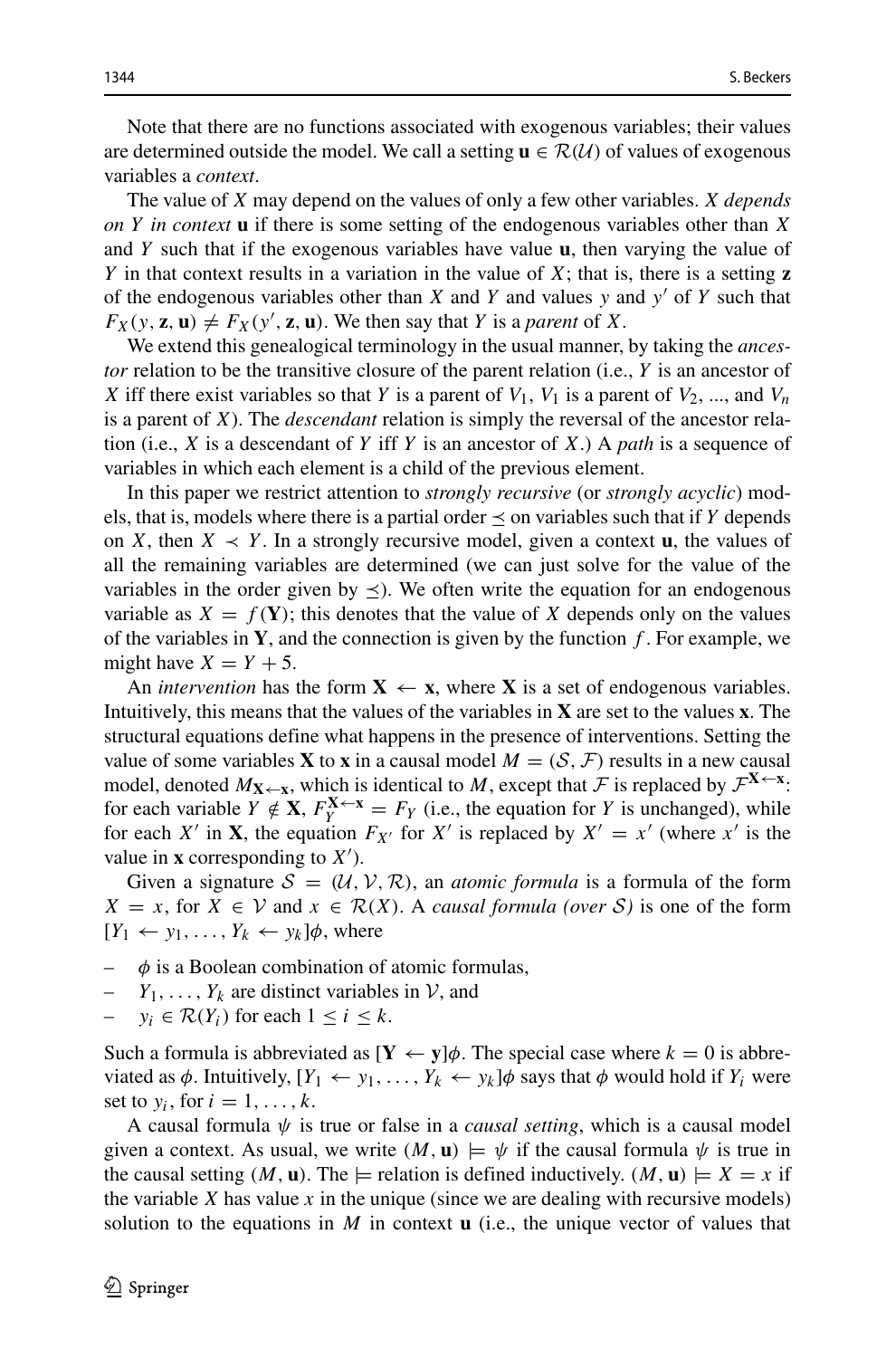simultaneously satisfies all equations in *M* with the variables in  $U$  set to **u**). The truth of conjunctions and negations is defined in the standard way. Finally,  $(M, \mathbf{u})$   $\models$  $[\mathbf{Y} \leftarrow \mathbf{y}]\phi$  if  $(M_{\mathbf{Y} \leftarrow \mathbf{y}}, \mathbf{u}) \models \phi$  (i.e., the intervention  $\mathbf{Y} \leftarrow \mathbf{y}$  transforms *M* into a new model  $M_{\text{Y} \leftarrow \text{Y}}$ , in which we assess the truth of  $\phi$ ).

# <span id="page-4-0"></span>**3 HP Definitions**

Now on to the HP definitions. As Pearl [\[16\]](#page-33-0)'s initial definition is a precursor to the HP definitions that gives less intuitive results and is far more complicated, I do not discuss it. (It is safe to say that by now it has been unanimously rejected.) Two of the HP definitions are developed by both Halpern and Pearl, whereas the third one is solely due to Halpern. The relations between them are extensively discussed by Halpern [\[8\]](#page-32-4).

The general form of all three definitions is as follows (where  $\phi$  is a Boolean combination of atomic formulas):

**Definition 3 X** = **x** is an *actual cause* of  $\phi$  in *(M, u)* if the following three conditions hold:

- AC1.  $(M, u) \models (X = x) \land \phi$ .<br>AC2. See below.
- See below.
- AC3. **X** is minimal; there is no strict subset **X**<sup>*n*</sup> of **X** such that  $X'' = X''$  satisfies AC2, where  $\mathbf{x}''$  is the restriction of  $\mathbf{x}$  to the variables in  $\mathbf{X}''$ .

Questions of actual causation are posed relative to an *actual context* **u**, because as we know from the previous section a context completely determines which events actually took place. So AC1 represents the trivial requirement that the candidate cause and effect are among the events which took place. AC3 is also fairly straightforward: we should not consider redundant elements to be parts of causes. The real content of the definition lies with AC2.

Throughout the rest of the paper, settings of variables **V** with superscript ∗ (i.e., **v**<sup>\*</sup>) indicate that  $(M, \mathbf{u}) \models (\mathbf{V} = \mathbf{v}^*)$ . Settings of variables **V** with superscript  $'(i.e.,$ **v**<sup> $\prime$ </sup>) indicate that *(M,* **u**)  $\models$  *(V ≠ v<sup>* $\prime$ *</sup>) for each <i>V* ∈ **V**. Settings of variables without any superscript can refer to any setting.

In line with the NESS intuition, we should expect AC2 to consist of formal variants of these two conditions[:4](#page-4-1)

AC2(b). There is a set **W** so that  $(\mathbf{X} = \mathbf{x}, \mathbf{W} = \mathbf{w}^*)$  is causally sufficient for  $\phi$ .<br>AC2(a).  $\mathbf{X} = \mathbf{x}$  is necessary for the sufficiency of  $(\mathbf{X} = \mathbf{x}, \mathbf{W} = \mathbf{w}^*)$ .  $X = x$  is necessary for the sufficiency of  $(X = x, W = w^*)$ .

At first glance, the first two HP definitions seem to meet this expectation: they consist of conditions AC2(a) and AC2(b), and Halpern refers to these as a "necessity condition" and a "sufficiency condition" [\[7,](#page-32-0) p. 3]. Upon closer examination, however,

<span id="page-4-1"></span><sup>&</sup>lt;sup>4</sup>I list them unalphabetically for consistency with the HP definitions.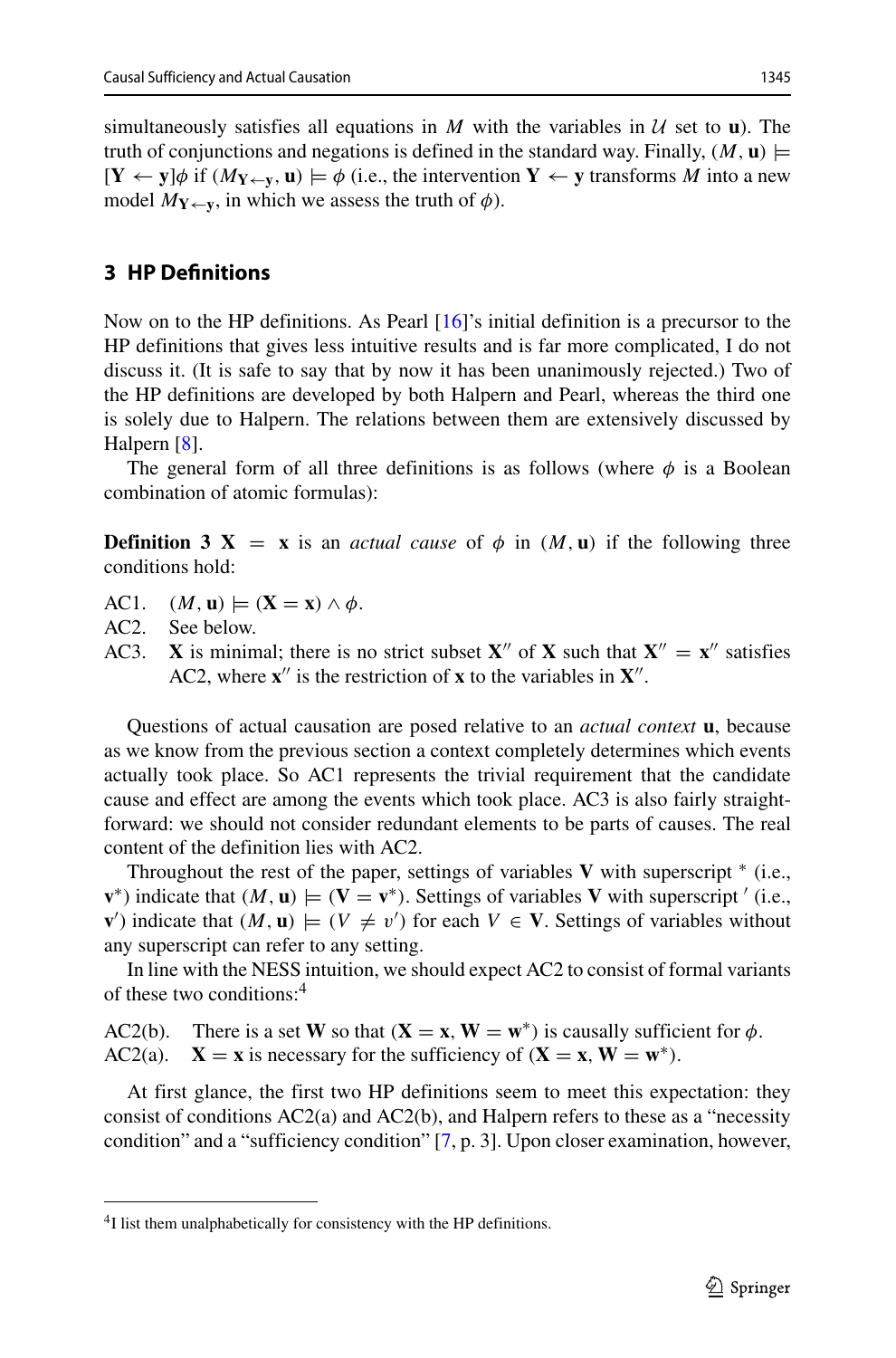it is hard to see how either version of AC2(b) can sensibly be interpreted as capturing causal sufficiency.

We start with **Original HP** [\[9\]](#page-32-7):

#### **Definition 4** [**Original HP**]

- AC2(a). There is a partition of  $V$  into two sets **Z** and **W** with **X**  $\subseteq$  **Z** and a setting **x**<sup>'</sup> and **w** of the variables in **X** and **W**, respectively, such that  $(M, \mathbf{u})$   $\models$  $[\mathbf{X} \leftarrow \mathbf{x}', \mathbf{W} \leftarrow \mathbf{w}] \neg \phi.$
- AC2(b). For all subsets **Y** of **Z** − **X**, we have  $(M, u) \models [X \leftarrow x, W \leftarrow w, Y \leftarrow w]$ **y**∗]*φ*.

We call  $W = w$  a *witness* of  $X = x$  causing  $Y = y$ .

Note that one choice of **Y** for which the condition in AC2(b) is required to hold, is  $Y = \emptyset$ . For that choice, AC2 states that the effect counterfactually depends on the cause when holding fixed the witness  $W = w$ :  $(M, u) \models [X \leftarrow x, W \leftarrow w]\phi$ and  $(M, \mathbf{u}) \models [\mathbf{X} \leftarrow \mathbf{x}', \mathbf{W} \leftarrow \mathbf{w}] \neg \phi$ . Therefore AC2(a) can easily be interpeted as expressing a  $-$  contrastive  $-$  necessity condition: there exist contrast values  $\mathbf{x}'$  such that if those values were to obtain, then AC2(b) no longer holds.

The problem lies with interpreting AC2(b) as expressing causal sufficiency. The main obstacle lies in the absence of the requirement that  $\mathbf{w} = \mathbf{w}^*$ , i.e., it is not required that the supposedly sufficient set of events  $(X = x, W = w)$  *actually took place.* Therefore we cannot simply view  $(X = x, W = w)$  itself as the causally sufficient set we are looking for. Although it cannot be excluded that the conditions imposed by invoking **Z** (and **Y**) somehow ensure the existence of some other set that *can* be interpreted as a causally sufficient set, it is far from obvious that this is the case. This is confirmed by the fact that Halpern & Pearl do not even offer an attempt at giving an interpretation of AC2(b) as expressing causal sufficiency.

Matters get worse when we turn our attention to **Updated HP** [\[10\]](#page-32-1):

#### **Definition 5** [**Updated HP**]

AC2(a). Identical to the previous one.

AC2(b). For all subsets **V** of **W** and subsets **Y** of **Z** − **X**, we have  $(M, u) \models [X \leftarrow$  $\mathbf{x}, \mathbf{V} \leftarrow \mathbf{v}, \mathbf{Y} \leftarrow \mathbf{y}^*$   $\phi$  (where **v** is the restriction of **w** to **V**).

We see that AC2(b) has become even more complicated, and yet no argument is given as to how this condition formalizes causal sufficiency, despite Halpern explicitly claiming that this is what it aims to do.<sup>5</sup> Instead, the updated version is justified on the basis of examples for which the previous version gave counterintuitive answers.

<span id="page-5-0"></span><sup>&</sup>lt;sup>5</sup>Concretely, when discussing sufficient causality we find the following  $[8, p. 53]$  $[8, p. 53]$ :

The key intuition behind the definition of sufficient causality is that not only does  $X = x$  suffice to bring about  $\phi$  in the actual context (which is the intuition that AC2(b) [from **Original HP**] and AC2(b) [from **Updated HP**] are trying to capture)...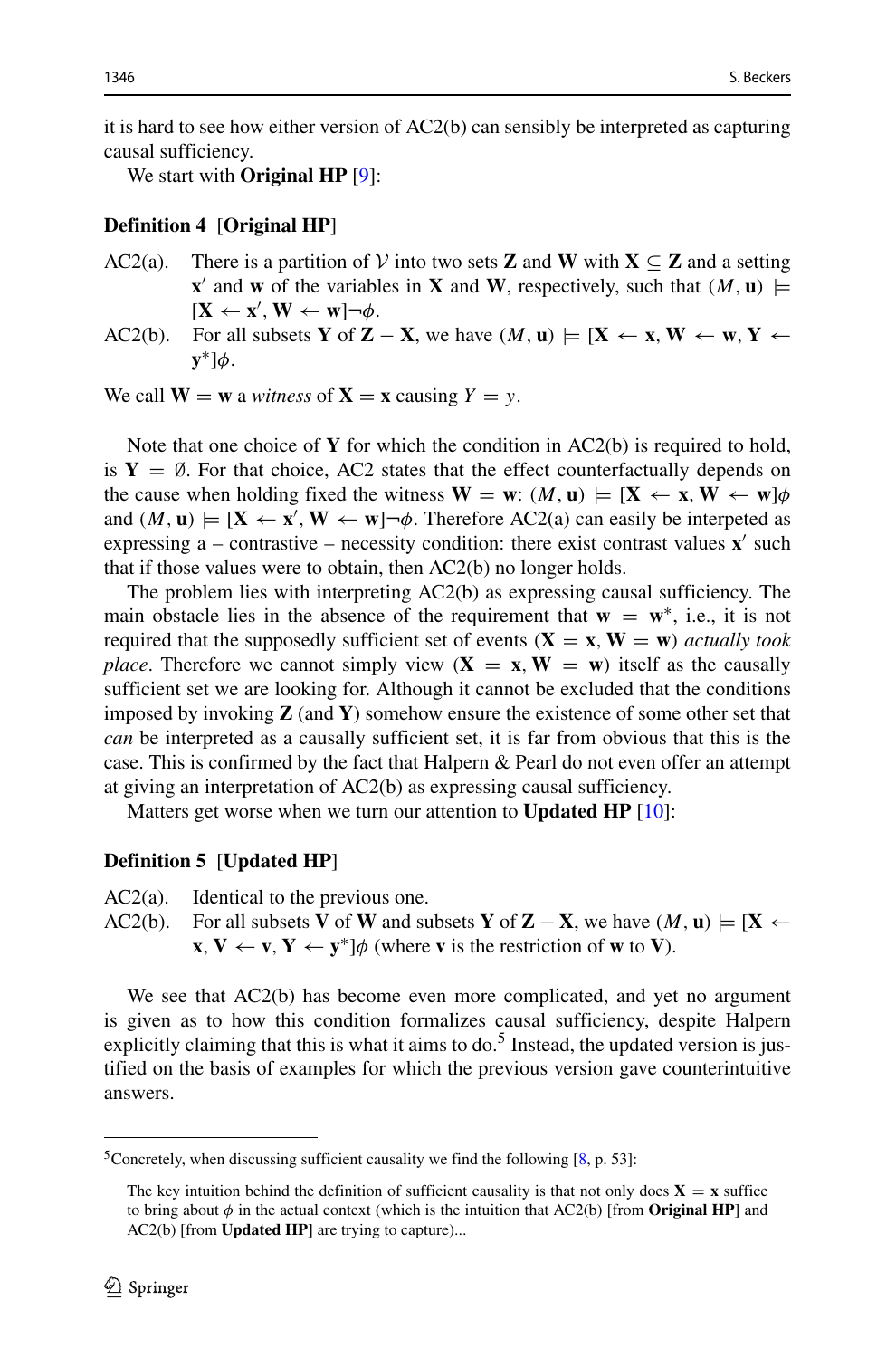As a sidenote, Halpern and Pearl [\[10\]](#page-32-1) also define *strong causation* by demanding that the following condition holds in addition to the other two:

AC2(c). For all  $\mathbf{w} \in \mathcal{R}(\mathbf{W})$  we have that  $(M, \mathbf{u}) \models [\mathbf{X} \leftarrow \mathbf{x}, \mathbf{W} \leftarrow \mathbf{w}]\phi$ .

This definition has received almost no attention in the literature, because according to Halpern & Pearl it is too strong.<sup>[6](#page-6-1)</sup> As we shall see, this is unfortunate, because AC2(c) does adequately capture a variant of causal sufficiency.

Finally we have **Modified HP**, which is far simpler than the previous two [\[7\]](#page-32-0).

#### **Definition 6** [**Modified HP**]

AC2. There is a set **W** of variables in  $V - X$ , and a setting **x**<sup> $\prime$ </sup> of the variables in **X**  $\text{such that } (M, \mathbf{u}) \models [\mathbf{X} \leftarrow \mathbf{x}', \mathbf{W} \leftarrow \mathbf{w}^*] \neg \phi.$ 

The crucial difference here is that **Modified HP** *does* require the witness to consist solely of events which actually took place, i.e.,  $\mathbf{w} = \mathbf{w}^*$ . It is straightforward to show that simply adding this requirement ensures that both versions of AC2(b) are satisfied automatically, and therefore an explicit sufficiency condition is not required. Halpern considers this definition to be an improvemement over the other two, and I agree with him. However, Halpern arrives at this conclusion based on the many examples in which it better agrees with intuition. As will become clear, another – and arguably more compelling – justification is to be found in the fact that it is the only definition of the three which has a natural interpretation as formalizing the NESS intuition with which we started. To get there, we need to step away from the HP definitions and start afresh.

### <span id="page-6-0"></span>**4 Causal Sufficiency**

#### **4.1 Some Technical Preliminaries**

1: Halpern [\[8\]](#page-32-4) suggests treating "part of a cause" (i.e., any  $X = x$  that appears in  $X = x$ ) as synonymous with "cause" when talking about **Modified HP**. I will follow this suggestion throughout whenever discussing the judgment of **Modified HP** in particular examples, unless stated otherwise. In stating theorems, however, the two are kept apart.

2: The HP definitions allow the effect to be any propositional formula  $\phi$ , whereas the other definitions of causation will require effects to be of the form  $Y = y$ . A

<span id="page-6-1"></span><sup>&</sup>lt;sup>6</sup>In retrospect, there is little basis for this judgment. They only discuss two examples in which strong causation diverges from **Updated HP**. In the first of those (Ex. 3.2), it fails to call the lighting of each of two matches ( $ML_1 = 1$  and  $ML_2 = 1$ ) to be causes of a forest fire, whereas **Updated HP** does not. However, their conjunction  $(ML_1 = 1, ML_2 = 1)$  *is* a strong cause, and thus each of them is part of a strong cause. As we will see, Halpern later suggests treating "part of a cause" as being synonymous to "cause", so the point would be moot. In the second example (Ex. 5.5), discussed as Example 4 later on, *S* = 1 is not a strong cause although it is a cause according to **Updated HP**. This is an example of *trumping causation*, for which the majority opinion is that  $S = 1$  is indeed not a cause. Moreover, Halpern's later definition **Modified HP** also does not consider it a cause.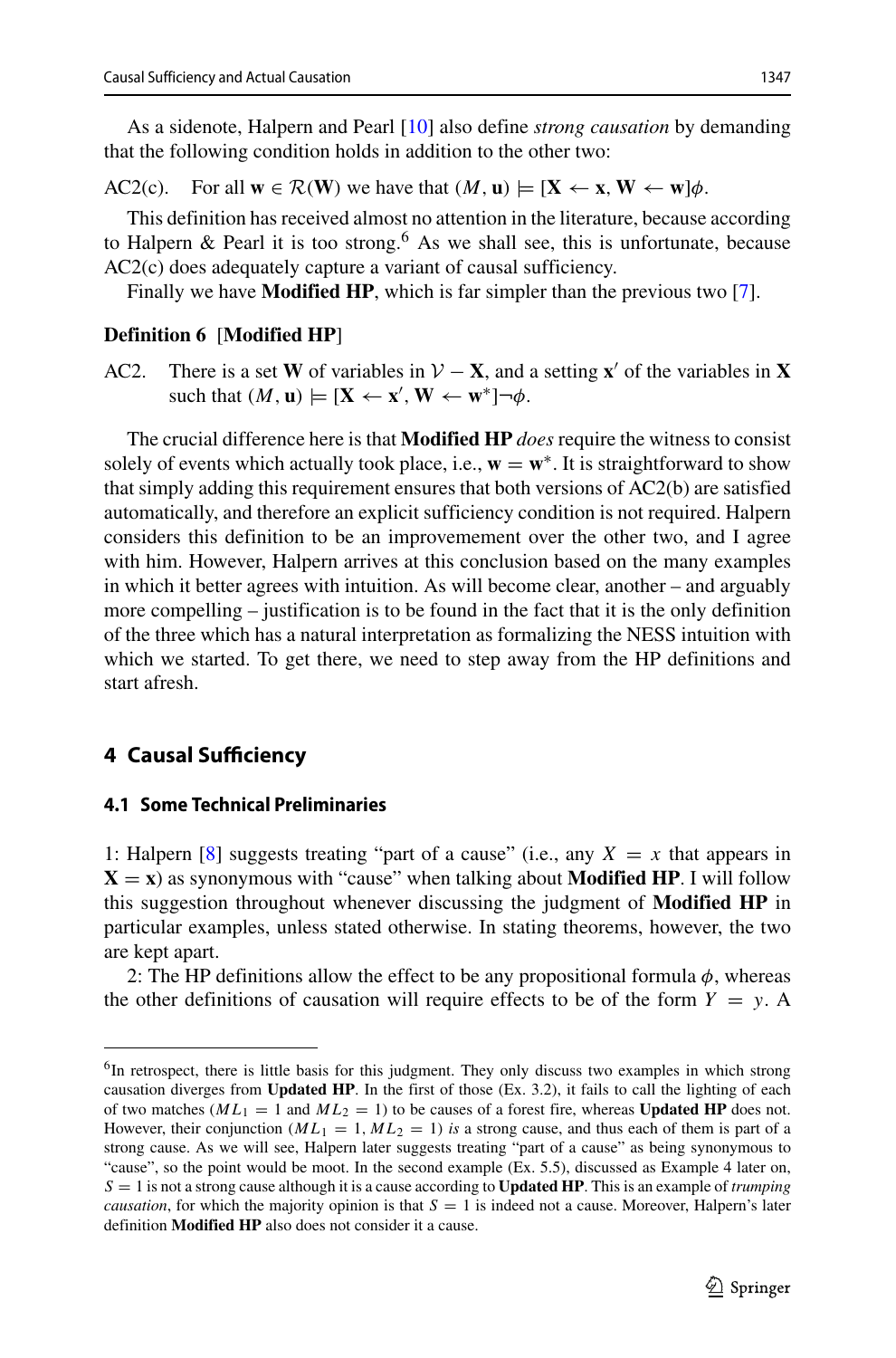thorough discussion of complex effects is beyond the scope of this paper. I here limit myself to two observations.

- Although the definitions of causation here developed can be generalized to allow for conjunctive effects (i.e., effects of the form  $Y = y$ ), it is not at all clear that we should want to do so. The reason is that we can easily include variables into the effect that have nothing whatsoever to do with the causes. Say we have a variable *Y* with equation  $Y = U$ , where *U* is an exogenous variable, and we are considering a context where  $U = 1$ . Then for any cause-effect pair  $X = x$  and  $\phi$ , we automatically get that **X** = **x** also causes  $\phi \land Y = 1$ , which is not a sensible result. Therefore we choose to simply exclude conjunctive effects.
- In the few examples in the literature where the HP definitions actually consider an effect  $\phi$  that is not of the form  $Y = y$ ,  $\phi$  takes on the form  $Y = y_1 \vee \phi$  $Y = y_2, \ldots, \forall Y = y_n$  for some *n*. The definitions here developed can easily be generalized to also allow for such effects. For reasons of simplicitly I choose not to do so in general and limit the discussion of this generalization to one example for which it is required.

3: The definitions of sufficiency below (and the definitions of actual causation that follow in their wake) could be extended to also allow for exogenous variables as members of a sufficient set, so that exogenous and endogenous variables are treated alike. Since our goal is to make comparisons with the HP definitions, those would also have to be extended. Concretely, the HP definitions restrict causes to being endogenous variables, and they do not allow exogenous variables to be parts of a "witness" (the set **W** above). For example, if we have  $Y = X \vee U$  where  $U \in \mathcal{U}$ and we consider a context where  $U = 1$  and  $X = 1$ , the HP definitions are unable to identify  $X = 1$  as a cause because they disallow considering what happens when  $U = 0$ . The simplest way to sidestep this issue is to restrict ourselves to models where exogenous variables only appear in equations of the form  $V = U$ . In that manner, all influence of the exogenous variables can be overriden by interventions, reducing their role to simply providing us with the actual values of all variables. For any model which does not conform to this restriction, we can easily construct a very similar model that does: simply replace any exogenous variable *U* which appears in some equation that is not of this form with a new endogenous variable  $V_U$ , and add the equation  $V_U = U$ . For the previous example this results in the model with equations  $Y = X \vee V_U$ ,  $V_U = U$ . (Note that now the HP definitions do consider  $X = 1$ to be a cause of  $Y = 1$ .).

### **4.2 Six Variants of Sufficiency**

Throughout the rest of the paper, we take **X** and **Y** to be non-identical subsets of the endogenous variables  $V$  that appear in a causal model  $M$ .<sup>[7](#page-7-0)</sup>

<span id="page-7-0"></span><sup>&</sup>lt;sup>7</sup>We take them to be non-identical to exclude calling a setting  $X = x$  causally sufficient for itself, and a fortiori to exclude calling it a cause of itself. A reviewer pointed out to me that Halpern and Pearl [\[10\]](#page-32-1) do not rule out self-causation, although they did consider doing so.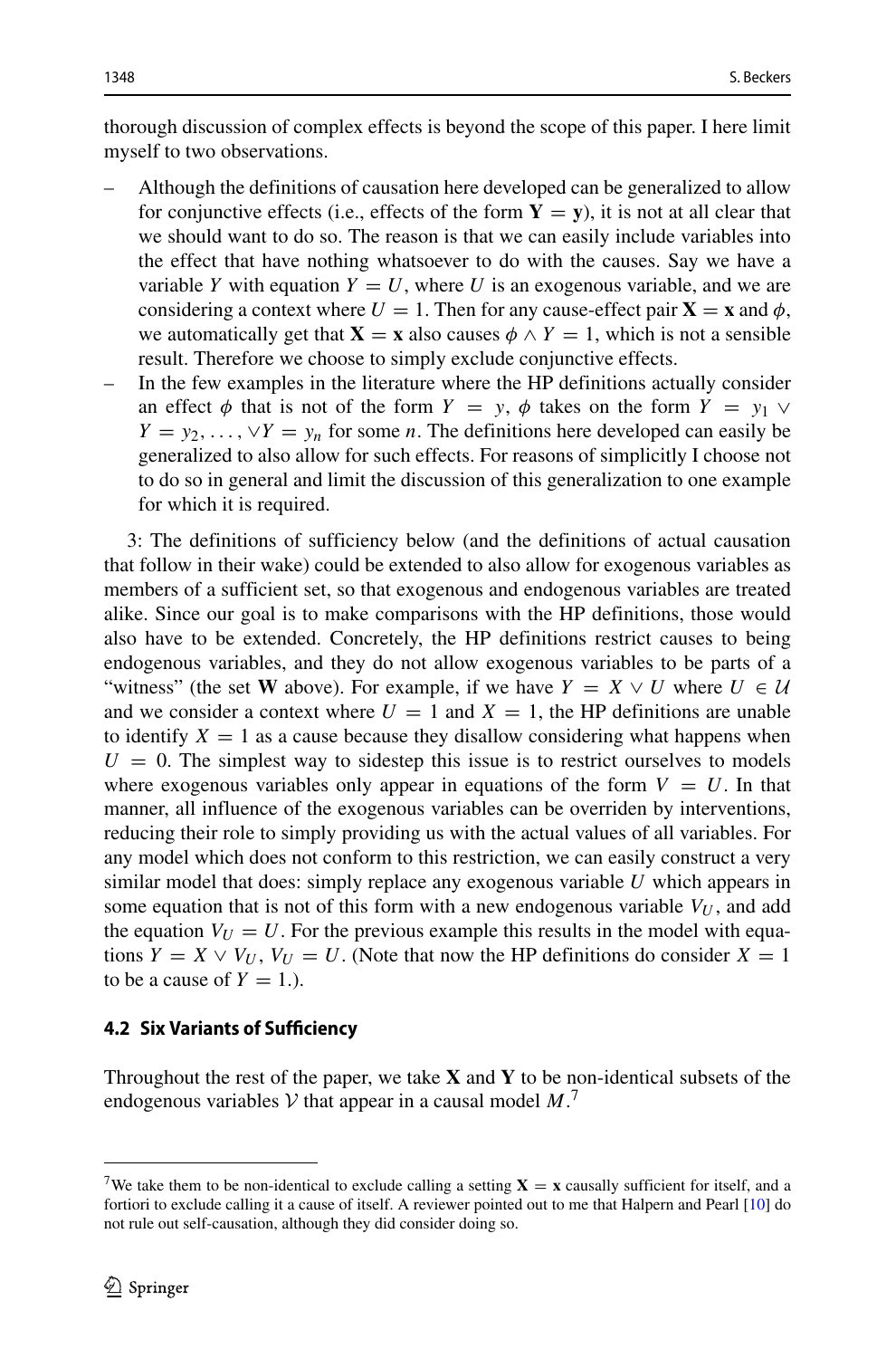Informally, to say that some setting  $X = x$  is sufficient for another setting  $Y = y$ , is to say that the latter follows from the former.<sup>[8](#page-8-0)</sup> To formalize this requires making explicit what it means for one setting to "follow" from another. In the context of *causal* sufficiency, an obvious minimal demand is that this meaning captures the causal directionality. In the framework of causal models this comes down to treating  $X = x$  as an intervention and  $Y = y$  as a consequence of that intervention: if we set **X** to the values **x**, then **Y** takes on the values **y**. At least this much is clear.

Yet by saying this, we have said nothing at all about the other endogenous variables and their values, nor about the contexts in which we are evaluating the intervention. The difficulty lies in deciding what conditions we choose to impose on the other variables, both endogenous and exogenous. I consider six possible ways in which this decision can be made that are fairly natural, but this is by no means an exhaustive list.

We start with the strongest conditions possible: *in all contexts*, if we set **X** to the values **x**, then **Y** takes on the values **y**, *independent of the values of all other variables*. [9](#page-8-1)

**Definition 7** We say that  $X = x$  *is directly sufficient for*  $Y = y$  *in M* if for all  $c \in$  $\mathcal{R}(V - (\mathbf{X} \cup \mathbf{Y}))$  and all  $\mathbf{u} \in \mathcal{R}(\mathcal{U})$  we have that  $(M, \mathbf{u}) \models [\mathbf{X} \leftarrow \mathbf{x}, \mathbf{C} \leftarrow \mathbf{c}] \mathbf{Y} = \mathbf{y}$ .

The strength of this definition is also its weakness: by putting such strong demands on the sufficient set, many interesting sets are excluded. This restrictiveness becomes apparent later on when we add a necessity condition (Proposition 5): only parents can ever be part of a minimal directly sufficient set. A trivial example illustrates this point. Say the equation for *Y* is  $Y = A$ , the equation for *A* is  $A = X$ , and we are looking at a context in which  $X = 1$ .<sup>[10](#page-8-2)</sup> Then  $X = 1$  is not directly sufficient for  $Y = 1$ , because intervening on *A* overrides any influence of *X* on *Y*. Still, there is clearly a sense in which  $X = 1$  *is* causally sufficient for  $Y = 1$ . In particular,  $X = 1$ is directly sufficient for  $(A = 1, Y = 1)$ .

Generalizing this intuition provides us with the second form of sufficiency: there is some setting  $N = n$  that includes  $Y = y$ , so that in all contexts, if we set **X** to the values **x**, then **N** takes on the values **n**, independent of the values of all other variables. This can be formulated more succinctly as:  $X = x$  is directly sufficient for some set to which  $Y = y$  belongs.

**Definition 8** We say that  $X = x$  *is strongly sufficient for*  $Y = y$  *in M* if there exists a  $N = n$  so that  $Y \subseteq N$ , y is the restriction of **n** to Y, and  $X = x$  is directly sufficient for  $N = n$ .

<span id="page-8-0"></span><sup>8</sup>Note that in this paper we are interested in the causal sufficiency of *settings of variables* for other settings of variables. This is quite distinct from how the term "causal sufficiency" is sometimes used in the causal modelling literature, namely as a property of a *set of variables* in a causal graph.

<span id="page-8-1"></span><sup>9</sup>Weslake [\[20\]](#page-33-7) also offers this definition of causal sufficiency to develop a definition of actual causation. He mistakenly claims that Halpern & Pearl call this condition strong causation. As we have seen, strong causation does not require **C** to contain *all* other variables.

<span id="page-8-2"></span><sup>&</sup>lt;sup>10</sup>In all examples the variables are binary unless indicated otherwise. A binary variable is a variable that has range {0*,* 1}.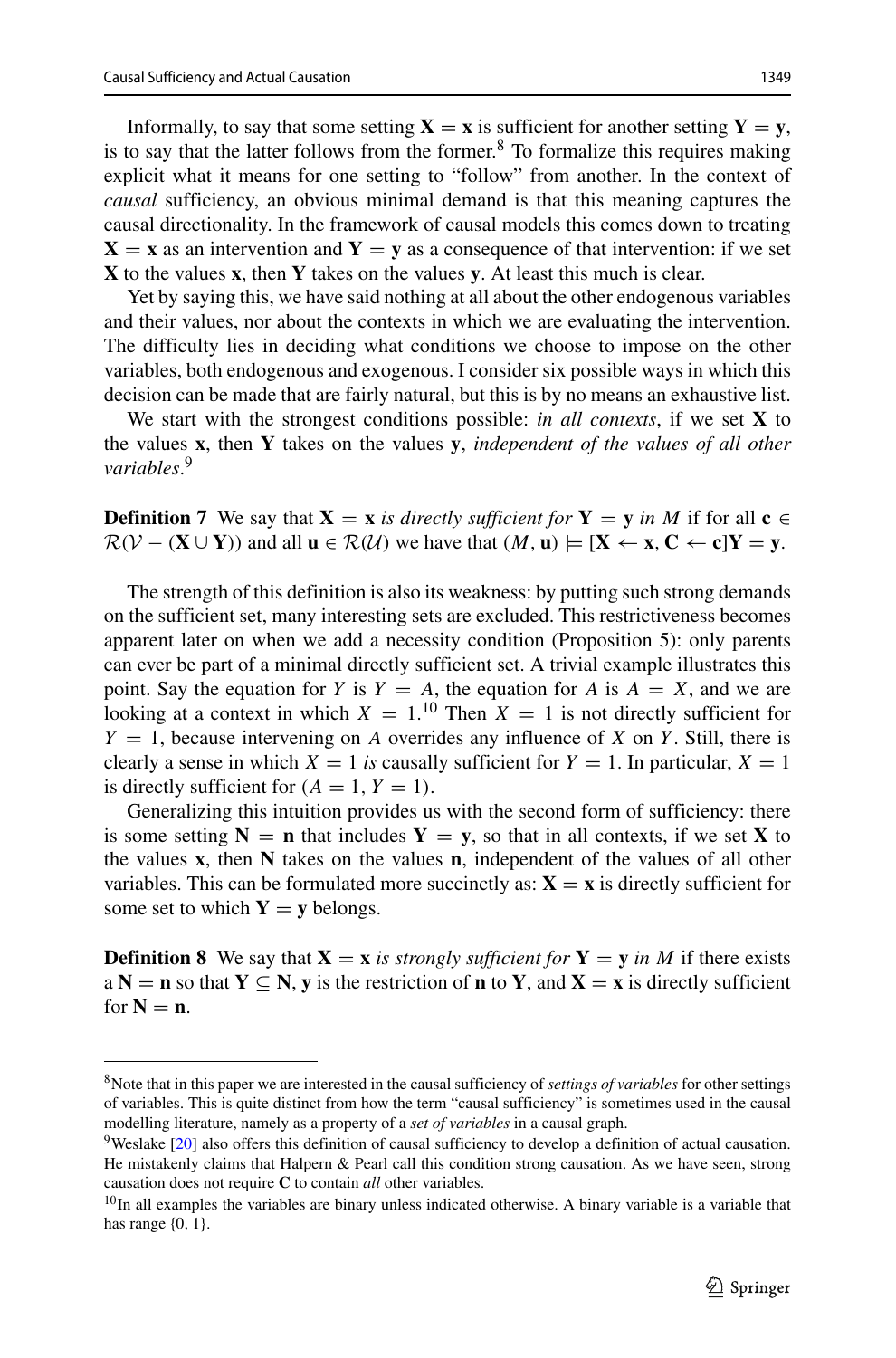Observe that another intuitive way of viewing  $X = 1$  as being causally sufficient for  $Y = 1$  in the simple example we just discussed, is to note that  $X = 1$  is directly sufficient for  $A = 1$  and  $A = 1$  is directly sufficient for  $Y = 1$ . This intuition can also be generalized to define a form of sufficiency. Concretely, we can define *strong sufficiency along a network* as the transitive closure of direct sufficiency.<sup>[11](#page-9-0)</sup>

**Definition 9** We say that  $X = x$  *is strongly sufficient for*  $Y = y$  *in M along a network* **N** if there are (possibly overlapping) sets  $N_i$  such that  $N = Y \cup_{i \in \{1, ..., k\}} N_i$ and there exist values  $\mathbf{n}_i \in \mathcal{R}(\mathbf{N}_i)$  for each *i* such that  $\mathbf{X} = \mathbf{x}$  is directly sufficient for  $N_1 = n_1$ ,  $N_1 = n_1$  is directly sufficient for  $N_2 = n_2$ , ..., and  $N_k = n_k$  is directly sufficient for  $Y = y$ .

The following result shows that both forms of strong sufficiency are merely different ways of expressing the same notion of sufficiency (and hence the term is appropriately chosen). Taking in mind the earlier observation (to appear later as Proposition 5) that direct sufficiency combined with necessity is a relation between parents and children, we can safely think of a network as consisting of variables that lie on some path between **X** and **Y**. Doing so will make it easier to apply the definitions of causation to examples.

**Proposition 1 X** = **x** *is strongly sufficient for* **Y** = **y** *in M along a network* **N** *iff*  $X = x$  *is strongly sufficient for*  $Y = y$  *in M.* 

(Proofs of all Theorems are to be found in the Appendices [A,](#page-22-0) [B,](#page-23-0) [C](#page-30-0) and [D.](#page-31-0))

Another obvious way to weaken the conditions on the values of the endogenous variables compared to direct sufficiency is to only consider the setting in which we leave the other variables alone, giving: *in all contexts*, if we set **X** to the values **x** *and do not intervene on any other variable*, then **Y** takes on the values **y**. [12](#page-9-1)

**Definition 10** We say that  $X = x$  *is weakly sufficient for*  $Y = y$  *in M* if for all **u** ∈  $\mathcal{R}(\mathcal{U})$  we have that  $(M, \mathbf{u})$   $\models$   $[\mathbf{X} \leftarrow \mathbf{x}]$  $\mathbf{Y} = \mathbf{y}$ .

The following straightforward result shows the relative strengths of the above three notions of sufficiency.

**Proposition 2** If  $X = x$  *is directly sufficient for*  $Y = y$  *then*  $X = x$  *is strongly sufficient for*  $Y = y$ *, and if*  $X = x$  *is strongly sufficient for*  $Y = y$  *then*  $X = x$  *is weakly sufficient for*  $Y = y$ *.* 

<span id="page-9-0"></span> $11$ As with the definition of direct sufficiency, this one also appears in Weslake [\[20\]](#page-33-7)'s construction of actual causation, with the added requirement that **N** is minimal. This demand becomes redundant once we add our necessity condition. The other conditions Weslake invokes are quite complicated and do not have a counterpart in our story, which is why his definition also fails at the first strategy.

<span id="page-9-1"></span><sup>12</sup>This definition appears as just one condition in Halpern [\[8\]](#page-32-4)'s definition of *sufficient causality*. One of the other conditions is in fact actual causation.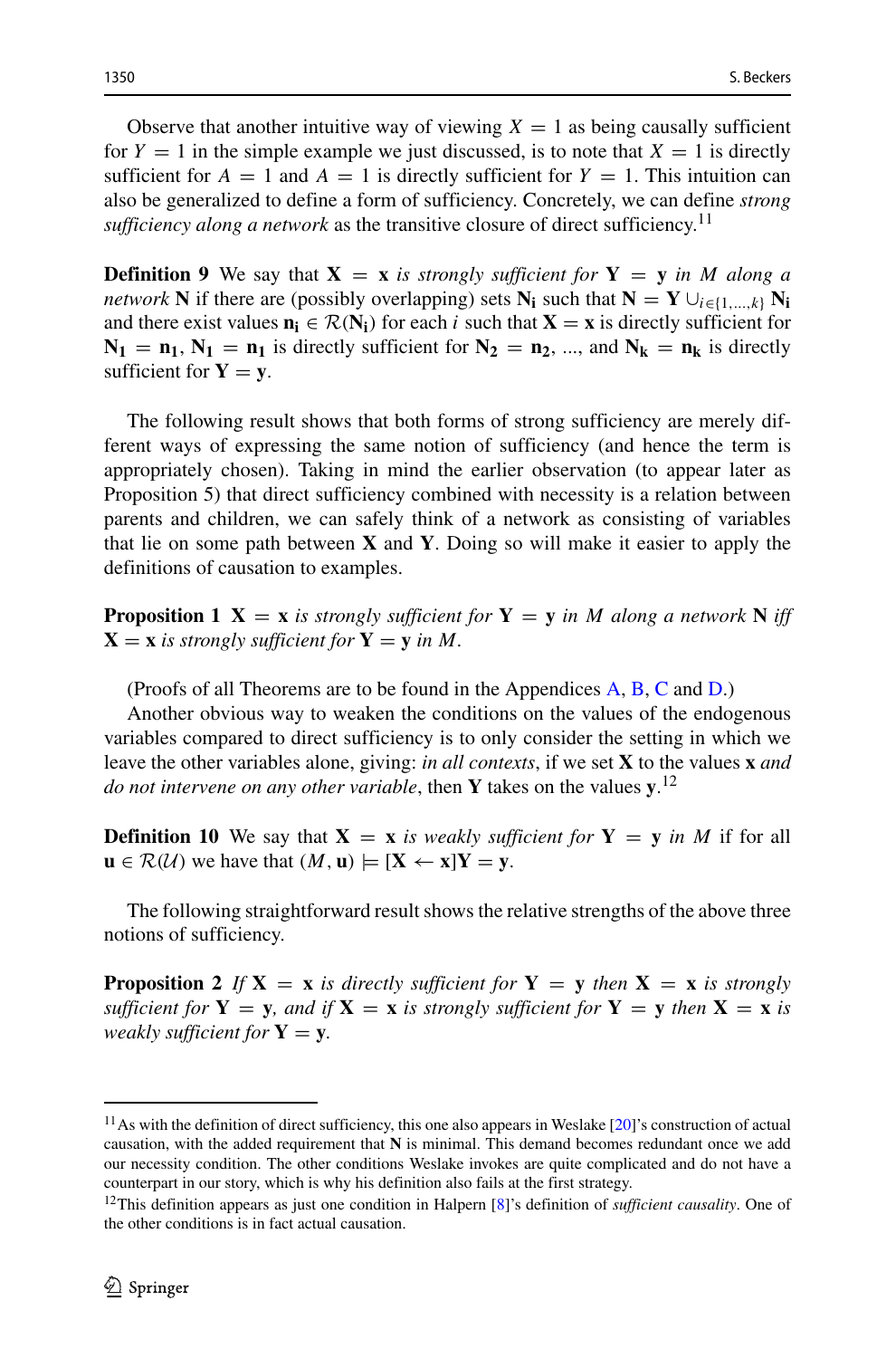So far we have considered three definitions that differ only with regards to the conditions they impose on the values of the endogenous variables: they all agreed on requiring their respective conditions to hold in all contexts. Yet questions of actual causation are posed relative to an actual context **u**, and thus it is only natural that we should consider doing the same for questions of causal sufficiency. This adds three more definitions of sufficiency, which are simply the result of replacing the universal quantifier over contexts with a particular context that is assumed to be given.

**Definition 11** We say that  $X = x$  *is actually directly sufficient for*  $Y = y$  *in*  $(M, u)$ if for all  $c \in \mathcal{R}(V - (\mathbf{X} \cup \mathbf{Y}))$  we have that  $(M, \mathbf{u}) \models [\mathbf{X} \leftarrow \mathbf{x}, \mathbf{C} \leftarrow \mathbf{c}] \mathbf{Y} = \mathbf{y}$ .

**Definition 12** We say that  $X = x$  *is actually strongly sufficient for*  $Y = y$  *in*  $(M, u)$ if there exist  $N = n$  so that  $Y \subseteq N$ , y is the restriction of n to Y, and  $X = x$  is actually directly sufficient for  $N = n$ .

**Definition 13** We say that  $X = x$  *is actually weakly sufficient for*  $Y = y$  *in*  $(M, u)$ if  $(M, u) \models [X \leftarrow x]Y = y$ .

Obviously the counterpart of Proposition 2 holds as well for these notions of actual sufficiency.

### **4.3 General Form of Causal Sufficiency**

We can formalize and generalize the intuitions behind the definitions in the preceding section by showing that all six definitions of sufficiency can be interpreted as simply putting different constraints on the parameters that occur in the following general definition of sufficiency. (We only explicitly discuss the three definitions of "nonactual" sufficiency, but the same analysis trivially applies to the three definitions of actual sufficiency.)

**Definition 14** [**General Definition of Sufficiency**] We say that **X** = **x** is *sufficient* for **Y** = **y** in *M* if there exist sets  $C \subseteq V - (\mathbf{X} \cup \mathbf{Y}), \mathbf{N} \subseteq V - (\mathbf{X} \cup \mathbf{C})$  with  $\mathbf{Y} \subseteq \mathbf{N}$ , and a setting  $\mathbf{n} \in \mathcal{R}(\mathbf{N})$  where the restriction of  $\mathbf{n}$  to Y is y, such that for all  $\mathbf{c} \in \mathcal{R}(\mathbf{C})$ and for all  $\mathbf{u} \in \mathcal{R}(\mathcal{U})$  we have that  $(M, \mathbf{u}) \models [\mathbf{X} \leftarrow \mathbf{x}, \mathbf{C} \leftarrow \mathbf{c}]\mathbf{N} = \mathbf{n}$ .

We say that  $X = x$  is sufficient for  $Y = y$  in *M* along N independent of C.

This definition is more complicated than Definitions 7, 8, and 10. Its use lies in the fact that it allows us to see exactly how the three definitions relate to each other, and how one can construct other definitions of sufficiency, by invoking the following trivial result.

**Proposition 3** Definitions 7*,* 8*, and* 10*, are equivalent to* Definition 14 *when making respectively the following choices for* **N** *and* **C***:*

| Weak Sufficiency. | Choose both C and N to be minimal, i.e., $C = \emptyset$ , $N = Y$ .             |
|-------------------|----------------------------------------------------------------------------------|
|                   | Strong Sufficiency. Choose N to be maximal given C, i.e., $N = V - (X \cup C)$ . |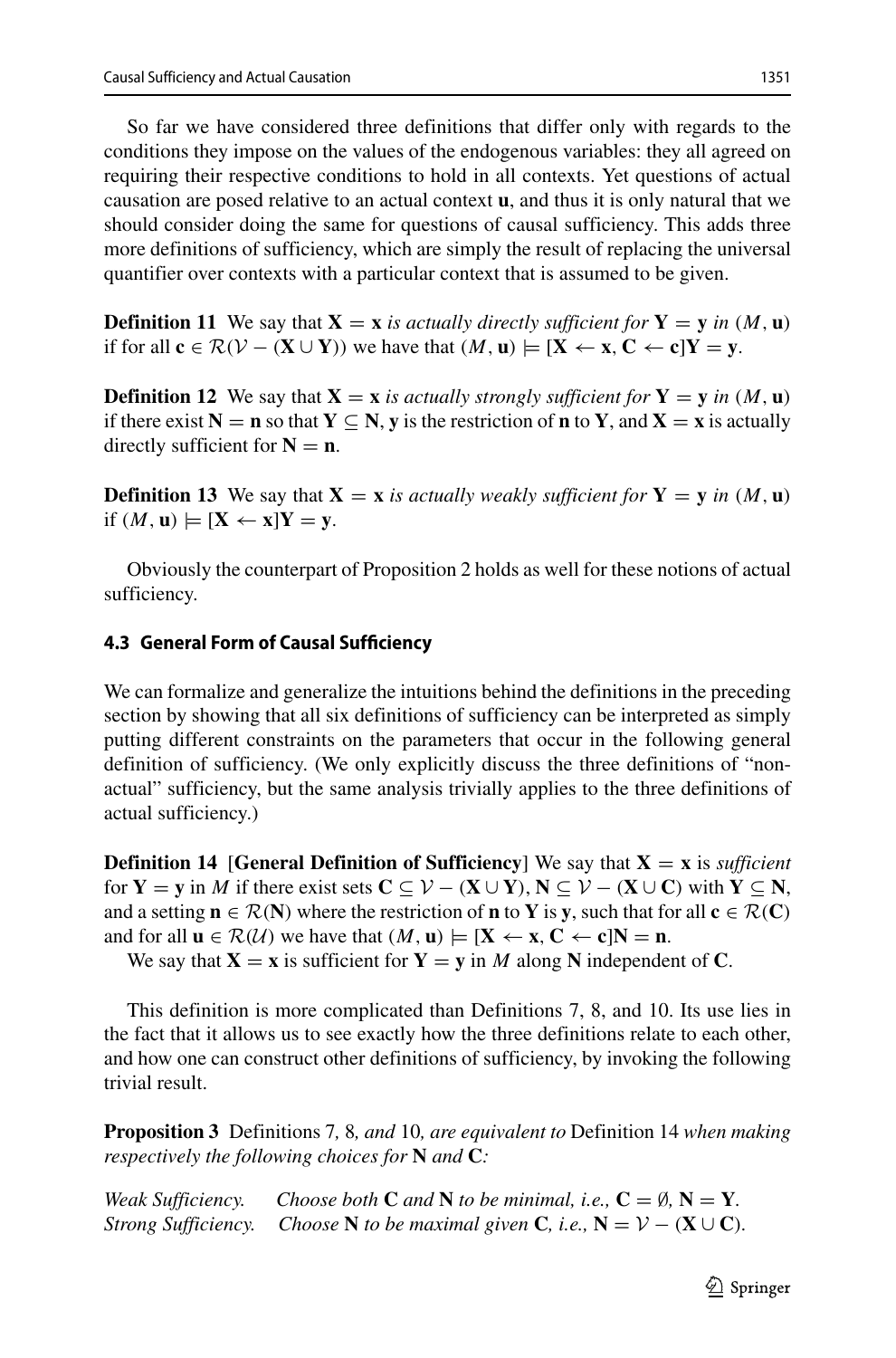*Direct Sufficiency. Choose* **C** *to be maximal, i.e.,*  $\mathbf{C} = \mathcal{V} - (\mathbf{X} \cup \mathbf{Y})$  *and thus*  $\mathbf{N} = \mathbf{Y}$ *.* 

Proposition 3 could inspire even more variants of sufficiency. In fact, we have already come across the most obvious one: AC2(c). It is easy to see that it consists of choosing **N** to be minimal given **C**, i.e.,  $N = Y$ , meaning it sits in between Weak and Strong Sufficiency. The condition also appears as a sufficiency condition in Pearl's notion of *sustenance*, which is the first step he takes towards formalizing the NESS intuition [\[17\]](#page-33-1). Unfortunately it is also the last step, because the subsequent notions he introduces are far more complicated and bear no resemblance to NESS. The added complexity is introduced precisely because taken by itself sustenance fails to provide a sensible definition of causation, which is why I leave the exploration of this and other possible variants of sufficiency for another occasion.

# <span id="page-11-0"></span>**5 Defining Causation Using Sufficiency**

We are finally ready to take up the main challenge: defining actual causation as the formal expression of the NESS intuition. In order to do so, several questions need to be answered:

- Should we use actual sufficiency or not?
- Which of the three definitions of (actual) causal sufficiency should we use?
- Does necessity mean that there exist contrast values of **X** so that the set would not be sufficient if those values obtained, or does it mean that the set is no longer sufficient when we remove the subset **X**?

I have introduced six definitions of causal sufficiency in the previous section. For each definition, we can define causation using either of the two interpretations of necessity, giving twelve definitions of actual causation altogether. However, I will show that several of these are equivalent to each other, and one will be impossible to satisfy, leaving us with six definitions in the end. One of those will be **Modified HP**.

# **5.1 A Family of Definitions**

As with the HP definitions, Definition 3 gives the general form of all definitions, except that  $\phi$  is restricted to  $Y = y$ . (This restriction is assumed whenever comparisons are made with the HP definitions.) As before, the only difference lies with the content of AC2. Using the first interpretation of necessity, which we shall call *contrastive necessity*, the general form of AC2 is as follows:

# **Definition 15** [**General Definition of Causation**] There exist sets **W***,* **N** such that

AC2( $a^c$ ). There exist values **x**<sup> $\prime$ </sup> such that for all  $S \subseteq N$ ,  $(X = x^{\prime}, W = w^*)$  is not sufficient for  $Y = y$  along **S**.

AC2(b).  $(\mathbf{X} = \mathbf{x}, \mathbf{W} = \mathbf{w}^*)$  is sufficient for  $Y = y$  along N.

We call **W** a *witness* of  $X = x$  causing  $Y = y$ .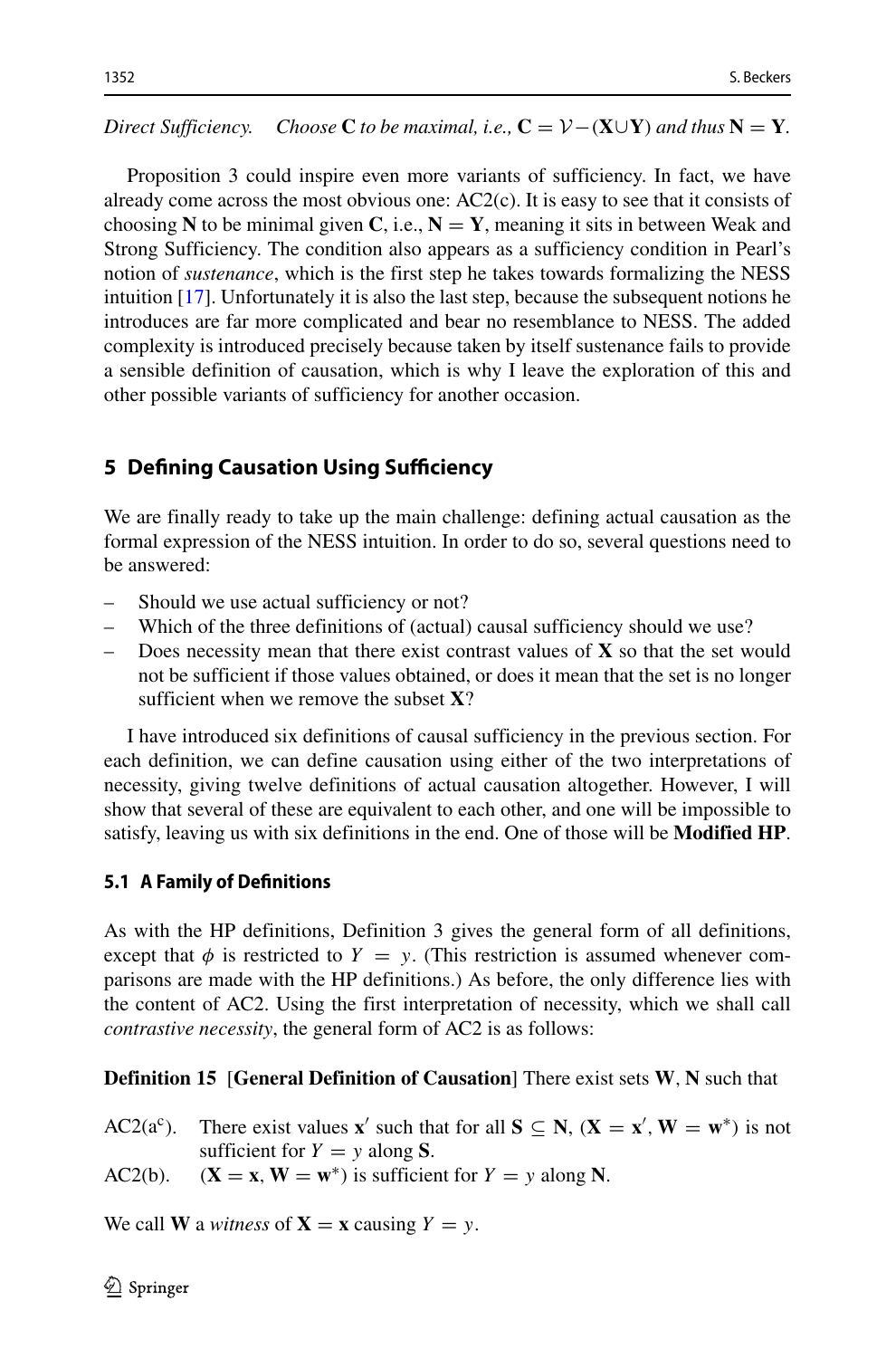By replacing sufficiency in the **General Definition of Causation** with any of the six definitions of sufficiency from Section [4,](#page-6-0) we obtain six specific definitions of actual causation[.13](#page-12-0) AC2(b) simply expresses causal sufficiency, whatever form it may take.  $AC2(a^c)$  offers a somewhat nuanced expression of necessity because it also focusses on subsets of **N**. (Note that this nuance matters only for Strong Sufficiency, since for Weak and Direct Sufficiency  $N = \{Y\}$  anyway.) The reason is that our interest lies with the sufficiency for  $Y = y$ , and the network **N** is merely a means to that end. If  $X = x'$  accomplishes the same end using less means, then  $X = x$  was not necessary for achieving it.

Under the second interpretation of necessity, which we shall call *minimal neces* $sity$ ,  $AC2(a^c)$  is replaced with:

AC2( $a^m$ ). For all  $S \subseteq N$ ,  $W = w^*$  is not sufficient for  $Y = y$  along S.

Both interpretations of necessity are prima facie plausible. The contrastive interpretation is explicitly counterfactual in nature, whereas the minimal interpretation is more neutral. Our analysis will settle which one of them is to be preferred.

Filling in each of the six definitions of causal sufficiency into both versions of the **General Definition of Causation** gives twelve specific definitions of actual causation. I refer to each of these as **Def**  $x$  for  $x \in \{1, \ldots, 12\}$  along the following convention:

- **Def 1** Contrastive actual weak sufficiency
- **Def 2** Contrastive actual strong sufficiency
- **Def 3** Contrastive actual direct sufficiency
- **Def 4** Contrastive weak sufficiency
- **Def 5** Contrastive strong sufficiency
- **Def 6** Contrastive direct sufficiency
- **Def 7** Minimal actual weak sufficiency
- **Def 8** Minimal actual strong sufficiency
- **Def 9** Minimal actual direct sufficiency
- **Def 10** Minimal weak sufficiency
- **Def 11** Minimal strong sufficiency
- **Def 12** Minimal direct sufficiency

So to be clear, each **Def** *x* is constructed by taking the respective definition of sufficiency (i.e., Definitions 7, 8, 10, 11, 12, or 13), filling that into the **General Definition of Causation** where AC2(a) takes on AC2( $a^c$ ) or AC2( $a^m$ ) depending on whether  $x < 7$  or not, and finally, filling those conditions AC2 into Definition 3. I illustrate the result of this construction for **Def 2**.

**Definition 16** [Def 2]  $X = x$  is an *actual cause* of  $Y = y$  according to Def 2 in *(M,* **u***)* if the following three conditions hold:

<span id="page-12-0"></span><sup>&</sup>lt;sup>13</sup>Definition 15 can be made even more general by also incorporating **C** from Definition 14. Since we are only considering notions of sufficiency for which **C** is determined entirely by the other sets, there is no need to do so for our purposes. But it is important to keep this additional generality in mind if one wants to use alternative definitions of sufficiency.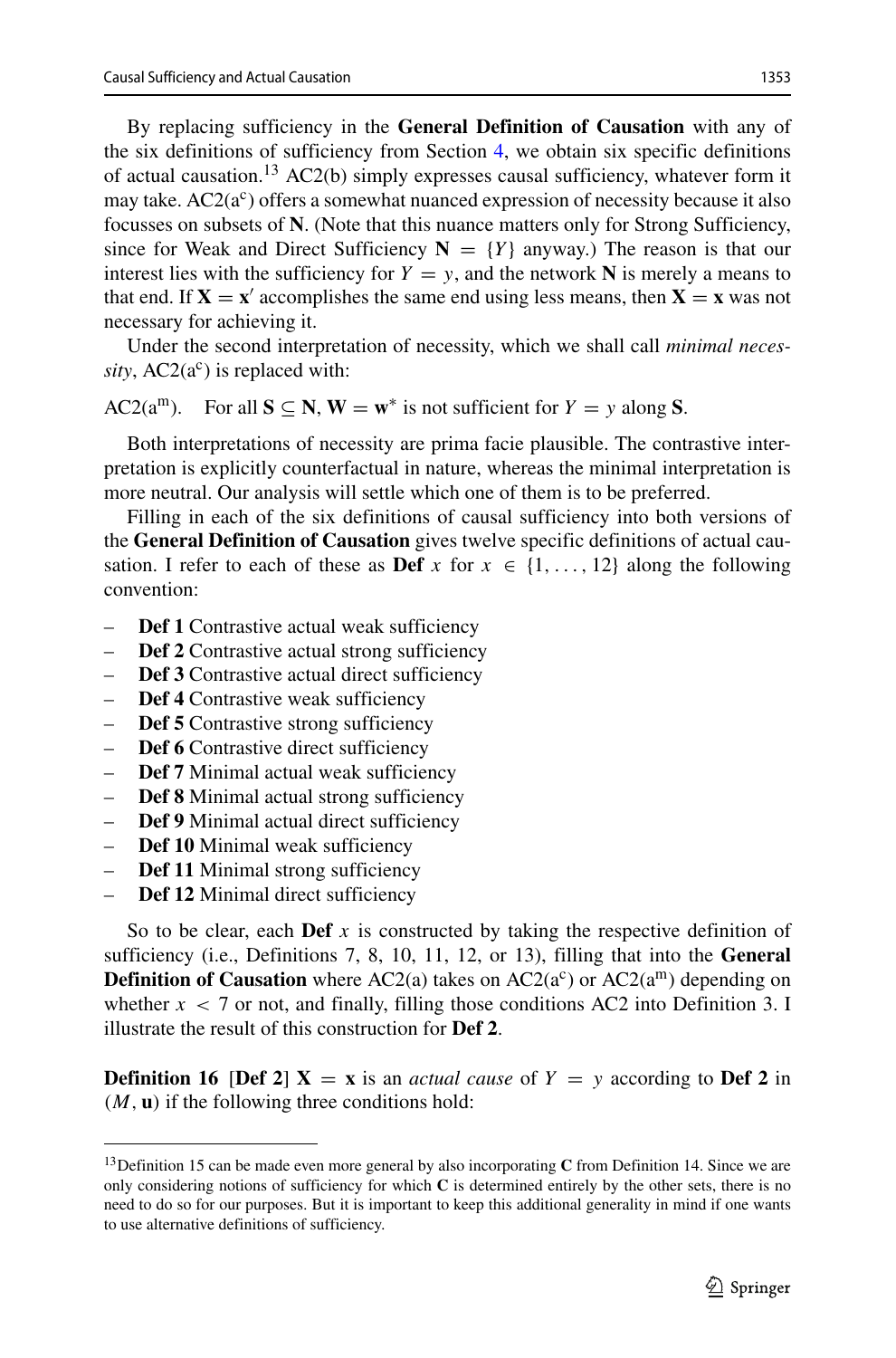| AC1.         | $(M, u) \models (X = x) \land Y = y.$                                                                                                                                                                                                             |
|--------------|---------------------------------------------------------------------------------------------------------------------------------------------------------------------------------------------------------------------------------------------------|
| $AC2(a^c)$ . | There exist sets W, N with $Y \in N$ , and values x', such that for all $S \subseteq N$                                                                                                                                                           |
|              | with $Y \in S$ , and for all $s \in \mathcal{R}(S)$ such that $y \in s$ , there exists a $t \in$                                                                                                                                                  |
|              | $\mathcal{R}(\mathcal{V} - (\mathbf{X} \cup \mathbf{W} \cup \mathbf{S}))$ so that $(M, \mathbf{u}) \models [\mathbf{X} \leftarrow \mathbf{x}', \mathbf{W} \leftarrow \mathbf{w}^*, \mathbf{T} \leftarrow \mathbf{t}] \mathbf{S} \neq \mathbf{s}.$ |
| $AC2(b)$ .   | For all $c \in \mathcal{R}(V - (X \cup W \cup N))$ we have that $(M, u) \models [X \leftarrow x, W \leftarrow$                                                                                                                                    |
|              | $\mathbf{w}^*$ , $\mathbf{C} \leftarrow \mathbf{c}   \mathbf{N} = \mathbf{n}^*$ .                                                                                                                                                                 |
| AC3.         | $\bf{X}$ is minimal.                                                                                                                                                                                                                              |
|              |                                                                                                                                                                                                                                                   |

Admittedly, **Def 2** looks even more complicated than **Updated HP**. Further on I provide some results that allow us in many cases to use simpler definitions as stand-ins for **Def 2**. More importantly, although the notation of Definition 16 is complicated, its meaning can be spelled out intuitively by stating that  $X = x$  causes  $Y = y$ iff  $X = x$  is a Minimal Contrastively Necessary Subset of a Strongly Sufficient Set for  $Y = y$  (or MCNS<sup>4</sup>).<sup>14</sup>

#### **5.2 Analysis**

Let us now turn to investigating the relations between these definitions. (Knowing these relations before getting into the discussion of examples makes life a lot easier.) A first remark is that **Def 7** is impossible to satisfy, as it requires that both  $(M, \mathbf{u}) \models$  $[\mathbf{X} \leftarrow \mathbf{x}^*, \mathbf{W} \leftarrow \mathbf{w}^*]Y = y$  and  $(M, \mathbf{u}) \not\models [\mathbf{W} \leftarrow \mathbf{w}^*]Y = y$  hold, implying that  $(M, u) \models Y = y \land Y \neq y.$ 

A second remark is that **Def 3** is equivalent to a condition that appears in Pearl's first definition of actual causation  $[15]$ .<sup>[15](#page-13-1)</sup>

Ignoring **Def 7**, we are still left with eleven candidate definitions of actual causation (fourteen candidates if we count the three HP definitions), whereas we would like to settle on just one. The rest of the paper is concerned with selecting the best definition out of the lot. As a first step, we can reduce the number of definitions by six.

**Theorem 1** *The following are all equivalences among the twelve definitions and the three HP definitions:*

- *–* **Modified HP** *iff* **Def 1**
- *–* **Def 2** *iff* **Def 5**
- *–* **Def 8** *iff* **Def 11**
- *–* **Def 3** *iff* **Def 6** *iff* **Def 9** *iff* **Def 12**

Theorem 1 offers our first interesting result: it shows that **Modified HP** succeeds in formalizing the NESS intuition, whereas the other two HP definitions do not. From now on I will ignore the definitions appearing on the right-hand side in Theorem 1.

<span id="page-13-0"></span><sup>&</sup>lt;sup>14</sup> Strictly speaking it should say "Actually Strongly Sufficient", but that makes for a less elegant acronym. I am cheating a bit by anticipating Theorem 1.

<span id="page-13-1"></span><sup>15</sup>It re-appears in his second definition of actual causation in the notion of a *causal beam*, but without the necessity condition [\[17,](#page-33-1) p. 318]. To see the equivalence, one needs to invoke Proposition 5.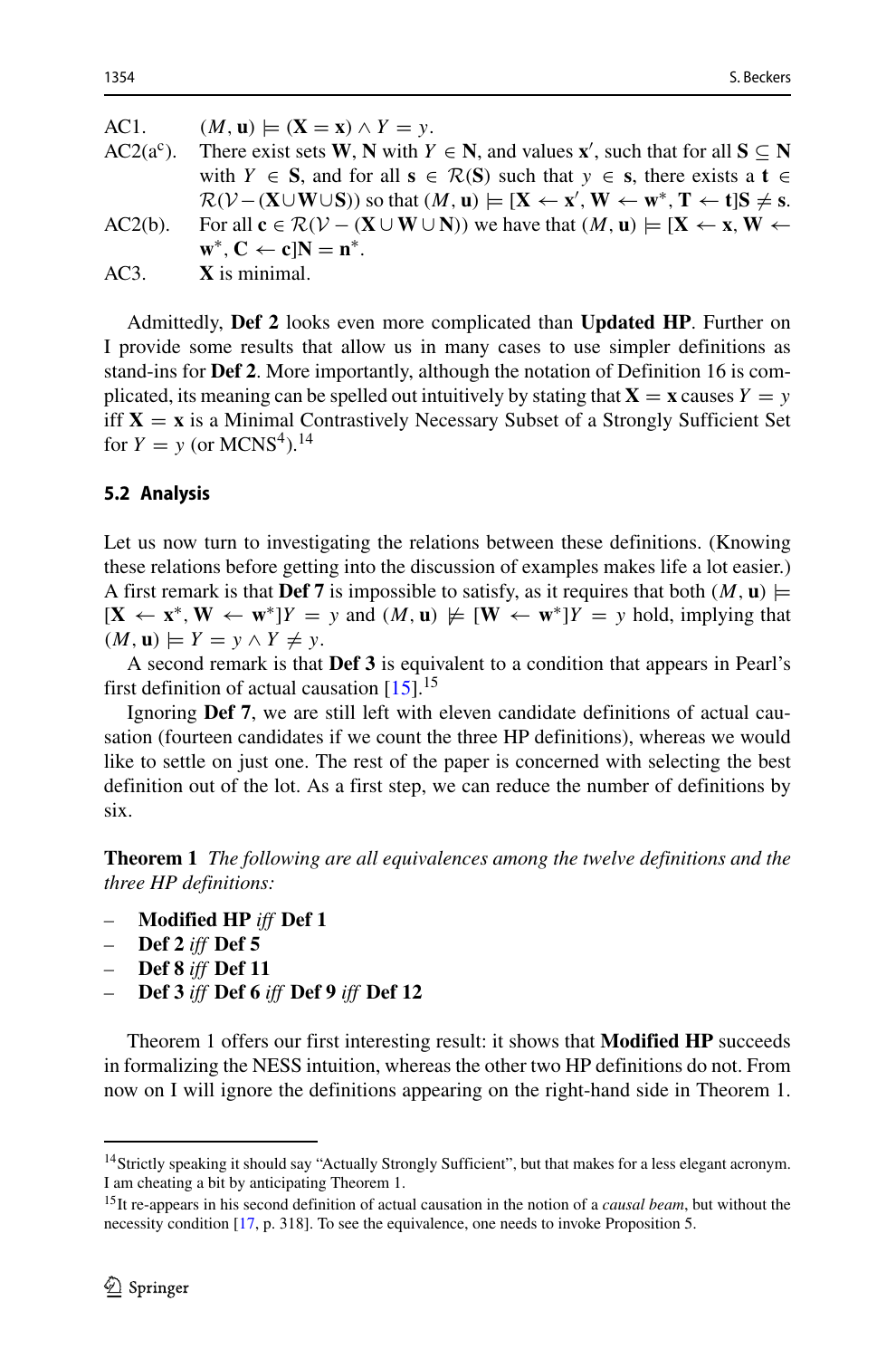The following is a helpful result for applying some of the definitions going forward. (As is well known, the same result holds for **Original HP** [\[8\]](#page-32-4).)

**Proposition 4** *If*  $X = x$  *causes*  $Y = y$  *in*  $(M, u)$  *according to a definition that uses minimal necessity, then* **X** *is a singleton.*

The following result offers important insights into the relations between the remaining definitions.

**Theorem 2** *The only implications – involving either causes or parts of causes – between the remaining five definitions* (**Def 2**, **Def 3**, **Def 4**, **Def 8***, and* **Def 10**) *and the three HP definitions are the following ones (and their immediate consequences, of course):*

- *If part of* **Modified HP** *then* **Updated HP***;* [16](#page-14-1)
- *If part of* **Updated HP** *then* **Original HP***;*
- *If* **Def 3** *then* **Def 2***;*
- *If part of* **Def 2** *then* **Def 8***;*
- *If* **Def 3** *then* **Original HP***;*
- *If* **Def 10** *then* **Def 4***.*

# <span id="page-14-0"></span>**6 Excluding Def 3 and Def 10**

Two definitions can be excluded quickly. The following result shows why **Def 3** is not a sensible candidate as a general definition of causation, since causation is obviously not restricted to parent-children pairs.

**Proposition 5** If  $X = x$  *causes*  $Y = y$  *in*  $(M, u)$  *according to Def 3, then*  $X$  *is a singleton, and X is a parent of Y .*

Although we can dismiss **Def 3** as a general definition of causation, it is still a useful stand-in for – the arguably more complicated – **Def 2** and **Def 8** in case *X* is a parent of *Y* and *X* is not an ancestor of *Y* along any path that is longer than a single edge (which in fact covers a surprisingly large number of cases discussed in the literature). In such cases we say that *X* is *only* a parent of *Y* .

**Proposition 6** *If X is only a parent of Y , then* **Def 2**, **Def 3***, and* **Def 8** *are all equivalent for causes*  $X = x$ *.* 

A cornerstone of the counterfactual approach to causation is that counterfactual dependence is sufficient for causation. More formally, there is widespread consensus that causation should satisfy the following principle: $17$ 

<span id="page-14-1"></span><sup>&</sup>lt;sup>16</sup>This is shorthand for: If *X* = *x* is part of a cause of *Y* = *y* according to the **Modified HP** definition then it is a cause of *Y* = *y* according to the **Updated HP** definition.

<span id="page-14-2"></span><sup>&</sup>lt;sup>17</sup> As does Halpern, I here restrict myself to counterfactual dependence on a single conjunct [\[8\]](#page-32-4).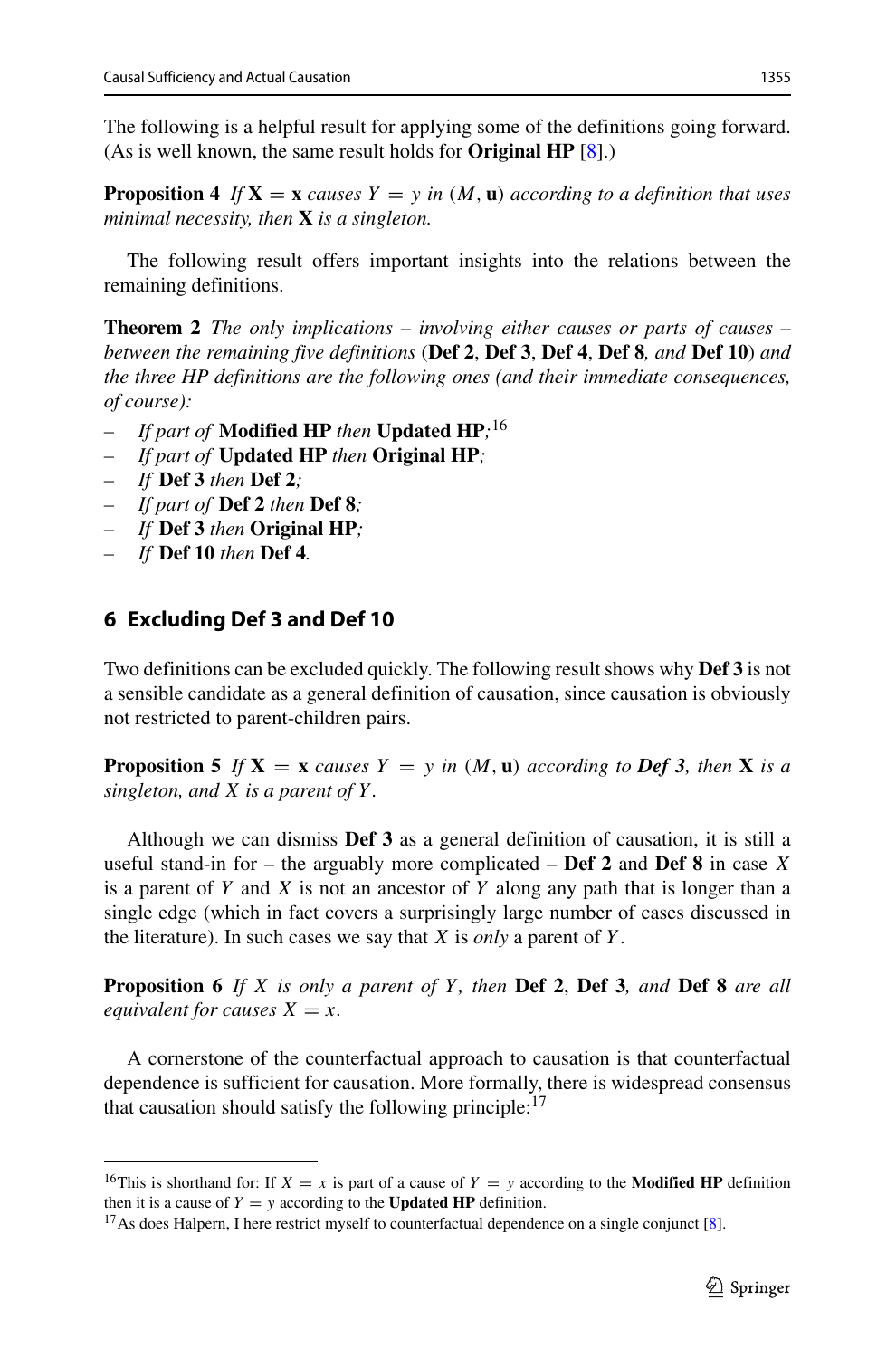**Principle 1** (**Dependence**) *Say*  $(M, \mathbf{u}) \models X = x \land Y = y$ *. If there exists a value x*<sup>1</sup> such that  $(M, \mathbf{u}) \models [X \leftarrow x']Y \neq y$  then  $X = x$  causes  $Y = y$  in  $(M, \mathbf{u})$ .

Accepting this principle means that **Def 10** is excluded as well.

**Proposition 7** *Out of all definitions we have considered,* **Def 10** *and* **Def 3** *are the only ones which do not satisfy* **Dependence***.*

That leaves us with **Def 2**, **Def 4**, and **Def 8** as possible alternatives to the HP definitions.

### <span id="page-15-0"></span>**7 Def 2, Def 4, and Def 8, vs the HP Definitions**

We have shown that all twelve definitions we developed (including **Modified HP**) are instantiations of the **General Definition of Causation** (Def. 15), and thereby they improve upon **Original HP** and **Updated HP** as far as the first strategy goes. We now show that **Def 2** also improves upon all three HP definitions as far as the second strategy goes, whereas **Def 4** and **Def 8** do not. In order to remain as neutral as possible, we go over Halpern & Pearl's own examples, compare the verdicts of our definitions to theirs, and stick as close as possible to their intuitions.

#### **7.1 Comparison to Updated HP**

The **Updated HP** definition is by far the most well-known. It was developed as an improvement of **Original HP**, which sometimes gives unreasonable answers. Halpern and Pearl [\[10\]](#page-32-1) offer many examples to illustrate how it works and how it successfully deals with paradigm cases of causation.

Their first example is one of those few cases – recall the beginning of Section  $4 - in$  $4 - in$ which the effect is of the form  $Y = y_1 \vee Y = y_2$ , and therefore allows us to illustrate how we can generalize the **General Definition of Causation** to such effects. It is also an example for which **Def 8** gives the wrong answer, but the subsequent example is far simpler and more convincing in this respect.

*Example 1* "Suppose that there was a heavy rain in April and electrical storms in the following two months; and in June the lightning took hold. If it hadn't been for the heavy rain in April, the forest would have caught fire in May." [\[10,](#page-32-1) p. 15] I agree with Halpern and Pearl's judgment that it would be very counterintuitive to say that the April rain caused the forest fire, since all it did was delay the fire. As they indicate, it is nevertheless perfectly sensible to say that the April rain caused the forest fire *in June*, as opposed toMay. In order to capture this distinction, we need to invoke a disjunctive effect.

Let *F* represent there being a fire or not, with three possible values: 0 (no fire), 1 (fire in May), or 2 (fire in June). *ES* is a four-valued variable that captures whether there are electric storms: *(*0*,* 0*)* (no electric storms in either May or June), *(*1*,* 0*)* (electric storms in May but not in June), *(*0*,* 1*)* (storms in June but not May), and *(*1*,* 1*)* (storms in both May and June). Lastly, *AS* is a binary variable expressing whether or not there was April rain.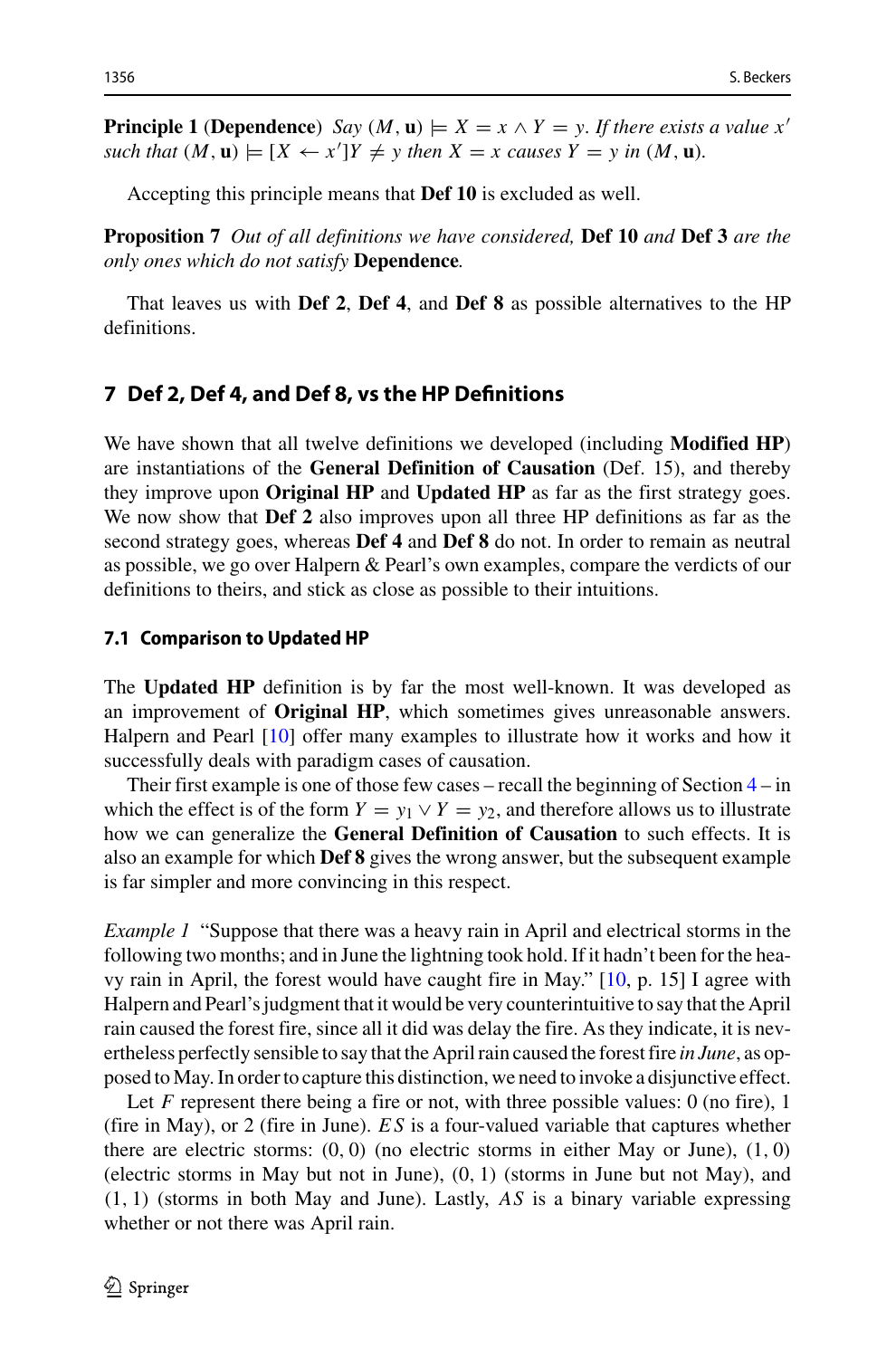The equation for *F* is then given by:  $F = 2$  if  $(AS = 1 \wedge ES = (1, 1)) \vee ES =$  $(0, 1)$ ,  $F = 1$  if  $AS = 0 \land (ES = (1, 1) ∨ ES = (1, 0))$ , and  $F = 0$  otherwise. Given that  $F = 2$  counterfactually depends on  $AS = 1$ , all definitions we are considering agree that  $AS = 1$  causes  $F = 2$ . The question is whether  $AS = 1$  also caused there to be a fire, i.e., whether it caused  $F = 1 \vee F = 2$ .

We can easily generalize sufficiency to such disjunctions:  $X = x$  is sufficient for  $Y = y \lor Y = y'$  iff  $X = x$  is sufficient for  $Y = y$  or  $X = x$  is sufficient for  $Y = y'^{18}$  $Y = y'^{18}$  $Y = y'^{18}$ When integrated into our **General Definition of Causation**, this results in splitting up AC2(a) so that there is one instance for each disjunct. AC2(b) need not be split up, since it can only ever be satisfied for the actual value of *Y* . [19](#page-16-1)

Let us apply this idea to our example. To satisfy AC2(b), we have to add *ES* to the witness:  $(AS = 1, ES = (1, 1))$  is directly sufficient for  $F = 2$  and  $AS = 1$  is not. (We can focus on direct sufficiency because *AS* is only a parent of *F*. We cannot invoke Proposition 6 though, since that requires an effect  $Y = y$ .) We then see that one of the two conditions that now make up AC2(a) is not satisfied for **Def 2** and **Def 4**, because  $(AS = 0, ES = (1, 1))$  is directly sufficient for  $F = 1$ . Therefore **Def 2** and **Def 4** agree with the HP definitions that the April rain did not cause the forest fire. But **Def 8** does not reach this verdict, because  $ES = (1, 1)$  is not directly sufficient for either  $F = 1$ , nor is it for  $F = 2$ . This means AC2(a) is fullfilled for **Def 8**, which leads to a mistaken conclusion.

Although one counterexample need not disqualify a definition, the following example is indicative of a deeper problem with **Def 8**: whenever  $X = x$  strongly suffices for  $Y = y$ , it is automatically a cause according to **Def 8**, since  $\emptyset$  is never strongly sufficient for  $Y = y$ . The following example is but one of many paradigm cases in the literature for which this property leads to a counterintuitive verdict.<sup>20</sup> Therefore **Def 8** is also excluded as a definition of causation.

<span id="page-16-0"></span><sup>18</sup>A reviewer pointed out the following worry with this proposal. Imagine there are only two contexts, **u** and  $\mathbf{u}'$ , and we have that  $\mathbf{X} = \mathbf{x}$  is sufficient for  $Y = y$  in  $(M, \mathbf{u})$  and  $\mathbf{X} = \mathbf{x}$  is sufficient for  $Y = y'$  in (*M*, **u**'). If we then move to non-actual sufficiency, we have to quantify over all contexts, and thus we get that  $X = x$  is not sufficient for  $Y = y$  in *M* and nor is  $X = x$  sufficient for  $Y = y'$  in *M*. This means that under the current proposal it would not follow that  $X = x$  is sufficient for  $Y = y \lor Y = y'$  in *M*, which may seem counterintuitive to some. For the current purposes we can dismiss this worry as it is irrelevant for the following two reasons. First, Lemmas 1 and 2 together with the subsequent discussion in the proof of Theorem 1 show that as far as applying the **General Definition of Causation** is concerned, actual and non-actual sufficiency are equivalent for both direct and strong sufficiency. Therefore the imagined situation cannot arise for any candidate cause  $X = x$  and effect  $Y = y$ . Second, as I will argue in favor of adopting a definition that uses strong sufficiency, I am content with setting aside the remaining worry one might have with regards to weak sufficiency.

<span id="page-16-1"></span><sup>&</sup>lt;sup>19</sup>Note that this means generalizing to disjunctions across different variables – i.e., something like *Y* =  $y \vee Z = z$  – is more complicated.

<span id="page-16-2"></span><sup>&</sup>lt;sup>20</sup> McDermott [\[14\]](#page-33-10) offers an almost identical example involving a dog biting a terrorist. Another famous case is that involving a boulder rolling towards a hiker [\[11\]](#page-33-5). All of these examples are counterexamples to the transitivity of causation. The failure of transitivity has become broadly accepted by now [\[2\]](#page-32-8). Despite what **Def 8**'s behavior in these examples might suggest, it is also not transitive. A simple counterexample consists of equations  $Z = Y \vee W$ , and  $Y = X \wedge W$ . If  $X = W = 1$ , **Def 8** considers  $X = 1$  a cause of  $Y = 1$ ,  $Y = 1$  a cause of  $Z = 1$ , yet it does not consider  $X = 1$  a cause of  $Z = 1$ .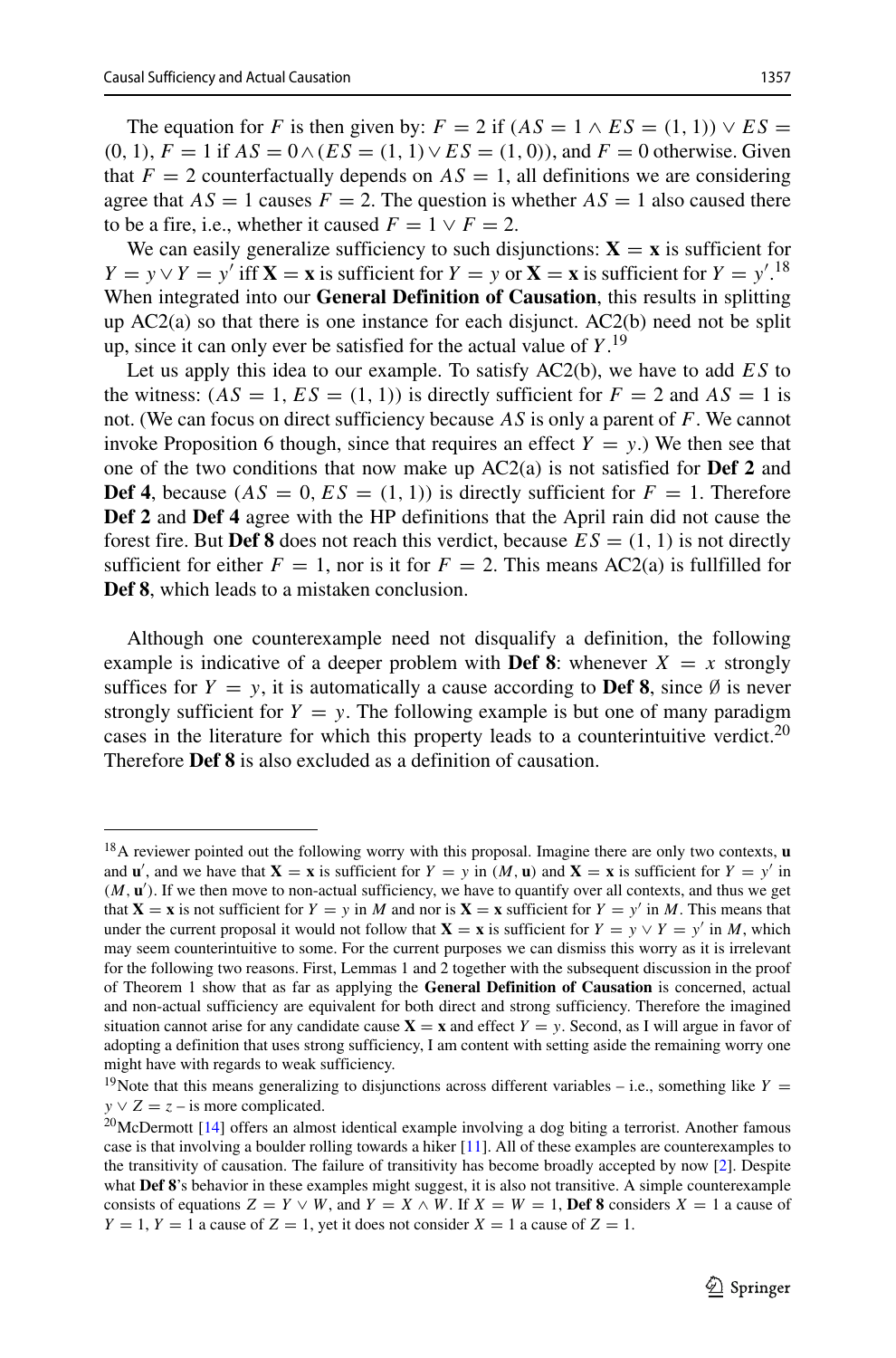*Example 2* "The engineer is standing by a switch in the railroad tracks. A train approaches in the distance. She flips the switch, so that the train travels down the right-hand track, instead of the left. Since the tracks reconverge up ahead, the train arrives at its destination all the same...

Again, our causal model gets this right. Suppose we have three random variables:

- *F* for "flip", with values 0 (the engineer doesn't flip the switch) and 1 (she does);
- *T* for "track", with values 0 (the train goes on the left-hand track) and 1 (it goes on the right-hand track); and
- *A* for "arrival", with values 0 (the train does not arrive at the point of reconvergence) and 1 (it does).

" [\[10,](#page-32-1) p. 26]

First observe that as described, this causal model makes little sense: the equation for *A* is given by  $A = T \vee T$ , which can be rewritten as  $A = 1$ . This can be fixed by extending the range of *T* with a value 2, representing the train not going down any track (because it breaks down, for example). Then the equations become  $A = (T \neq 2)$  and  $T = F$ . The context is such that  $F = 1$ .

 $F = 1$  is both weakly sufficient for  $A = 1$  and strongly sufficient for  $A = 1$  along  ${T}$ , but so is  $F = 0$ . Therefore **Def 2** and **Def 4** agree with **Updated HP** (and with intuition) that flipping the switch is not a cause of the train's arrival. **Def 8** fails to reach this verdict, because  $\emptyset$  is not strongly sufficient for  $A = 1$ .

**Def 4** suffers from an even bigger defect than **Def 8**: it fails to distinguish preempted causes from preempting causes. Since preemption cases are the bread and butter of the literature on actual causation, this means that **Def 4** is immediately disqualified. The following is a famous example of late preemption discussed by Halpern and Pearl [\[10\]](#page-32-1) (and originally by Hall [\[5\]](#page-32-9)).

*Example 3* Suzy and Billy both throw a rock at a bottle. Suzy's rock gets there first, shattering the bottle. However Billy's throw was also accurate, and would have shattered the bottle had it not been preempted by Suzy's throw. Halpern & Pearl [\[10\]](#page-32-1) use the following variables for this example, which capture the fact that Billy's throw was preempted by Suzy's rock hitting the bottle: *BS* for the bottle shattering, *BH*, *SH* for Billy's (resp. Suzy's) rock hitting the bottle, and two more variables (*BT* , *ST* ) for either of them throwing their rock. The equations are then as follows:  $BS = BH \vee SH$ ,  $SH = ST$ ,  $BH = BT \wedge \neg SH$ . None of the definitions has any problem arriving at the obvious result that Suzy's throw  $(ST = 1)$  causes the bottle to shatter  $(BS = 1)$ . However, **Def 4** is the only definition under consideration that mistakenly also judges Billy's throw to be a cause of the bottle's shattering: in all contexts  $BT = 1$  is weakly sufficient for  $BS = 1$ , whereas  $BT = 0$  is not weakly sufficient for  $BS = 1$  in the context where  $ST = 0$ .

This leaves us with **Def 2** as the last potential alternative to the HP definitions. Going through the many remaining examples, there is only one in which **Def 2** disagrees with **Updated HP**. I leave it to the reader to verify this claim, and restrict the discussion to that single example.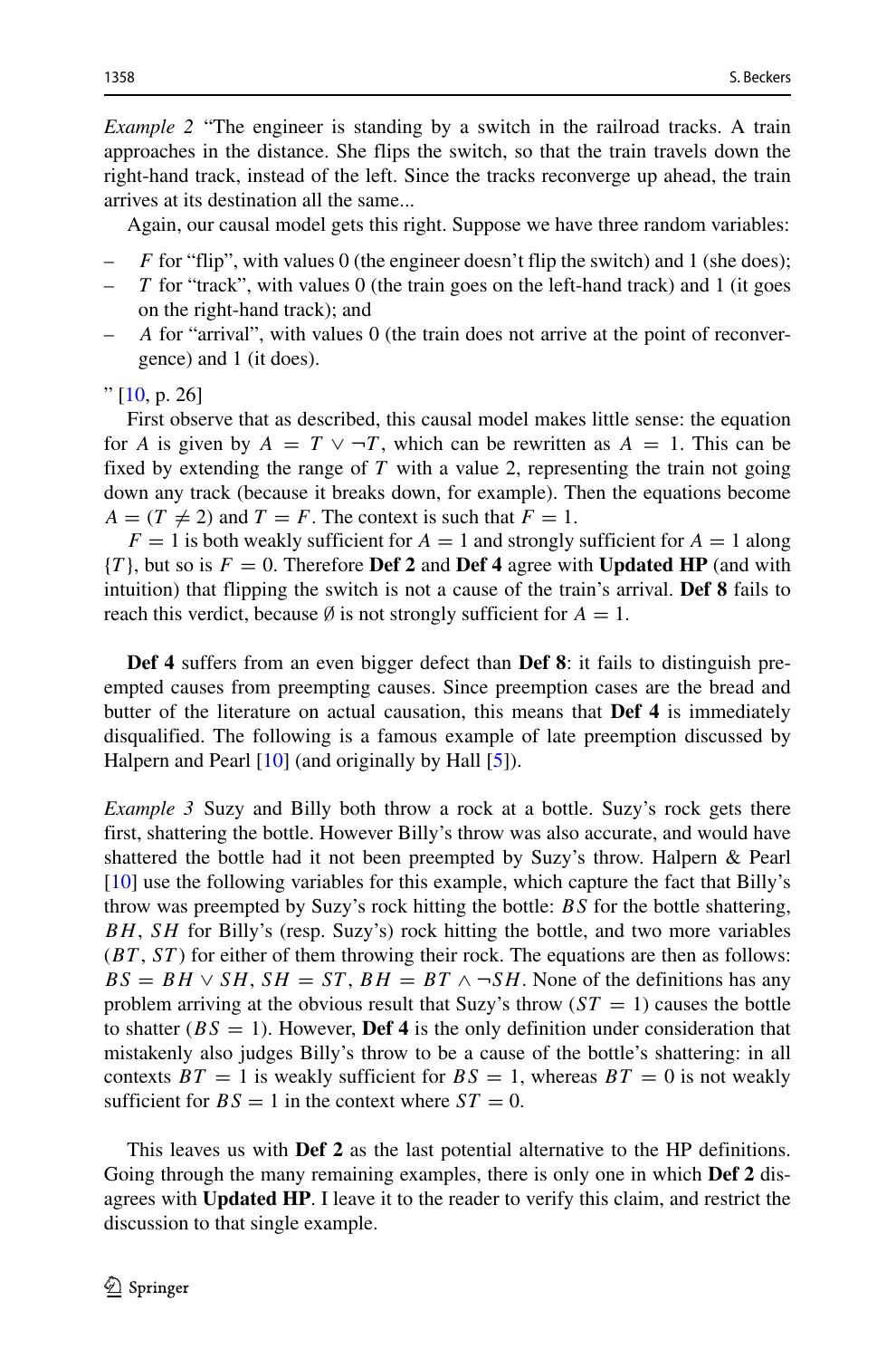*Example 4* Major (*M*) and sergeant (*S*) stand before corporal, and both shout 'Charge!'  $(M = 1, S = 1)$ . The corporal charges  $(C = 1)$ . Orders from higherranking soldiers trump those of lower rank, so if the major had shouted 'Halt'  $(M = 0)$  the corporal would not have charged. If the major remains quiet  $(M = -1)$ , the corporal listens to the sergeant.<sup>21</sup> The equation for *C* is thus:  $C = M$  if  $M \neq -1$ and  $C = S$  otherwise. The majority intuition is that the sergeant did not cause the corporal to charge, because his order was trumped by that of the major. $22$ 

**Def 2** agrees, as it does not consider  $S = 1$  a cause of  $C = 1$ . The reason is that  $M = 1$  is directly sufficient by itself, and yet  $S = 1$  needs  $M = 1$  as a witness to form a sufficient set.  $S = 1$  is a cause of  $C = 1$  according to both **Original HP** and **Updated HP**. Halpern & Pearl do not consider this to be problematic, but they do go through the trouble of showing how **Original HP** and **Updated HP** change their verdict if one adds extra variables to the model. Moreover, **Modified HP** also agrees with **Def 2** here. Given Halpern's later preference for **Modified HP**, it is fair to say that **Def 2** does at least as good as **Updated HP** on this example.

#### <span id="page-18-4"></span>**7.2 Comparison to Modified HP**

Dissatisfied with **Updated HP** due to the many counterexamples that were presented in the literature, Halpern [\[7\]](#page-32-0) develops **Modified HP**. First of all, despite Theorem 2, there do exist interesting connections between the three definitions we have considered and **Modified HP**.

#### **Proposition 8** *If* **Modified HP** *with* **X** *a singleton, then* **Def 2**, **Def 4***, and* **Def 8***.*

Halpern [\[7\]](#page-32-0) goes over several counterexamples to **Updated HP** and shows that **Modified HP** offers sensible verdicts. Taking into account Halpern's suggestion that "part of cause" is synonymous with "cause" for **Modified HP**, there are in fact only three examples in which **Modified HP** disagrees with **Updated HP** (Examples 3.5, 3.8, and 3.11).[23](#page-18-2) In all three of those cases, **Def 2** sides with **Modified HP**.

There is only one example in which **Def 2** disagrees with **Modified HP**. [24](#page-18-3) Crucially, it is an example for which Halpern agrees that **Modified HP** reaches the wrong verdict.

*Example 5* A ranch has five individuals:  $a_1, \ldots, a_5$ . They have to vote on two possible outcomes: staying at the campfire  $(O = 0)$  or going on a round-up  $(O = 1)$ . Let

<span id="page-18-0"></span><sup>&</sup>lt;sup>21</sup>This formulation is due to Weslake  $[20]$ , but the example was first discussed by Schaffer  $[19]$  (who attributes it to van Fraassen).

 $22$ See Weslake [\[20\]](#page-33-7) for a discussion.

<span id="page-18-2"></span><span id="page-18-1"></span><sup>23</sup>When discussing Example 3.8 again in Halpern [\[8\]](#page-32-4), he mistakenly claims that **Modified HP** agrees with **Updated HP** when treating parts of causes as causes. In response, Halpern has suggested a small variation on the example in which **Modified HP** indeed does agree with **Updated HP** (personal communication). For that variation, **Def 2** also agrees with the HP definitions.

<span id="page-18-3"></span> $24$ Halpern [\[8\]](#page-32-4) discusses far more cases, but none of them reveal any further disagreements between these definitions.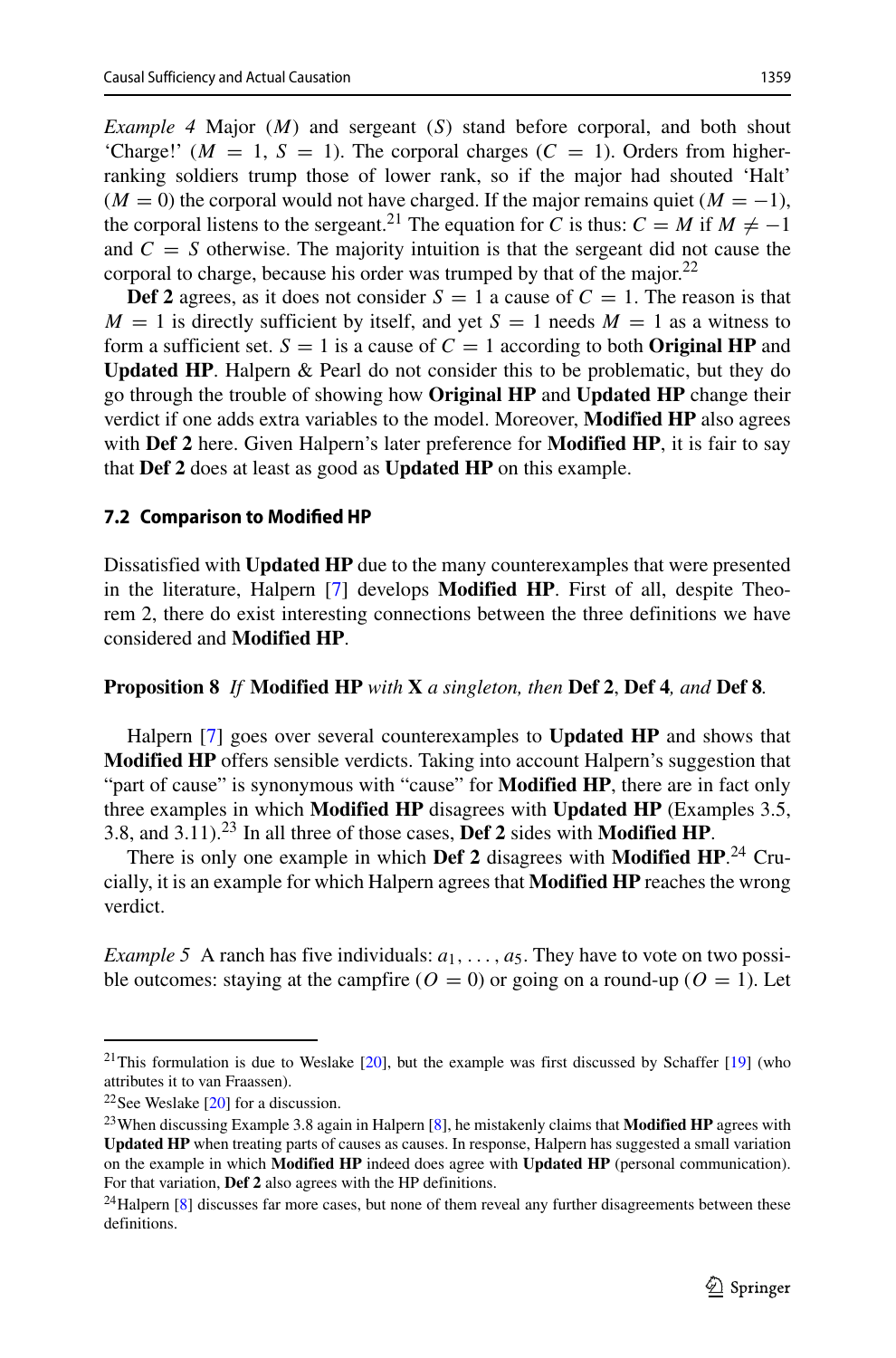*A<sub>i</sub>* be the random variable denoting  $a_i$ 's vote, so  $A_i = j$  if  $a_i$  votes for outcome  $j$ .<sup>[25](#page-19-0)</sup> There is a complicated rule for deciding on the outcome. If  $a_1$  and  $a_2$  agree (i.e., if  $A_1 = A_2$ ), then that is the outcome. If  $a_2, \ldots, a_5$  agree, and  $a_1$  votes differently, then the outcome is given by  $a_1$ 's vote (i.e.,  $O = A_1$ ). Otherwise, majority rules. In the actual situation,  $A_1 = A_2 = 1$  and  $A_3 = A_4 = A_5 = 0$ , so by the first mechanism,  $Q = 1^{26}$  $Q = 1^{26}$  $Q = 1^{26}$ 

Halpern states, and I agree, that intuitively one should expect only  $A_1 = 1$  and  $A_2 = 1$  to be causes of  $O = 1$ . After all,  $a_3, \ldots, a_5$  voted *against*  $O = 1$ . **Def 2** gives that result, whereas **Modified HP** considers every vote to be a cause. Halpern argues for adding more variables to the model in order to get the right outcome, but it speaks in favor of **Def 2** that it is able to give the right answer with just these variables.

We conclude that judged by the second strategy and Halpern & Pearl's own examples, **Def 2** does better than **Updated HP** and at least as good as **Modified HP**. Lastly we consider a very simple example that was offered as a counterexample to **Modified HP** by Rosenberg and Glymour [\[18\]](#page-33-12).<sup>[27](#page-19-2)</sup>

*Example 6* We have equations  $Y = X \vee D$  and  $X = D$ , and we consider a context such that  $D = 1$ . This looks very much like a standard case of overdetermination in which  $X = 1$  and  $D = 1$  are both overdetermining causes. That is also the verdict of all of the definitions considered in this paper, except for **Modified HP**: it does not consider  $X = 1$  a cause of  $Y = 1$ . The reason for this is that  $Y = 1$  depends counterfactually on  $D = 1$  by itself, whereas it does not depend on  $X = 1$  by itself and nor does it when we take  $D = 1$  as a witness. Rosenberg and Glymour [\[18\]](#page-33-12) state that Halpern endorses this conclusion, but offer the following story to motivate why they consider that an untenable position.

"An obedient gang is ordered by its leader to join him in murdering someone, and does so, all of them shooting the victim at the same time, or all of them together pushing the plunger connected to a bomb. The action of any one of the gang would suffice for the victim's death. If responsibility implies causality, whom among them is responsible? Were you among the jury, whom would you convict? What ought the Hague Court to do in cases of subordinates sure to obey orders? Halpern's theory says the gang leader and only the gang leader is a cause of the victim's death. This is a morally intolerable result; absent a plausible general principle severing responsibility from causation, any theory that yields such a result should be rejected."

Even if one disagrees with this judgment, the next section offers further motivation for preferring **Def 2** over **Modified HP**.

<span id="page-19-0"></span><sup>&</sup>lt;sup>25</sup>A reviewer correctly pointed out that due to the complexity of the voting rule, it can be ambiguous to speak of *voting for or against outcome j*, because there exist contexts in which a voter can actually flip the outcome from  $O = 1$  to  $O = 0$  by changing their vote from 0 to 1. If we assume that the voters are unaware of the precise voting rule, we can ignore this complication.

<span id="page-19-1"></span> $^{26}$ This is the formulation of the example found in Halpern [\[8,](#page-32-4) p. 109], but the example was first presented by Glymour et al. [\[4\]](#page-32-3).

<span id="page-19-2"></span> $^{27}$ I thank a reviewer for pointing out this example.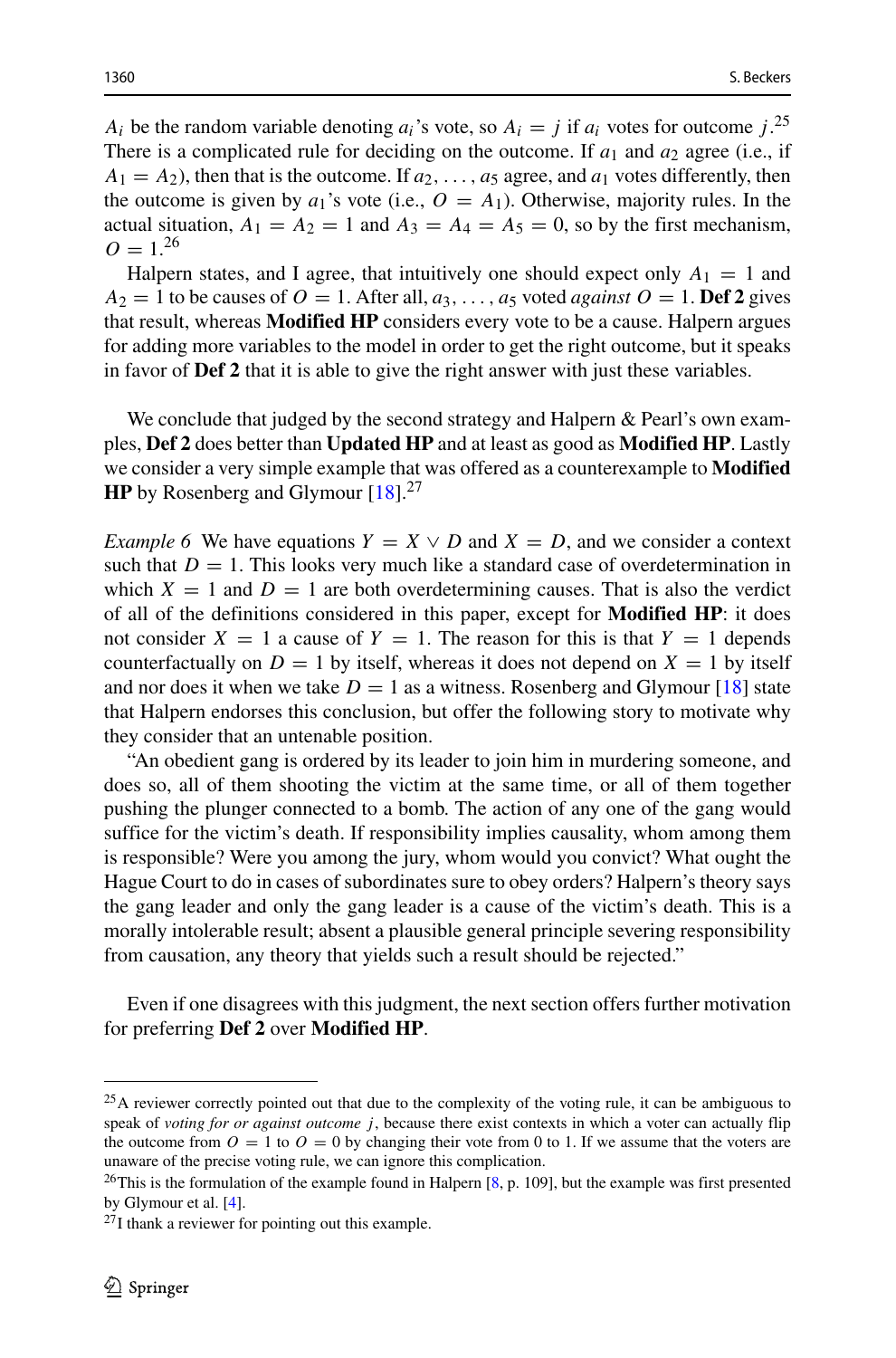### **7.3 Def 2 vs the Others**

Finally I will argue that **Def 2** does better than all of the other definitions on a few more examples according to two metrics: it offers verdicts that are both intuitively plausible *and* consistent across minor changes of the examples. Before doing so, I present an example that illustrates a special property of **Def 2**.

Recall from Section [3](#page-4-0) that it is a necessary condition for all three HP definitions that there exists some  $[\mathbf{W} \leftarrow \mathbf{w}]$  such that  $Y = y$  counterfactually depends on  $X = x$  under that intervention. The same is true for the most well-known definitions out there that have been inspired by the HP definitions (see Weslake [\[20\]](#page-33-7) for an overview), as well as for **Def 3**, **Def 4**, and **Def 10**. Let us call definitions with this property *strongly counterfactual*. Although **Def 2** clearly also relies on counterfactuals, and thus falls within the counterfactual approach to causation, it is not strongly counterfactual, as the following example shows[.28](#page-20-0)

*Example 7* The equation for a binary variable *Y* is such that  $Y = 1$  iff  $N \neq 0$ , and the range for *N* is  $\{0, 1, 2, 3\}$ . The equation for *N* is as follows:  $N = 0$  if  $A = 0$ , *N* = 1 if  $(A = 1 \land X = 1)$ ,  $N = 2$  if  $(A = 1 \land X = 0 \land W = 1)$ , and  $N = 3$ if  $(A = 1 \land X = 0 \land W = 0)$ . In a context where  $A = W = X = 1$ , we get that  $X = 1$  causes  $Y = 1$  according to **Def 2**. Yet there is no intervention such that  $Y = 1$ depends on  $X = 1$  under that intervention (and thus none of the other definitions would consider  $X = 1$  a cause of  $Y = 1$ ). In this case, both answers seem plausible. **Def 2** reaches its verdict because of the asymmetry between  $(A = 1, X = 1)$  and  $(A = 1, X = 0)$ : only the former is by itself causally sufficient for a network that results in  $Y = 1$ , whereas the latter also needs the assistance of  $W = 1$  or  $W = 0$ .

Now we consider six examples which are simple variations on the same theme, because they all share the following equation for *Y* :  $Y = (X \wedge D) \vee A$ . Moreover, they all share a context such that  $X = 1$  and  $A = 1$ . The only difference between them lies with the value of *D* (0 or 1) and with the relation between *A* and *D*. (Concretely, there could be no relation, or it can be given by  $A = D$ ,  $A = \neg D$ ,  $D = A$ , and  $D = \neg A$ .) In all examples, all definitions agree that  $A = 1$  is a cause of  $Y = 1$ . The disagreement arises over whether  $X = 1$  should be considered a cause as well.

Intuitively, I would find it unacceptable to consider  $X = 1$  a cause whenever  $D = 0$ , regardless of the relation between *A* and *D*. The disjunct in which *X* appears is false, and therefore it played no positive part whatsoever in causing  $Y = 1$ . Perhaps others are more tolerant. But even if that is the case, one should expect one's verdicts to exhibit some consistency. As we will see, **Def 2** and **Original HP** are the only definitions which can meet this demand.

The situation is simplest for **Original HP**: it considers  $X = 1$  a cause of  $Y = 1$ no matter what. To see why, take as a witness  $(D = 1, A = 0)$ . Holding fixed that witness,  $Y = 1$  counterfactually depends on  $X = 1$ . Since  $\mathbf{Z} = \{X\}$ , the former is equivalent to AC2 for **Original HP**. So we gain consistency, but at the price of

<span id="page-20-0"></span><sup>28</sup>It is not so clear that **Def 8** also relies on counterfactuals, since it does not explicitly invoke counterfactual values of the candidate cause. Exploring this topic further lies beyond the scope of this paper.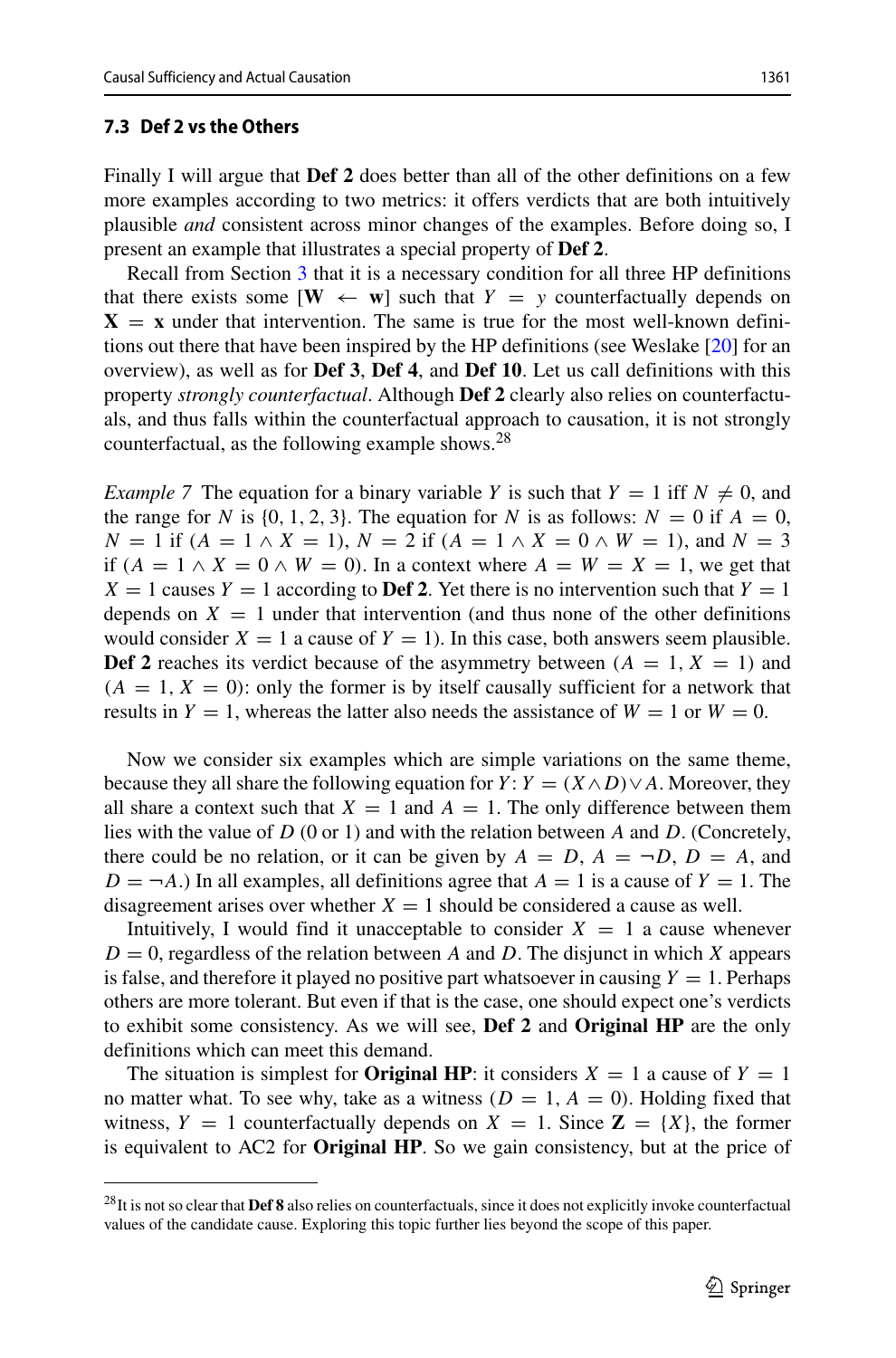extreme tolerance. In fact, Halpern and Pearl use precisely this example to argue against **Original HP** and in favor of **Updated HP** [\[10\]](#page-32-1):

*Example 8* "Suppose that a prisoner dies either if *X* loads *D*'s gun and *D* shoots, or if *A* loads and shoots his gun. Taking *Y* to represent the prisoner's death and making the obvious assumptions about the meaning of the variables, ... [we can use the equation described above]. Suppose that *X* loads *D*'s gun (*X* = 1), *D* does not shoot (*D* = 0), but *A* does load and shoot his gun  $(A = 1)$ , so that the prisoner dies. Clearly  $A = 1$ is a cause of  $Y = 1$ . We would not want to say that  $X = 1$  is a cause of  $Y = 1$ , given *that D* did not shoot (i.e., given that  $D = 0$ )." [emphasis added]

If we agree with Halpern and Pearl here – which I do – then **Original HP** can be discarded on the basis of this example (and on the basis of the many others we discussed previously, of course). I leave it to the reader to verify that none of the other definitions consider  $X = 1$  to be a cause here.

However, the only definition that applies the intuition underlying this example to all cases in which  $D = 0$  is **Def 2**. Moreover, it is the only remaining definition that offers a simple consistent answer in all cases:  $X = 1$  is a cause of  $Y = 1$  iff  $D = 1$ . To see why this is the case, we go over the possible directly sufficient sets. (Since *X* is only a parent of *Y* , we can invoke Proposition 6 and use **Def 3** instead of **Def 2**.) Clearly  $X = 1$  is not directly sufficient for  $Y = 1$  by itself. It is also clear that we cannot add  $A = 1$  to the witness, because  $A = 1$  is directly sufficient for  $Y = 1$  all by itself. Therefore we are forced to choose *D* as our witness. If  $D = 0$ , this gives  $(X = 1, D = 0)$ , which is not directly sufficient for  $Y = 1$  and thus  $X = 1$  is not a cause. If  $D = 1$ , we get  $(X = 1, D = 1)$ , which is directly sufficient for  $Y = 1$ . Since the same does not hold for  $(X = 0, D = 1), X = 1$  is a cause of  $Y = 1$ .

The following examples show that **Updated HP** and **Modified HP** flip-flop between calling  $X = 1$  a cause or not even when holding fixed the value of D. Of course I cannot exclude the possibility that some consistent argumentation can be offered to explain the results of one of these definitions, but in its absence all of this speaks in favor of **Def 2**. We start with the three possible ways in which it can arise that  $D = 1$ .

*Example 9* First consider the case where *D* is determined by the context, and we have a context such that  $D = 1$ . Here all four definitions agree that  $X = 1$  is a cause of  $Y = 1$ .

*Example 10* Second consider the case where the equation for *D* is given by  $D = A$ and thus again  $D = 1$  in the context under consideration. Here **Updated HP** and **Modified HP** flip their verdict, as they no longer consider  $X = 1$  a cause of  $Y = 1$ .

*Example 11* Third, we simply flip the relation between *A* and *D* so that *A* = *D*, and again  $D = 1$  in the context under consideration. Now **Updated HP** and **Modified HP** go back to considering  $X = 1$  a cause of  $Y = 1$ .

Next we consider the two remaining possible cases where  $D = 0$  (Example 8 was the first such case).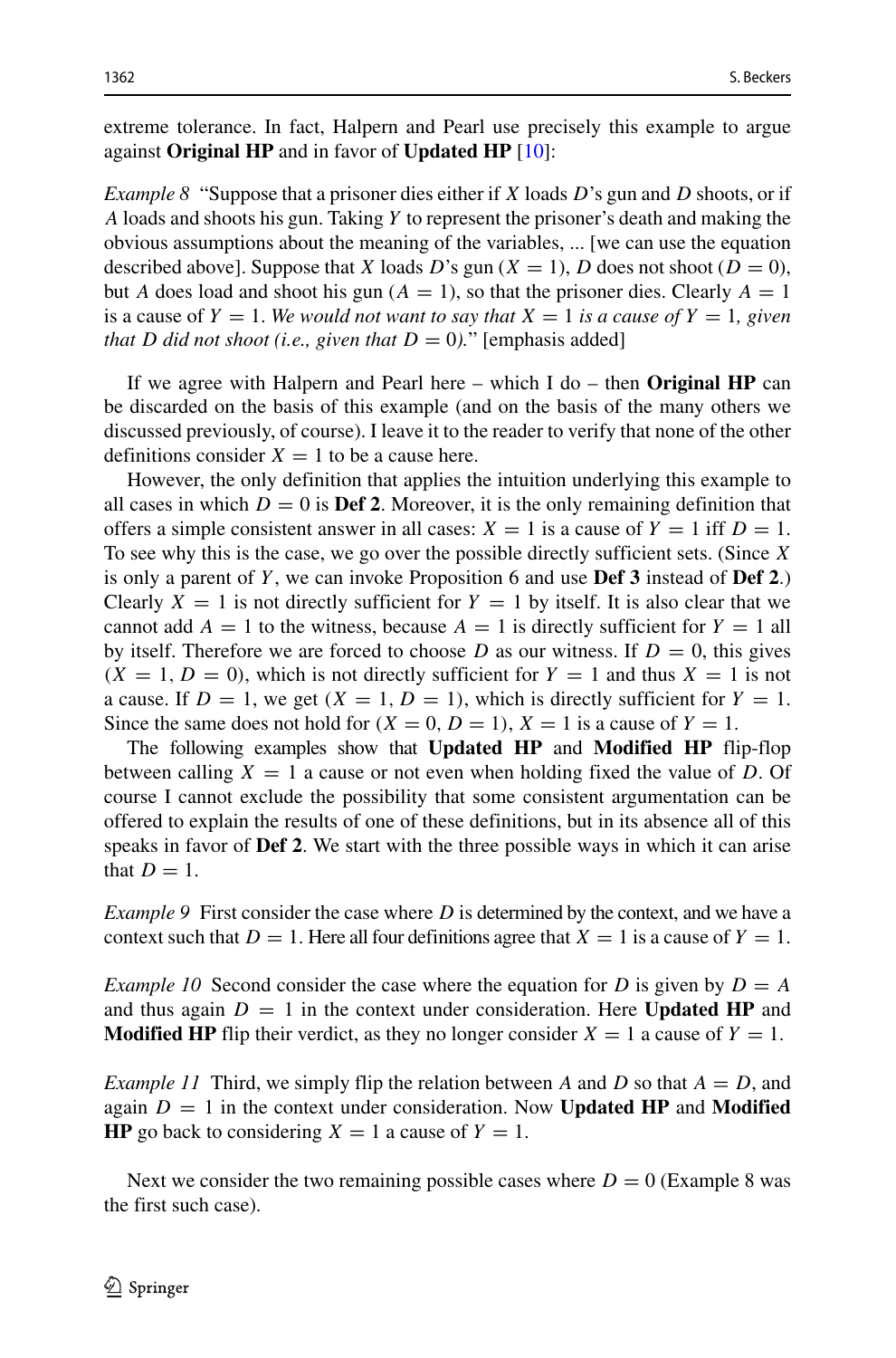*Example 12* Consider the case where the equation for *D* is  $D = \neg A$ . As with Example 8, we have that  $D = 0$ , and yet **Updated HP** changes its verdict, calling  $X = 1$  a cause of  $Y=1$ .

*Example 13* <sup>[29](#page-22-1)</sup> Lastly, consider the case where the equation for *D* is  $A = \neg D$ , and thus we again have that  $D = 0$ . Now both **Modified HP** and **Updated HP** flip their verdicts as compared to Example 8. To see why, it suffices to consider **Modified HP**. The result for **Updated HP** then follows from Theorem 2.  $D = 0$  by itself is not a cause of  $Y = 1$  because there is no choice of witness that makes  $Y = 1$ counterfactually depend on  $D = 0$ . Since  $Y = 1$  does counterfactually depend on  $(X = 1, D = 0)$ ,  $X = 1$  is part of a cause of  $Y = 1$ .

# **8 Conclusion**

I have developed twelve definitions of actual causation that formalize the NESS intuition with which Pearl started, and have shown that the most recent of the HP definitions is among them. Although these definitions vary widely in terms of the verdicts they reach, they all resemble each other as being instantiations of the same general definition. Each definition is made up of two elements: a definition of causal sufficiency, and a definition of necessity. Other definitions can easily be developed by playing around with these elements.

After studying various properties of these definitions and the relations between them, I moved on to the process of selecting the definition that does best in practice. In the majority of the many examples that we have considered, **Def 2** agrees with **Modified HP**. However, in Section [7.2](#page-18-4) we came across two examples for which **Def 2** disagreed with **Modified HP** and where **Modified HP** gave the wrong verdict. Moreover, contrary to **Modified HP**, **Def 2** manages to give consistent (and intuitive) answers to the group of cases considered in the previous section. Therefore I conclude by suggesting that we should adopt **Def 2** as a definition of actual causation. This definition is made up of strong sufficiency and contrastive necessity. It states that  $X = x$  causes  $Y = y$  iff  $X = x$  is a Minimal Contrastively Necessary Subset of a Strongly Sufficient Set for  $Y = y$ , or MCNS<sup>4</sup>.

## <span id="page-22-0"></span>**Appendix A: Causal Sufficiency**

**Proposition 1 X** = **x** *is strongly sufficient for* **Y** = **y** *in M along a network* **N** *iff*  $X = x$  *is strongly sufficient for*  $Y = y$  *in M.* 

*Proof* First assume  $X = x$  is strongly sufficient for  $Y = y$  in *M* and N can be used to show this. Then the result follows immediately from the observation that  $X = x$ 

<span id="page-22-1"></span> $29$ The attentive reader will remember this example from the proof of Theorem 1.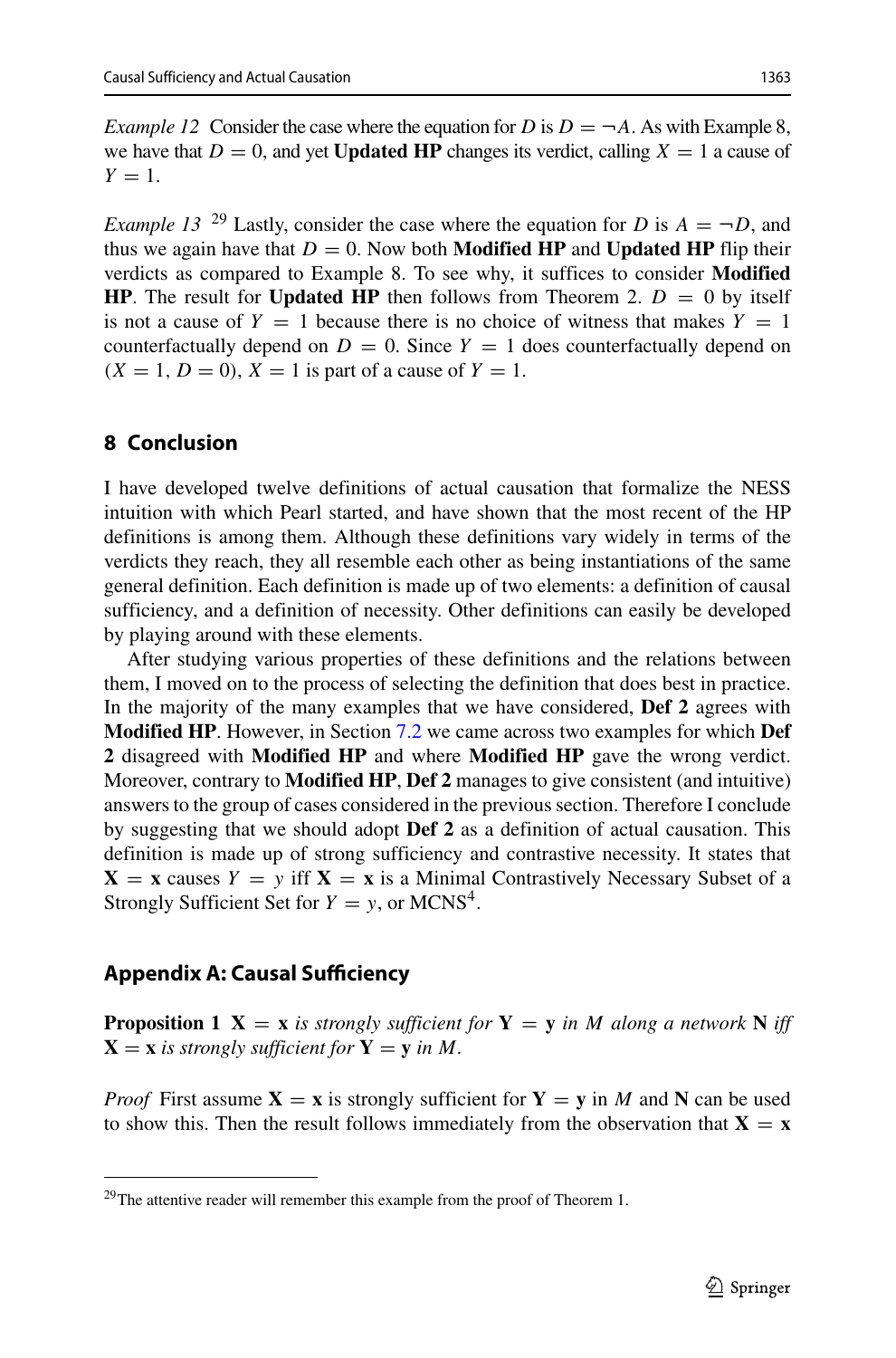is directly sufficient for  $N = n$  and either  $N = n$  is directly sufficient for  $Y = y$  or  $N = Y$  and  $n = y$ .

Second assume  $X = x$  is strongly sufficient for  $Y = y$  in *M* along a network N. Define  $A = V - (X \cup N)$ . We need to show that for all  $a \in \mathcal{R}(A)$  and all  $u \in \mathcal{R}(\mathcal{U})$ we have that  $(M, u) \models [X \leftarrow x, A \leftarrow a]N = n$ .

We know that  $X = x$  is directly sufficient for  $N_1 = n_1$ . Define  $C_1 = V - (X \cup N_1)$ and  $D_1 = N - N_1$ . Note that  $C_1 = A \cup D_1$ . We have that for all  $c_1 \in \mathcal{R}(C_1)$  and all  $\mathbf{u} \in \mathcal{R}(\mathcal{U})$ ,  $(M, \mathbf{u}) \models [\mathbf{X} \leftarrow \mathbf{x}, \mathbf{C_1} \leftarrow \mathbf{c_1}]\mathbf{N_1} = \mathbf{n_1}$ . In particular, we have that for all **a** ∈  $\mathcal{R}(A)$  and all **u** ∈  $\mathcal{R}(\mathcal{U})$ ,  $(M, \mathbf{u}) \models [\mathbf{X} \leftarrow \mathbf{x}, \mathbf{A} \leftarrow \mathbf{a}] \mathbf{N}_1 = \mathbf{n}_1$ .

**Define C<sub>2</sub> =**  $V - (N_1 \cup N_2)$  **and**  $D_2 = N - (N_1 \cup N_2)$ **. Note that**  $C_2 = A \cup D_2 \cup X$ **.** We have that for all  $c_2 \in \mathcal{R}(C_2)$  and all  $\mathbf{u} \in \mathcal{R}(\mathcal{U})$ ,  $(M, \mathbf{u}) \models [\mathbf{N}_1 \leftarrow \mathbf{n}_1, \mathbf{C}_2 \leftarrow \mathbf{u}_2]$  $c_2$ ] $N_2 = n_2$ . In particular, we have that for all  $\mathbf{a} \in \mathcal{R}(\mathbf{A})$  and all  $\mathbf{u} \in \mathcal{R}(\mathcal{U})$ ,  $(M, \mathbf{u}) \models$  $[X \leftarrow x, N_1 \leftarrow n_1, A \leftarrow a]N_2 = n_2$ . Combined with the conclusion from the previous paragraph, it follows that for all  $\mathbf{a} \in \mathcal{R}(\mathbf{A})$  and all  $\mathbf{u} \in \mathcal{R}(\mathcal{U})$ ,  $(M, \mathbf{u}) \models$  $[X \leftarrow x, A \leftarrow a]$ **N**<sub>1</sub> = **n**<sub>1</sub>  $\wedge$  **N**<sub>2</sub> = **n**<sub>2</sub>.

Defining **N<sub>k+1</sub>** = **Y**, we can generalize this reasoning for all consecutive *i* ∈ ∴ ∴ *k* + 1} to get the desired outcome.  $\{3, \ldots, k+1\}$  to get the desired outcome.

# <span id="page-23-0"></span>**Appendix B: Defining Causation using Sufficiency**

**Theorem 1** *The following are all equivalences among the twelve definitions and the three HP definitions:*

- *–* **Modified HP** *iff* **Def 1**
- *–* **Def 2** *iff* **Def 5**
- *–* **Def 8** *iff* **Def 11**
- *–* **Def 3** *iff* **Def 6** *iff* **Def 9** *iff* **Def 12**

*Proof* First we consider the equivalences that do hold.

We start with the first equivalence: **Modified HP** iff **Def 1**. This is simply a matter of explicitly writing out the definitions, starting with actual weak sufficiency:  $\mathbf{X} = \mathbf{x}$ is actually weakly sufficient for  $Y = y$  in  $(M, \mathbf{u})$  iff  $(M, \mathbf{u}) \models [\mathbf{X} \leftarrow \mathbf{x}]Y = y$ . Next we note that the following condition is trivially satisfied for any  $W \subseteq V$ :  $(M, u) \models$  $[X \leftarrow x, W \leftarrow w^* | Y = y$ .

Combining both claims, we can rewrite **Modified HP** as follows, which gives the desired result:

AC2(a). There is a set  $\mathbf{W} \subseteq (\mathcal{V} - (\mathbf{X} \cup \{Y\}))$  and a setting **x**<sup>'</sup> of the variables in **X** such that  $(\mathbf{X} = \mathbf{x}', \mathbf{W} = \mathbf{w}^*)$  is not actually weakly sufficient for  $Y = y$ in *(M,* **u***)*.

AC2(b).  $(\mathbf{X} = \mathbf{x}, \mathbf{W} = \mathbf{w}^*)$  is actually weakly sufficient for  $Y = y$  in  $(M, \mathbf{u})$ .

Next we consider all of the following equivalences: **Def 2** iff **Def 5**, **Def 8** iff **Def 11**, **Def 3** iff **Def 6**, **Def 9** iff **Def 12**. The reason we can group these together, is because we can prove all of them by invoking the following observation and two  $\Box$ subsequent lemmas.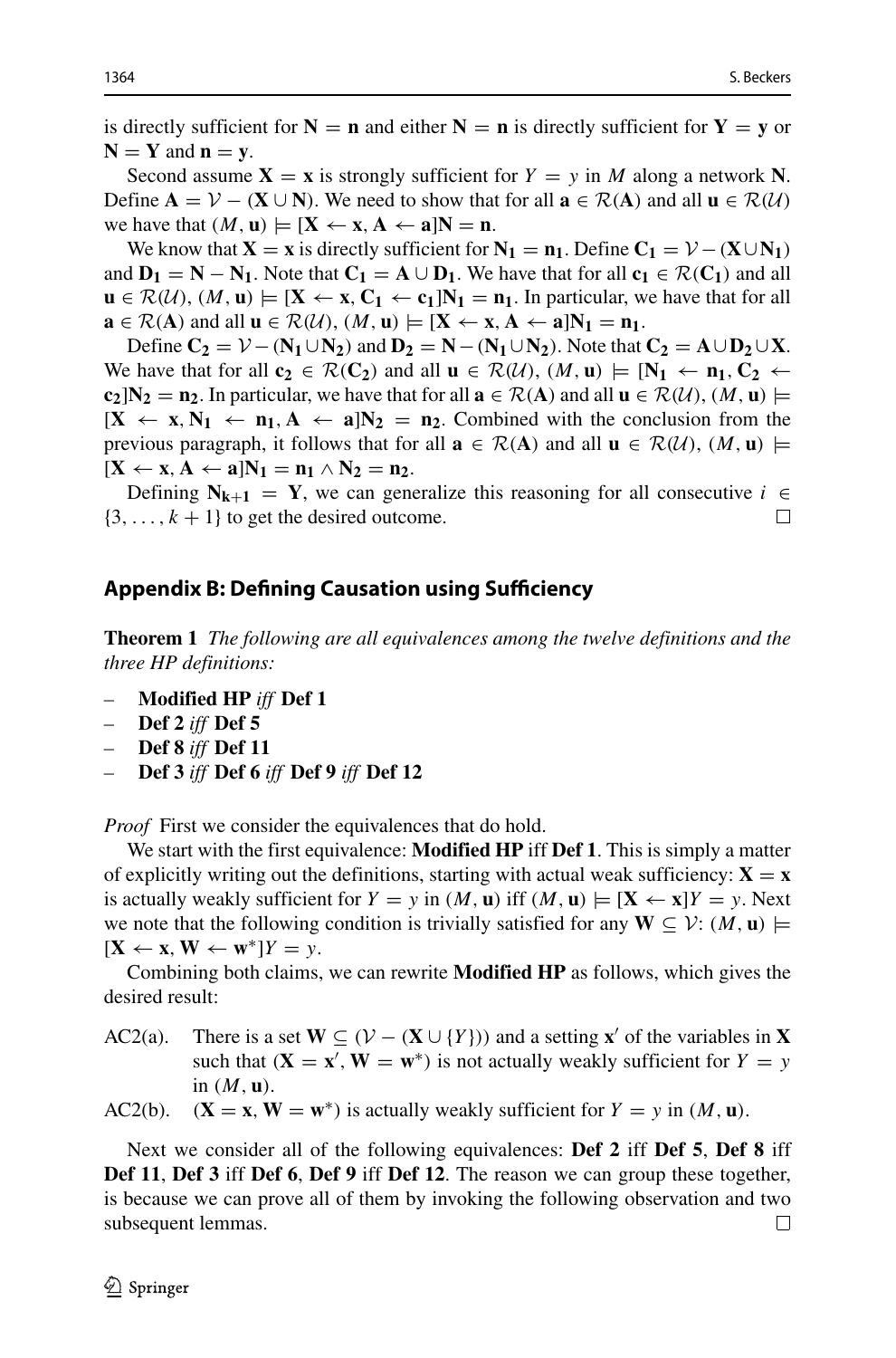**Observation 1** *Recall our restriction on causal models that exogenous variables only appear in equations of the form*  $V = U$ *. Say*  $\mathbf{R} \subseteq V$  *are all variables which have such an equation, and call these the root variables. It is clear that if we intervene on all of the root variables, they take over the role of the exogenous variables. Concretely, given strong recursivity, for any setting*  $\mathbf{r} \in \mathcal{R}(\mathbf{R})$  *there exists a unique setting* **v** ∈  $\mathcal{R}(V)$  *so that for all contexts* **u** ∈  $\mathcal{R}(U)$  *we have that*  $(M, \mathbf{u})$   $\models$   $[\mathbf{R} \leftarrow \mathbf{r}]$  $V = \mathbf{v}$ *.* 

**Lemma 1** *Given a setting*  $X = x$ *, a setting*  $N = n$  *that includes*  $Y = y$  *and such that* **N** ∩ **R** =  $\emptyset$ *, a context* **u***, the following holds*:<sup>[30](#page-24-0)</sup>

- $X = x$  *is actually directly sufficient for*  $Y = y$  *in*  $(M, u)$  *iff*  $X = x$  *is directly sufficient for*  $Y = y$  *in*  $M$ *;*
- $X = x$  *is actually strongly sufficient for*  $Y = y$  *in*  $(M, u)$  *along*  $N = n$  *iff*  $X = x$ *is strongly sufficient for*  $Y = y$  *in*  $M$  *along*  $N = n$ *.*

*Proof* Filling in the definitions of direct and actually direct sufficiency, the first equivalence reduces to the following: for all  $\mathbf{c} \in \mathcal{R}(\mathcal{V} - (\mathbf{X} \cup \{Y\}))$ , it holds that  $(M, \mathbf{u}) \models [\mathbf{X} \leftarrow \mathbf{x}, \mathbf{C} \leftarrow \mathbf{c}]Y = y$  iff for all  $\mathbf{u}'' \in \mathcal{R}(\mathcal{U}), (M, \mathbf{u}'') \models [\mathbf{X} \leftarrow \mathbf{x}, \mathbf{C} \leftarrow \mathbf{c}]Y = y$  $cY = y$ .

Because of Observation 1, we have that for any setting **v**  $\in$  V and any setting **r** ∈  $\mathcal{R}(\mathbf{R})$ , it holds that  $(M, \mathbf{u})$   $\models [\mathbf{R} \leftarrow \mathbf{r}] \mathcal{V} = \mathbf{v}$  iff for all contexts  $\mathbf{u}'' \in \mathcal{R}(\mathcal{U})$ ,  $(M, \mathbf{u}'')$   $\models$  [**R** ← **r**] $V = \mathbf{v}$ . Combining this with the fact that **R** ⊆ *(***C** ∪ **X***)* gives the desired result.

The second equivalence can be reformulated as follows:  $\mathbf{X} = \mathbf{x}$  is actually directly sufficient for  $N = n$  in  $(M, u)$  iff  $X = x$  is directly sufficient for  $N = n$  in M. In turn, this reduces to: for all  $\mathbf{c} \in \mathcal{R}(\mathcal{V} - (\mathbf{X} \cup \mathbf{N}))$ , it holds that  $(M, \mathbf{u}) \models [\mathbf{X} \leftarrow \mathbf{u}]$  $\mathbf{x}, \mathbf{C} \leftarrow \mathbf{c} | \mathbf{N} = \mathbf{n} \text{ iff for all } \mathbf{u}^{\prime\prime} \in \mathcal{R}(\mathcal{U}), (\mathcal{M}, \mathbf{u}^{\prime\prime}) \models [\mathbf{X} \leftarrow \mathbf{x}, \mathbf{C} \leftarrow \mathbf{c}] \mathbf{N} = \mathbf{n}.$ 

Given that **N** ∩ **R** = Ø, we still have that **R** ⊆  $(C \cup X)$ , and therefore we can apply as ame reasoning as before the same reasoning as before.

**Lemma 2** *For all twelve instances of the General Definition of Causation we can restrict ourselves to sets* **N** *so that*  $(N - \{Y\}) \cap \mathbf{R} = \emptyset$ *.* 

*Proof* Let **A** denote  $(N - \{Y\}) \cap \mathbf{R}$ . For all definitions using either variants of direct or weak sufficiency the result follows immediately from the fact that  $N - {Y} = \emptyset$ .

First consider the case where we use non-actual strong sufficiency (**Def 5** or **Def 11**). In that case, AC2(b) can never be satisfied unless  $A = \emptyset$ . To see why, note that in all contexts  $\mathbf{u}'' \in \mathcal{R}(\mathcal{U})$ , it has to hold that  $(M, \mathbf{u}'') \models [\mathbf{X} \leftarrow \mathbf{x}, \mathbf{W} \leftarrow \mathbf{w}^*]\mathbf{A} = \mathbf{a}$ . Since  $\mathbf{A} \cap (\mathbf{X} \cup \mathbf{W})$  and the equation for each element  $A_i \in \mathbf{A}$  is of the form  $A_i = U$ for some exogenous variable *U*, this is impossible. (Strictly speaking it is possible, namely if the range of *U* consists only of the single value  $a_i^*$ . Although I did not make this explicit in Section [2,](#page-2-0) it is standard to assume that all variables have a range that contains at least two elements.)

<span id="page-24-0"></span><sup>30</sup>**R** is defined in Observation 1.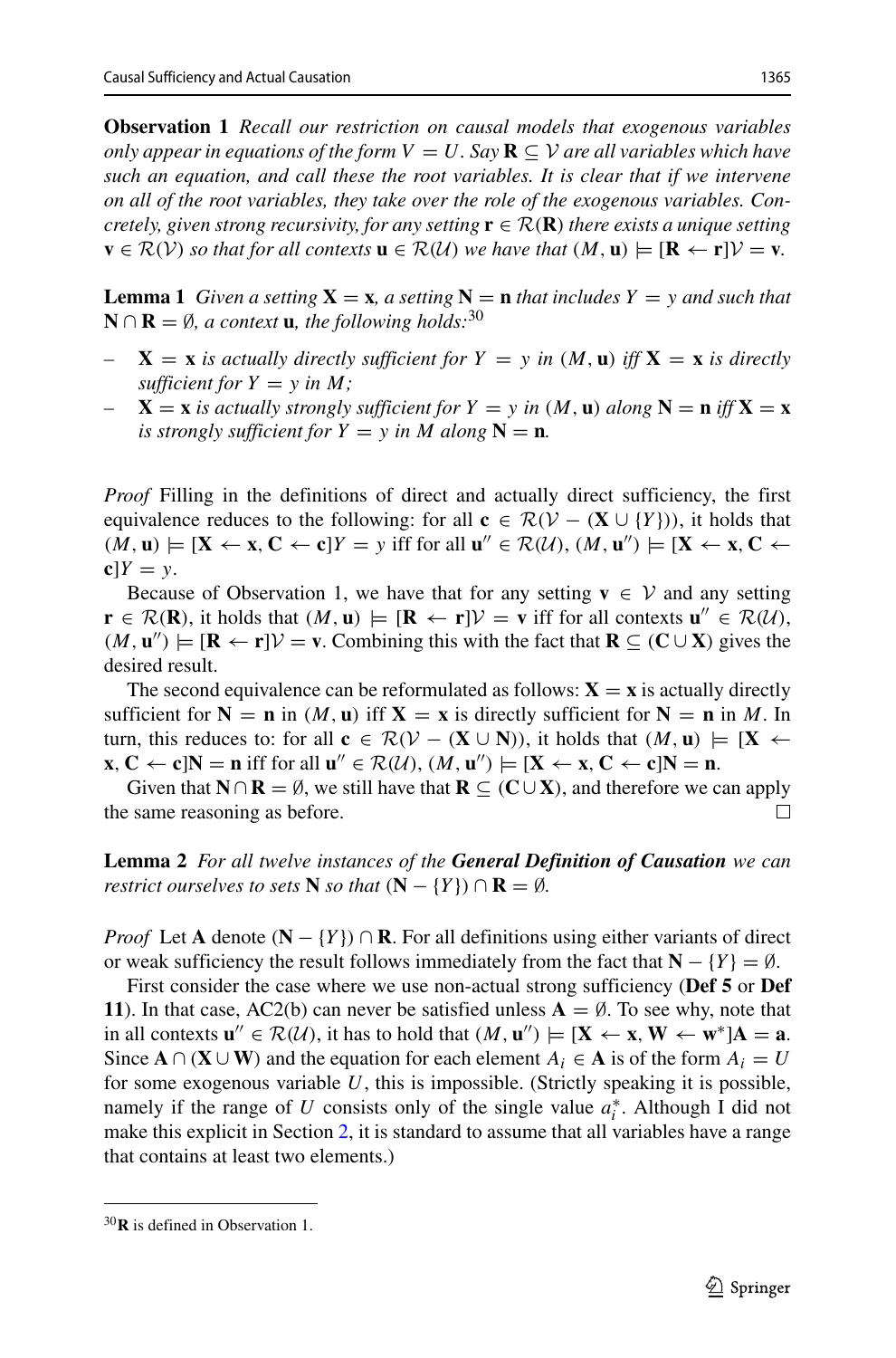Second consider the case where we use actual strong sufficiency and contrastive necessity (**Def 2**). (The case of **Def 8** is entirely analogous.) Say we are considering a candidate cause  $X = x$ , a candidate witness  $W = w^*$ , contrast values  $x'$ , and a setting  $N = n$  that includes  $Y = y$ . Given AC1, we can safely assume that  $n = n^*$ .

I claim that the following holds, from which the result follows:  $X = x$  satisfies AC2 using contrast values **x**', witness  $W = w^*$ , and network **N** iff **X** = **x** satisfies AC2 using contrast values **x**', witness  $(\mathbf{W} = \mathbf{w}^*, \mathbf{A} = \mathbf{a}^*)$ , and network  $\mathbf{N} - \mathbf{A}$ .

Because  $A \subseteq \mathbb{R}$ , we have that for any set  $B \subseteq (\mathcal{V} - A)$ , and any setting  $b \in \mathcal{R}(B)$ ,  $(M, \mathbf{u}) \models [\mathbf{B} \leftarrow \mathbf{b}]$ **A** =  $\mathbf{a}^*$ . Moreover, since  $(M, \mathbf{u}) \models \mathbf{A} = \mathbf{a}^*$ , for each setting  $\mathbf{v} \in (\mathcal{V} - \mathbf{A})$  we also have that  $(M, \mathbf{u}) \models [\mathbf{B} \leftarrow \mathbf{b}](\mathcal{V} - \mathbf{A}) = \mathbf{v}$  iff  $(M, \mathbf{u}) \models [\mathbf{B} \leftarrow \mathbf{b}]$ **b***,* **A** ← **a**<sup>\*</sup>]( $V - A$ ) = **v**.

Using these observations and the fact that  $A \subseteq N$ , we get that the following two conditions are equivalent, for which the result follows as far as AC2(b) is concerned:

- AC2(b). For all  $\mathbf{c} \in \mathcal{R}(\mathcal{V} (\mathbf{X} \cup \mathbf{W} \cup \mathbf{N}))$  we have that  $(M, \mathbf{u}) \models [\mathbf{X} \leftarrow \mathbf{x}, \mathbf{W} \leftarrow \mathbf{A}]$  $\mathbf{w}^*$ ,  $\mathbf{C} \leftarrow \mathbf{c} | \mathbf{N} = \mathbf{n}^*$ .
- AC2(b). For all  $\mathbf{c} \in \mathcal{R}(\mathcal{V} (\mathbf{X} \cup \mathbf{W} \cup \mathbf{N}))$  we have that  $(M, \mathbf{u}) \models [\mathbf{X} \leftarrow \mathbf{x}, \mathbf{W} \leftarrow \mathbf{A}]$ **w**<sup>∗</sup>, **A** ← **a**<sup>\*</sup>, **C** ← **c**](**N** − **A**) = **n**<sub>2</sub><sup>\*</sup> (where **n**<sub>2</sub> is the restriction of **n**<sup>\*</sup> to  $(N - A)$ ).

Now we focus on  $AC2(a^c)$ .

Let us first assume AC2( $a^c$ ) holds for **X** = **x**, contrast values **x**<sup>'</sup>, witness (**W** =  $\mathbf{w}^*$ ,  $\mathbf{A} = \mathbf{a}^*$ ), and network  $\mathbf{N} - \mathbf{A}$ . We need to show that it holds for  $\mathbf{X} = \mathbf{x}$ , contrast values  $\mathbf{x}'$ , witness  $(\mathbf{W} = \mathbf{w}^*)$ , and network **N**.

Consider some  $S \subseteq N$  with  $Y \in S$ . We need to find a  $t \in \mathcal{R}(\mathcal{V} - (\mathbf{X} \cup \mathbf{W} \cup S))$  so  $\text{that } (M, \mathbf{u}) \models [\mathbf{X} \leftarrow \mathbf{x}', \mathbf{W} \leftarrow \mathbf{w}^*, \mathbf{T} \leftarrow \mathbf{t}] \mathbf{S} \neq \mathbf{s}^*.$  Define  $\mathbf{S}_1 = \mathbf{S} - \mathbf{A}, \mathbf{S}_2 = \mathbf{S} \cap \mathbf{A},$ and  $A_1 = A - S$ .

Since  $S_1$  ⊆  $(N-A)$  with  $Y \in S_1$ , we know that there exists some  $t_1 \in \mathcal{R}(\mathcal{V} - (X \cup$ **W**∪**A**∪**S**<sub>1</sub>) so that  $(M, \mathbf{u}) \models [\mathbf{X} \leftarrow \mathbf{x}', \mathbf{W} \leftarrow \mathbf{w}^*, \mathbf{A} \leftarrow \mathbf{a}^*, \mathbf{T} \leftarrow \mathbf{t}_1] \mathbf{S}_1 \neq \mathbf{s}_1^*$ . Since **S**<sub>1</sub> ⊆ **S**, it also holds that  $(M, \mathbf{u})$   $\models$   $[\mathbf{X} \leftarrow \mathbf{x}', \mathbf{W} \leftarrow \mathbf{w}^*, \mathbf{A} \leftarrow \mathbf{a}^*, \mathbf{T} \leftarrow \mathbf{t}_1]$  $\mathbf{S} \neq \mathbf{s}^*$ . Also, given our observations about **A**, it also follows that  $(M, \mathbf{u}) \models [\mathbf{X} \leftarrow \mathbf{x}', \mathbf{W} \leftarrow \mathbf{A}]$ **w**<sup>∗</sup>, **A**<sub>1</sub> ← **a**<sub>1</sub>, **T** ← **t**<sub>1</sub>]**S**  $\neq$  **s**<sup>\*</sup>. Lastly, note that  $[\mathcal{V} - (\mathbf{X} \cup \mathbf{W} \cup \mathbf{A} \cup \mathbf{S}_1)] \cup \mathbf{A}_1$  =  $V - (X \cup W \cup S)$ . Therefore we can choose **t** =  $(a_1, t_1)$ .

Next we consider the other direction: assume  $AC2(a^c)$  holds for  $X = x$ , contrast values **x**', witness  $W = w^*$ , and network **N**. We need to show that it holds for  $X = x$ , contrast values **x**<sup>'</sup>, witness  $(\mathbf{W} = \mathbf{w}^*, \mathbf{A} = \mathbf{a}^*)$ , and network  $\mathbf{N} - \mathbf{A}$ .

Consider some  $S \subseteq (N - A)$  with  $Y \in S$ . We need to find a  $t \in \mathcal{R}(\mathcal{V} - (X \cup W \cup$  $\mathbf{A} \cup \mathbf{S}$  so that  $(M, \mathbf{u}) \models [\mathbf{X} \leftarrow \mathbf{x}', \mathbf{W} \leftarrow \mathbf{w}^*, \mathbf{A} \leftarrow \mathbf{a}^*, \mathbf{T} \leftarrow \mathbf{t}] \mathbf{S} \neq \mathbf{s}^*.$ 

Note that  $(S \cup A) \subseteq N$ , and also  $Y \in (S \cup A)$ . Therefore there exists some **t**<sub>2</sub> ∈  $\mathcal{R}(V - (\mathbf{X} \cup \mathbf{W} \cup \mathbf{A} \cup \mathbf{S})$  so that  $(M, \mathbf{u}) \models [\mathbf{X} \leftarrow \mathbf{x}', \mathbf{W} \leftarrow \mathbf{w}^*, \mathbf{A} \leftarrow \mathbf{a}^*, \mathbf{T} \leftarrow$ **t**<sub>2</sub>] $(\mathbf{S} \neq \mathbf{s}^* \vee \mathbf{A} \neq \mathbf{a}^*)$ . It follows that  $(M, \mathbf{u}) \models [\mathbf{X} \leftarrow \mathbf{x}', \mathbf{W} \leftarrow \mathbf{w}^*, \mathbf{A} \leftarrow \mathbf{a}^*, \mathbf{T} \leftarrow \mathbf{a}^*$  $\mathbf{t}_2$ ]**S**  $\neq$  **s**<sup>\*</sup>. Choosing **t** = **t**<sub>2</sub> gives the desired result.

Because of the above lemmas, all that remains is to show that the above equivalences hold also when  $Y \in \mathbb{R}$ . This is accomplished by showing that settings of such variables do not have any cause, regardless of the definition one uses.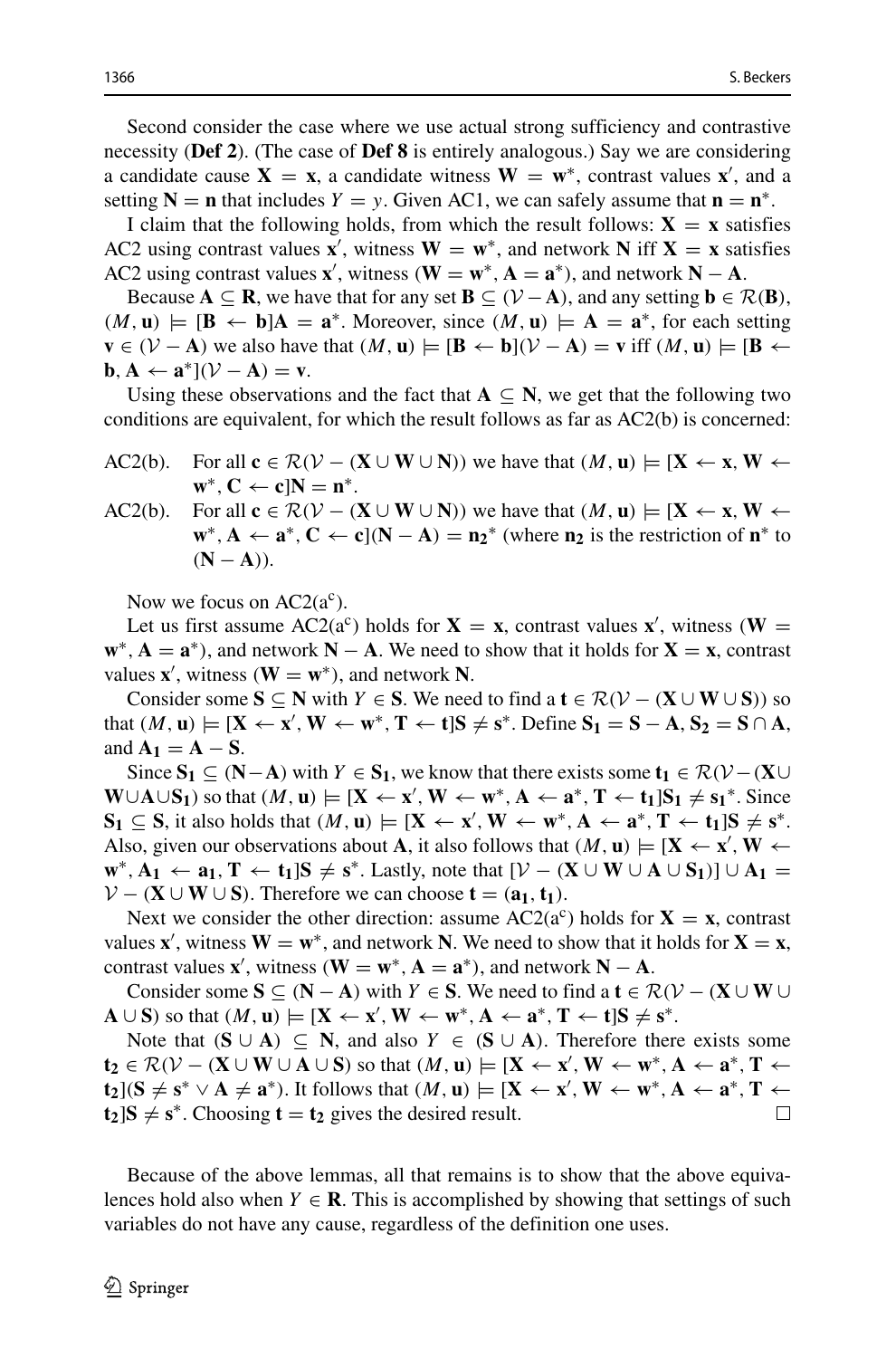AC2(a) requires us to look at all subsets of  $N = n$  that include  $Y = y$ , and verify that the candidate cause and witness  $(X = x', W = w^*)$  (or candidate witness  $W = w^*$  in case we use  $AC2(a^m)$  is not sufficient for that subset. One such subset is the one containing just *Y* = *y*. By AC1, we have that  $(M, \mathbf{u}) \models Y = y$ . Since *Y*  $\in \mathbf{R}$ , there is no intervention on the other endogenous variables so that  $Y \neq y$  under that intervention in **u**. Therefore any definition of causation using a version of *actual* sufficiency (i.e., **Def 2**, **Def 3**, **Def 8**, and **Def 9**) considers all sets that do not include *Y* to be sufficient for *Y* = *y* in *(M,* **u**). In particular, they consider  $(X = x', W = w^*)$ to be sufficient for  $Y = y$  in  $(M, \mathbf{u})$ , and thus fail to meet condition AC2(a).

For the definitions using *non-actual* variants of sufficiency (**Def 5**, **Def 6**, **Def 11**, and **Def 12**), it is condition  $AC2(b)$  that can never be satisfied. Analogous to what we saw in the proof of Lemma 2, this follows from the fact that whatever version of sufficiency we use,  $Y = y$  has to hold in all contexts, which is impossible given that *Y* ∉ ( $X$  ∪ **W**). From this the result follows.

Now we prove the only remaining equivalence: **Def 6** iff **Def 12**. (Given the previous equivalences, other choices are possible too.) We need to show that the following two statements are equivalent:

- $W = w^*$  is not directly sufficient for  $Y = y$ .
- $\blacksquare$  There exists values **x**<sup> $\prime$ </sup> of **X** such that  $(\mathbf{X} = \mathbf{x}', \mathbf{W} = \mathbf{w}^*)$  is not directly sufficient for  $Y = y$ .

Filling in Definition 7, the result follows immediately:

- $\vdash$  There exists a **z** ∈ R( $V (\mathbf{W} \cup \mathbf{X} \cup \{Y\})$ ), a **x**<sup> $\prime$ </sup> ∈ R(**X**), and a **u**<sup> $\prime$ </sup> ∈ R( $\mathcal{U}$ ) so that  $(M, \mathbf{u}') \models [\mathbf{W} \leftarrow \mathbf{w}^*, \mathbf{X} \leftarrow \mathbf{x}', \mathbf{C} \leftarrow \mathbf{c}]Y \neq y.$
- *−* There exists values **x**<sup>'</sup> of **X**, a **z** ∈  $\mathcal{R}(V (\mathbf{W} \cup \mathbf{X} \cup \{Y\}))$  and a **u**<sup>'</sup> ∈  $\mathcal{R}(U)$  so that  $(M, \mathbf{u}') \models [\mathbf{W} \leftarrow \mathbf{w}^*, \mathbf{X} \leftarrow \mathbf{x}', \mathbf{C} \leftarrow \mathbf{c}]Y \neq y$ .

Second, we go over some examples to show that none of the other equivalences hold. (Obviously, from now on we may ignore **Def 1**, **Def 5**, **Def 6**, **Def 7**, **Def 9**, **Def 11**, and **Def 12**.)

*Example 14* Equations:  $Y = (X \wedge A) \vee D$ ,  $D = A$ . Context:  $A = 1$ . Then  $X = 1$  is a cause of  $Y = 1$  according to:

- **Modified HP**: We can always consider choosing  $W = \emptyset$ , in which case we simply get counterfactual dependence:  $(M, \mathbf{u}) \models \mathbf{X} = \mathbf{x} \wedge Y = 1$  and  $(M, \mathbf{u}) \models$  $[\mathbf{X} \leftarrow \mathbf{x}']Y \neq y$ . Doing so in this example, we see that  $Y = 1$  counterfactually depends on  $(X = 1, D = 1)$ . There is clearly also no witness  $W = w^*$  to show that  $X = 1$  or  $D = 1$  are causes by themselves, so  $X = 1$  is part of a cause.
- **Updated HP** and **Original HP**: taking  $(A = 1, D = 0)$  as a witness meets the conditions.
- **Def 3**: again take  $(A = 1, D = 0)$  as a witness.
- **Def 2**: follows from the previous item and Theorem 4.
- **Def 8**: follows from the previous item and Theorem 4.

 $X = 1$  is not a cause of  $Y = 1$  according to: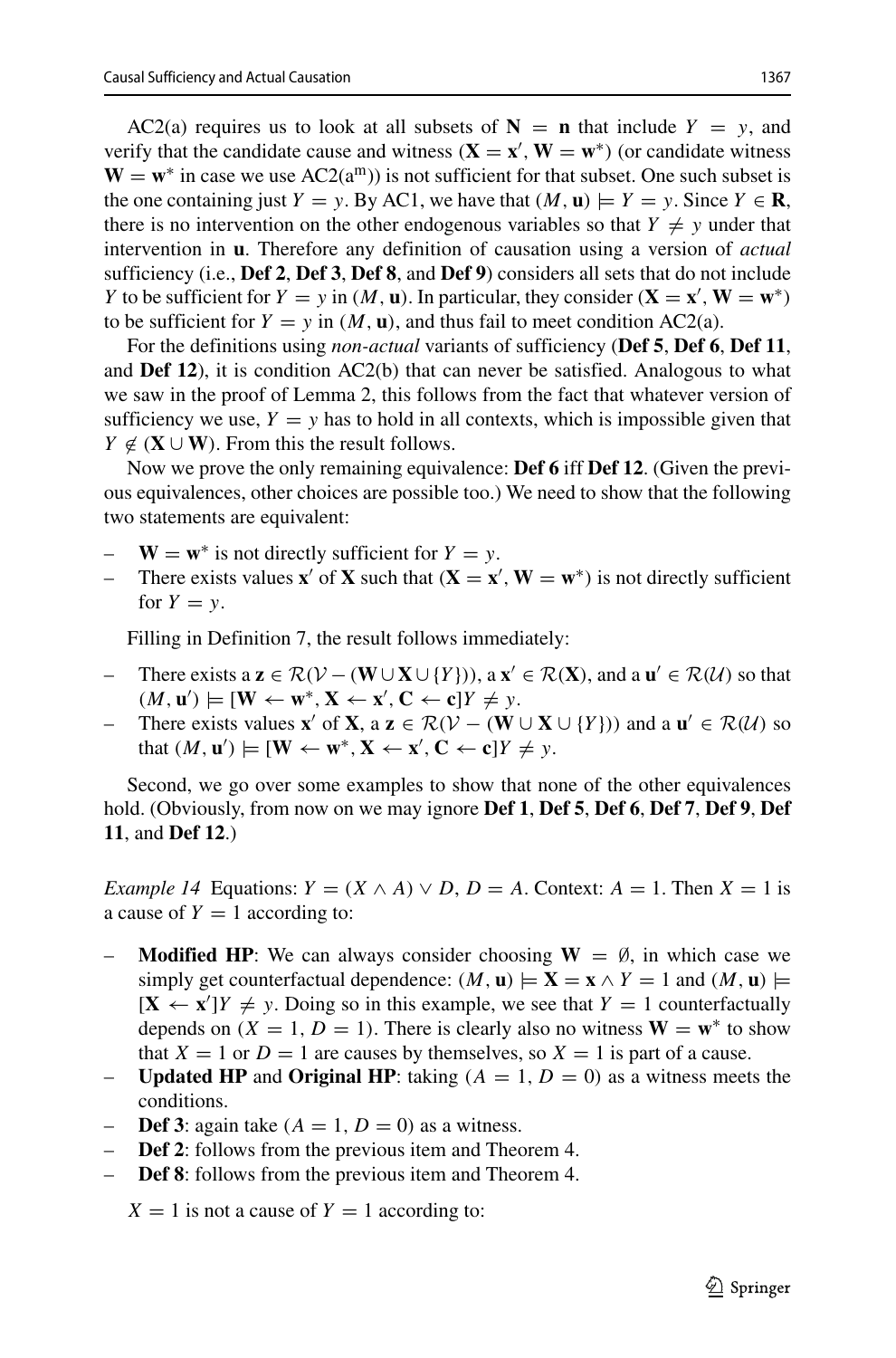- **Def 10**:  $X = 1$  by itself does not weakly suffice for  $Y = 1$  (just look at a context in which  $A = 0$ , so we need to add A or D to the witness. But both  $A = 1$  and  $D = 1$  each weakly suffice for  $Y = 1$ .
- **Def 4**:  $(X = 0, A = 1)$  and  $(X = 0, D = 1)$  also weakly suffice for  $Y = 1$ .

So we know that **Def 4** and **Def 10** are not equivalent to any of the other definitions. We give an example to show that **Def 4** and **Def 10** are not equivalent to each other either.

*Example 15* Equations:  $Y = X \wedge A$ ,  $X = A$ . Context:  $A = 1$ . Since  $X = 1$  is not weakly sufficient for  $Y = 1$ , we need to include  $A = 1$  in the witness. Indeed,  $(X = 1, A = 1)$  is weakly sufficient for  $Y = 1$ . However, so is  $A = 1$ , and therefore  $X = 1$  does not cause  $Y = 1$  according to **Def 10**. Yet  $(X = 0, A = 1)$  is not weakly sufficient for  $Y = 1$ , and therefore  $X = 1$  causes  $Y = 1$  according to **Def 4**.

This leaves us with the HP definitions, **Def 2**, **Def 3**, and **Def 8**. The next example shows that the former are not equivalent to the latter.

*Example 16* Equations:  $Y = (X \land \neg A) \lor D$ ,  $D = A$ . Context:  $A = 1$ . Then  $X = 1$ is a cause of  $Y = 1$  according to:

- **Modified HP:**  $Y = 1$  counterfactually depends on  $(X = 1, A = 1)$ , and not on either  $X = 1$  or  $A = 1$ . So  $X = 1$  is part of a cause.
- **Updated HP** and **Original**: take  $A = 0$  as a witness.

 $X = 1$  is not a cause of  $Y = 1$  according to:

- **Def 3**: *X* = 1 by itself does not directly suffice for *Y* = 1 (just look at [*A* ←  $1, D \leftarrow 0$ ), so we need to add A or D to the witness. Since the actual value of *A* is 1, it is of no use, which leaves us with *D*. But  $D = 1$  directly suffices for  $Y = 1$  by itself, and thus so does  $(X = 0, D = 1)$ .
- **Def 2**: follows from the previous item and Proposition 12.
- **Def 8**: follows from the previous item and Proposition 12.

That none of the HP definitions are equivalent is of course a well-established fact, and also follows from the examples we consider in Section [7.](#page-15-0) Therefore we are left with showing that **Def 2**, **Def 3**, and **Def 8** are not equivalent. That **Def 3** differs from the other two is a direct consequence of some of our later results, but a simple example illustrates this as well.

*Example 17* Equations:  $Y = A$ ,  $A = X$ . Context:  $A = 1$ . Then it is easy to see that  $X = 1$  causes  $Y = 1$  according to all definitions here considered, except for **Def 3**.

Lastly, I refer the reader to Example 2 in Sections [7](#page-15-0) for an example that shows **Def 2** and **Def 8** are not equivalent.

**Proposition 4** If  $X = x$  *causes*  $Y = y$  *in*  $(M, u)$  *according to a definition that uses minimal necessity, then* **X** *is a singleton.*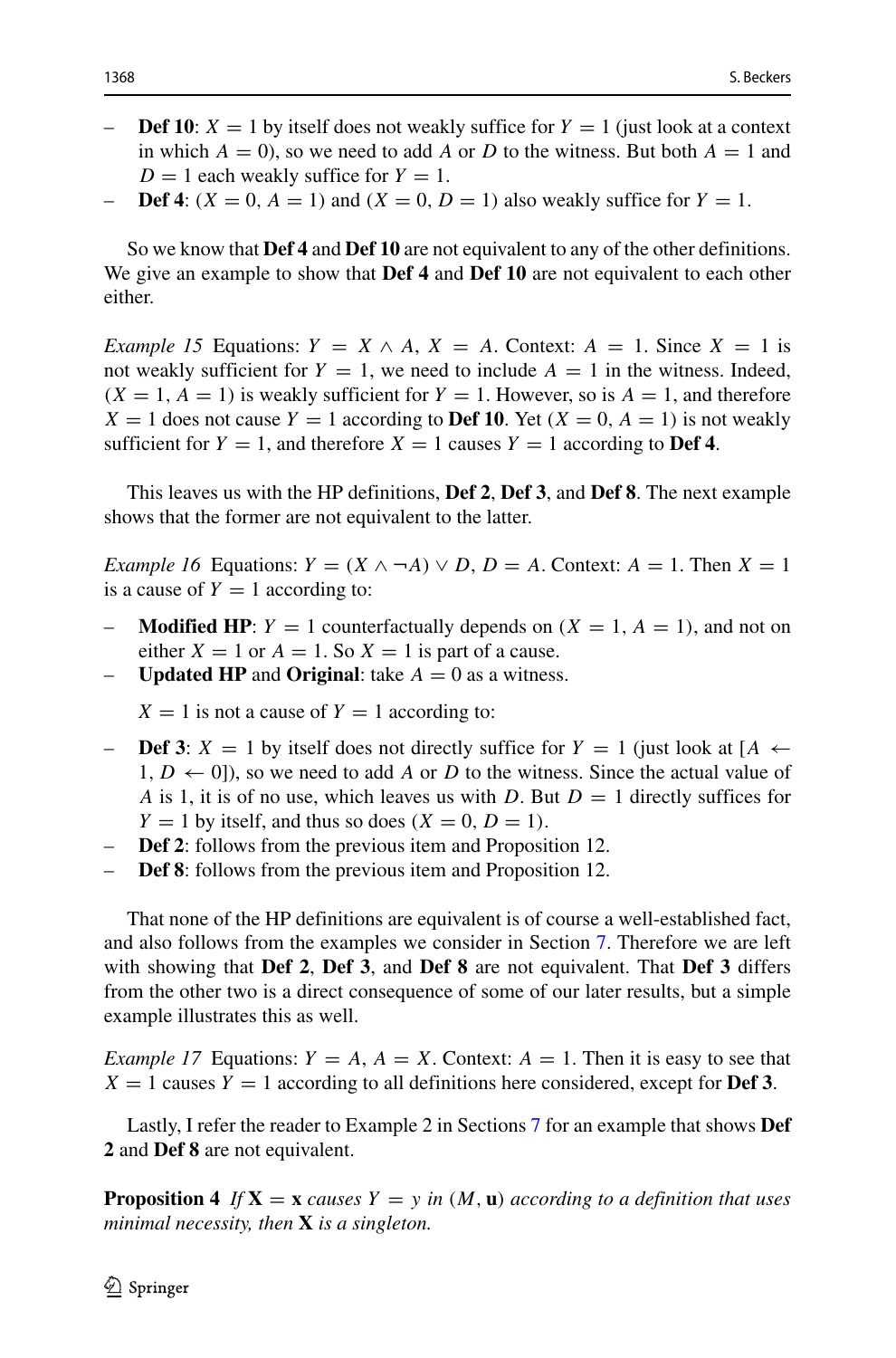*Proof* Since we know that **Def 7** is unsatisfiable and we have Theorem 3, we only need to consider **Def 3**, **Def 8**, and **Def 10**. The following applies to both weak and direct sufficiency (i.e., **Def 3** and **Def 10**.)

Assume  $(X_1 = x_1, X_2 = x_2, W = w^* )$  is sufficient for  $Y = y$ , and  $W = w^*$  is not sufficient for  $Y = y$ . If either  $(\mathbf{X}_2 = \mathbf{x}_2, \mathbf{W} = \mathbf{w}^*)$  or  $(\mathbf{X}_1 = \mathbf{x}_1, \mathbf{W} = \mathbf{w}^*)$  is also sufficient for  $Y = y$ , then  $(X_1 = x_1, X_2 = x_2)$  is not minimal.

So let us assume that neither  $(X_2 = x_2, W = w^*)$  nor  $(X_1 = x_1, W = w^*)$ is sufficient for  $Y = y$ . This means we can move  $X_2$  to the witness to show that  $X_1 = x_1$  satisfies AC2 by itself, and likewise for  $X_2$  and  $X_1$  reversed. From this the result follows.

Now we prove that it also holds for strong sufficiency, i.e., for **Def 8**. Assume  $(X_1 = x_1, X_2 = x_2, W = w^*$  is sufficient for  $Y = y$  along **N**, and  $W = w^*$  is not sufficient for  $Y = y$  along any network  $S \subseteq N$ . If either  $(X_2 = x_2, W = w^*)$  or  $(X_1 = x_1, W = w^* )$  is also sufficient for  $Y = y$  along **N**, then  $(X_1 = x_1, X_2 = x_2)$ is not minimal.

So let us assume that neither  $(X_2 = x_2, W = w^*)$  nor  $(X_1 = x_1, W = w^*)$  is sufficient for  $Y = y$  along **N**. If the same is true for all subnetworks  $S \subseteq N$ , then as before, we can move either one of  $X_1$  and  $X_2$  to the witness to show that the other satisfies AC2 by itself.

So let us assume that there is some subnetwork  $S' \subseteq N$  such that  $(X_1 = x_1, W =$ **w**<sup>\*</sup>) is sufficient for  $Y = y$  along **S**'. (Obviously the same reasoning applies to **X**<sub>2</sub>.) Since all subnetworks S<sup>"</sup> of S<sup>'</sup> are also subnetworks of N, it follows from the above that  $(X_1 = x_1)$  satisfies AC2 by itself when taking **W** as witness and **S**<sup> $\prime$ </sup> as network. From this the result follows.  $\Box$ 

**Theorem 2** *The only implications – involving either causes or parts of causes – between the remaining five definitions* (**Def 2**, **Def 3**, **Def 4**, **Def 8***, and* **Def 10**) *and the three HP definitions are the following ones (and their immediate consequences, of course):*

- *If part of* **Modified HP** *then* **Updated HP***;*
- *If part of* **Updated HP** *then* **Original HP***;*
- *If* **Def 3** *then* **Def 2***;*
- *If part of* **Def 2** *then* **Def 8***;*
- *If* **Def 3** *then* **Original HP***;*
- *If* **Def 10** *then* **Def 4***.*

*Proof* The first two implications are proven in Halpern [\[8\]](#page-32-4).

First we prove the third implication. Assume  $X = x$  causes  $Y = y$  with witness **W** according to **Def 3**. It follows from Proposition 10 that **X** is a single conjunct *X*. Note that this immediately implies minimality of **X**.

In other words,  $(X = x, \mathbf{W} = \mathbf{w}^*)$  is directly sufficient for  $Y = y$ , and there exists some *x'* such that  $(X = x', \mathbf{W} = \mathbf{w}^*)$  is not directly sufficient for  $Y = y$ . From the former it follows that  $(X = x, W = w^*)$  is strongly sufficient for  $Y = y$  along  $\emptyset$ . From the latter it follows that  $(X = x', \mathbf{W} = \mathbf{w}^*)$  is not strongly sufficient for  $Y = y$ along ∅, from which the result follows.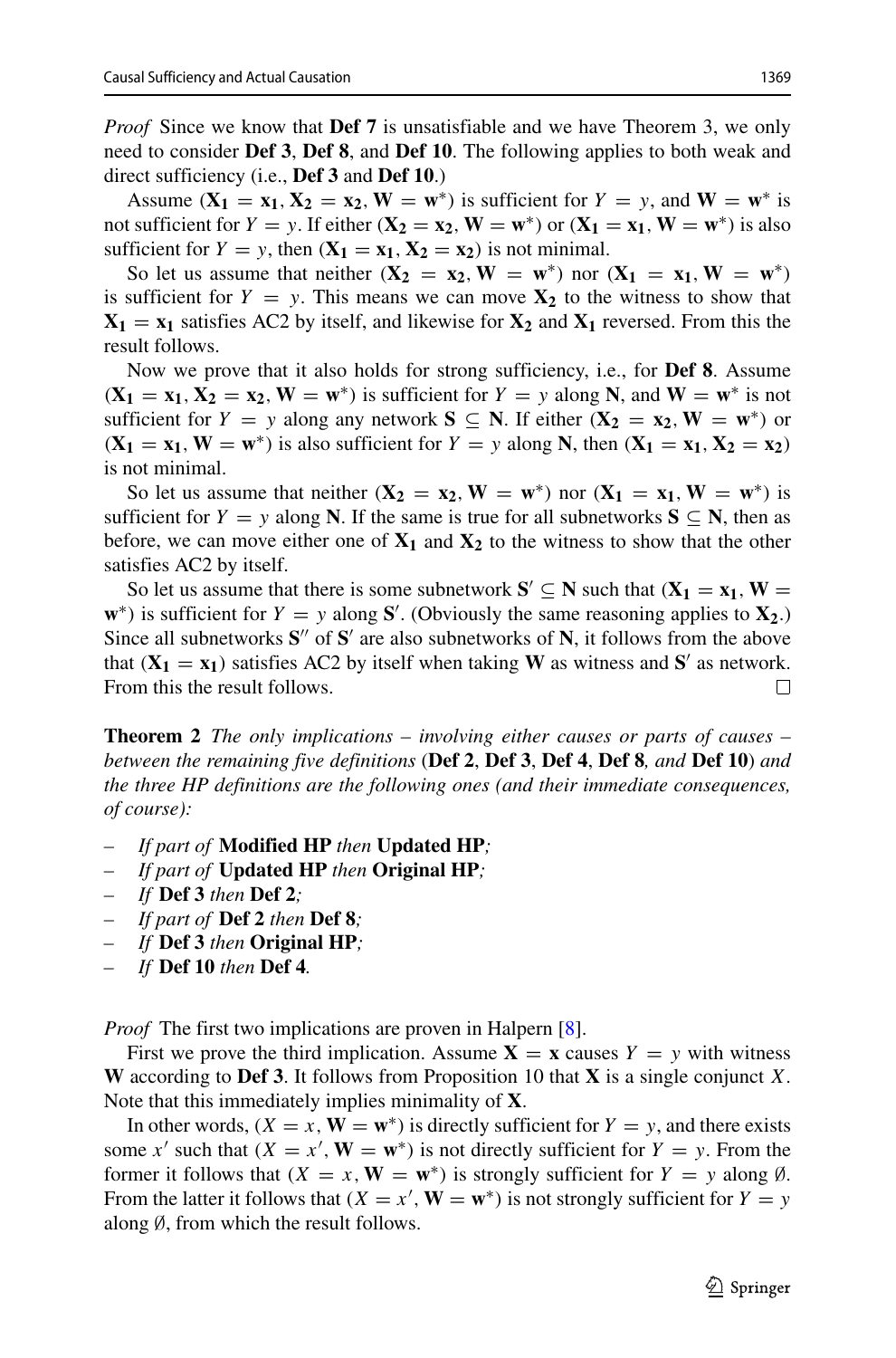Second we prove the fourth implication. Assume  $(X = x, X_2 = x_2, W = w^*)$  is sufficient for  $Y = y$  along **N**, and  $(X = x', \mathbf{X_2} = \mathbf{x_2}', \mathbf{W} = \mathbf{w}^* )$  is not sufficient for  $Y = y$  along any network  $S \subseteq N$ , for some  $N$ ,  $x'$  and  $x_2'$ . We show that  $X = x$ causes  $Y = y$  according to **Def 8**.

Taking  $(X_2 = x_2, W = w^*)$  as our witness and using N, AC2(b) remains unchanged. If  $(X_2 = x_2, W = w^*)$  is not sufficient for  $Y = y$  along any network  $S \subseteq N$ , then the result follows. We proceed by a reductio.

Let us assume that  $(X_2 = x_2, W = w^*)$  is sufficient for  $Y = y$  along some **S** ⊆ **N**. If  $(X_2 = x_2', W = w^*)$  is not sufficient for  $Y = y$  along any  $S'' ⊆ S$ , we have a violation of minimality (since *X* is redundant). Therefore we know that  $(X_2 = x_2', W = w^*)$  is sufficient for  $Y = y$  along some network  $S'' \subseteq S$ .

This means that there exist values  $\mathbf{s}'' \in \mathcal{R}(\mathbf{S}'')$  so that for all settings  $\mathbf{c} \in \mathcal{R}(\mathcal{V} - \mathbf{S}')$  $({\bf S}'' \cup {\bf X}_2 \cup \{X, Y\})$ , and for all  $x'' \in \mathcal{R}(X)$ , it holds that  $(M, \mathbf{u}) \models [{\bf X}_2 \leftarrow {\bf x}_2', {\bf W} \leftarrow {\bf X}_2]$  $\mathbf{w}^*, \mathbf{C} \leftarrow \mathbf{c}, X \leftarrow x''$ ] $\mathbf{S} = \mathbf{s}''$  and  $(M, \mathbf{u}) \models [\mathbf{X}_2 \leftarrow \mathbf{x}_2', \mathbf{W} \leftarrow \mathbf{w}^*, \mathbf{C} \leftarrow \mathbf{c}, X \leftarrow \mathbf{w}^*, \mathbf{C} \leftarrow \mathbf{c}, X \leftarrow \mathbf{w}^*, \mathbf{C} \leftarrow \mathbf{c}, X \leftarrow \mathbf{w}^* \leftarrow \mathbf{w}^* \leftarrow \mathbf{c} \leftarrow \mathbf{c}$  $x''$ ,  $S \leftarrow s''$ ] $Y = y$ . In particular, this holds if we choose  $X = x'$ . But that means that  $(X = x', \mathbf{X_2} = \mathbf{x_2}', \mathbf{W} = \mathbf{w}^*$  is also sufficient for  $Y = y$  along  $\mathbf{S}''$ , which contradicts our starting assumption.

Third we prove the fifth implication. As with the third implication, assume that  $(X = x, \mathbf{W} = \mathbf{w}^*)$  is directly sufficient for  $Y = y$ , and there exists some *x*<sup> $\prime$ </sup> such that  $(X = x', \mathbf{W} = \mathbf{w}^*)$  is not directly sufficient for  $Y = y$ . From the latter it follows that there exists a setting **d** of  $V - (\mathbf{X} \cup \mathbf{W} \cup \{Y\})$  such that  $(M, \mathbf{u}) = [X \leftarrow x', \mathbf{W} \leftarrow$  $\mathbf{w}^* \cdot \mathbf{D} \leftarrow \mathbf{d}$ ]*Y*  $\neq$  *y*. This means that if we take  $(\mathbf{W} = \mathbf{w}^* \cdot \mathbf{D} = \mathbf{d})$  as witness, AC2(a) is satisfied for **Original HP**. Since  $(X = x, W = w^*)$  is directly sufficient for  $Y = y$ , we know that  $(M, u) \models [X \leftarrow x, W \leftarrow w^*, D \leftarrow d]Y = y$ . Also, we have that  $\mathbf{Z} = \mathbf{X}$ , and thus the former means that also AC2(b) is satisfied for **Original HP**.

Fourth we prove the last implication. Assume  $X = x$  causes  $Y = y$  with witness **W** according to **Def 10**. (We know because of Proposition 10 that **X** is a singleton.) In other words,  $(X = x, \mathbf{W} = \mathbf{w}^*)$  is weakly sufficient for  $Y = y$ , and  $\mathbf{W} = \mathbf{w}^*$  is not weakly sufficient for  $Y = y$ . Remains to be shown that there exist a value  $x'$  so that  $(X = x', \mathbf{W} = \mathbf{w}^*)$  is not weakly sufficient for  $Y = y$ .

Say **u**' is a context such that  $(M, \mathbf{u}') \models [\mathbf{W} \leftarrow \mathbf{w}^*]Y \neq y$ , and say *x'* is the unique value such that  $(M, \mathbf{u}') \models [\mathbf{W} \leftarrow \mathbf{w}^*]X = x'$ . Then also  $(M, \mathbf{u}') \models [X \leftarrow x', \mathbf{W} \leftarrow$  $\mathbf{w}^*$ ]*Y*  $\neq$  *y*, which is what remained to be shown.

Fifth, we show that none of the remaining implications hold. (Again, we do not consider the relations amongst the HP definitions explicitly and refer the reader to the examples in Section [7.](#page-15-0) We also do not explicitly consider the remaining implications for parts of causes, but the reader can verify that the following examples suffice to falsify all those implications as well. For the left-hand side of all implications this follows immediately from the fact that the causes in all the following examples are singletons. For the right-hand side of implications, Propositions 4, 5, and 6 come in handy.)

Example 15 shows that **Def 4** does not imply **Def 10**.

Example 14 shows that none of the other definitons imply either **Def 4** or **Def 10**. So there are no remaining implications with either **Def 4** or **Def 10** on the right-hand side.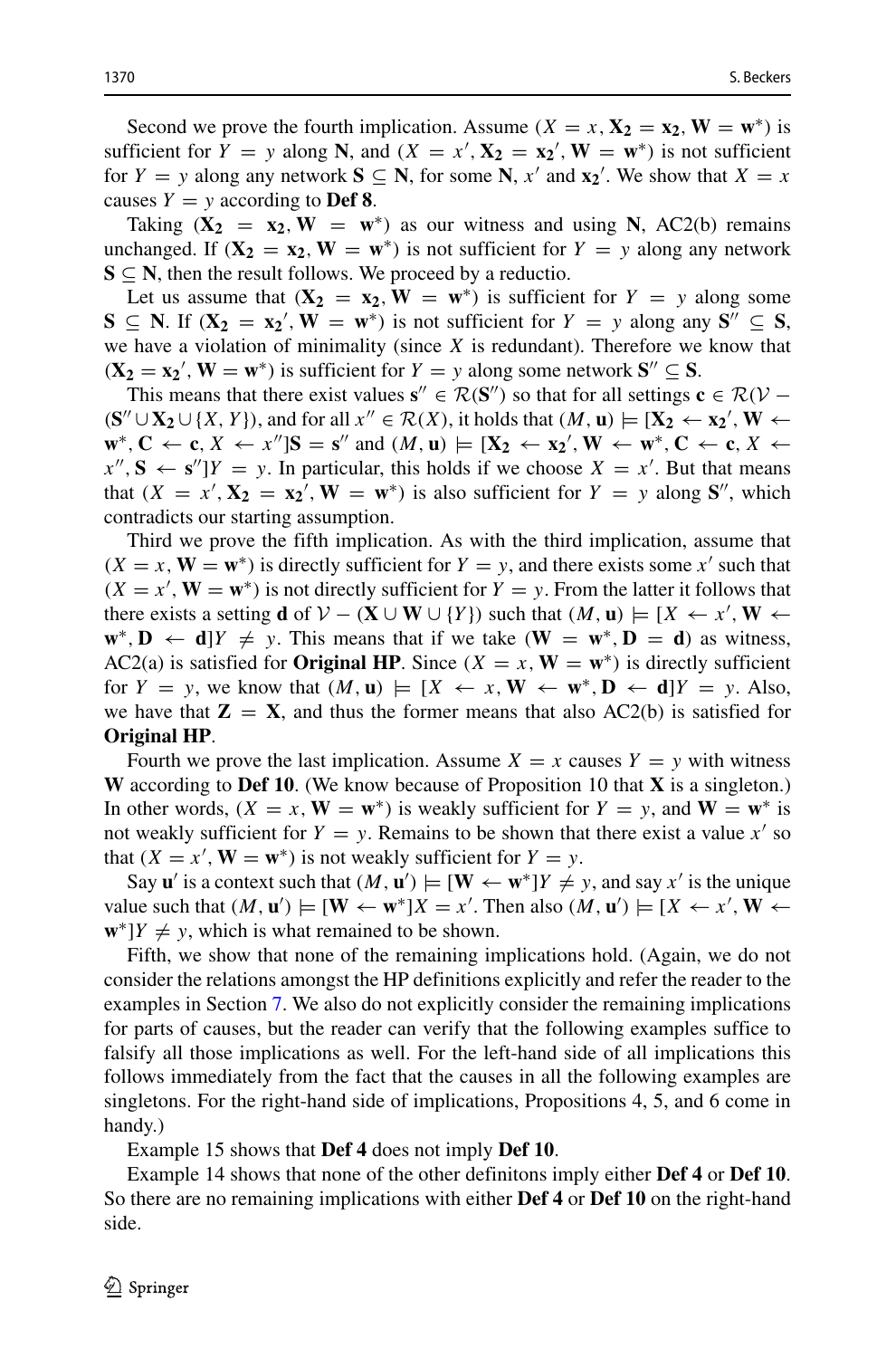Example 17 shows that **Def 3** is not implied by any definition.

Example 16 shows that none of the HP definitions imply **Def 2** or **Def 8**. Note that **Def 4** and **Def 10** also consider  $X = 1$  a cause of  $Y = 1$  in that example (since  $X = 1$ is weakly sufficient for  $Y = 1$ , whereas  $X = 0$  or the emptyset is not). Further, Example 2 shows that **Def 8** does not imply **Def 2**. Therefore there are no remaining implications with **Def 2** or **Def 8** on the right-hand side.

That leaves us to consider implications with one of the HP definitions on the righthand side. Given the first two implications of Theorem 4, it suffices to show that none of **Def 4**, **Def 2**, **Def 8**, or **Def 10**, imply **Original HP**, and that **Def 3** does not imply **Updated HP**.

I refer the reader to Example 7 in Section [7](#page-15-0) for an example where **Def 2** – and thus also **Def 8** – hold and **Original HP** does not.  $\Box$ 

The following example shows that neither **Def 4** nor **Def 10** implies **Original HP**.

*Example 18* Equations:  $Y = Z_1 \vee Z_2 \vee A$ ,  $Z_1 = X \wedge A$ ,  $Z_2 = X \wedge \neg A$ . Context:  $A = 1$  and  $X = 1$ . Then  $X = 1$  is a cause of  $Y = 1$  according to:

- **Def 10**:  $X = 1$  is weakly sufficient for  $Y = 1$  and  $\emptyset$  is not.
- **Def 4**: follows from the previous one.

Yet  $X = 1$  is not a cause of  $Y = 1$  according to **Original HP**. To see why, note that we need to include  $A = 0$  into the witness in order to get AC2(a), and we must exclude  $Z_1$ . Also, we clearly cannot add  $Z_2 = 1$ . Therefore the witness has to be  $A = 0$ . The actual value of  $Z_2$  is 0. Since we have  $(M, \mathbf{u}) \models [X \leftarrow 1, A \leftarrow 0, Z_2 \leftarrow 0]$  $0|Y = 0$ , AC2(b) is not satisfied.

Lastly, an example to show that **Def 3** does not imply **Updated HP**.

*Example 19* Equations:  $Y = (X \wedge D) \vee A$ ,  $D = A$ . Context:  $A = 1$  and  $X = 1$ . Then  $X = 1$  is a cause of  $Y = 1$  according to **Def 3**:  $(X = 1, D = 1)$  is directly sufficient for  $Y = 1$ , and  $(X = 0, D = 1)$  is not. But  $X = 1$  is not a cause of  $Y = 1$  according to **Updated HP**. To see why, note that we need to include  $A = 0$  into the witness in order to get AC2(a). But  $(M, \mathbf{u}) \models [X \leftarrow 1, A \leftarrow 0]Y = 0$ , thus falsifying AC2(b) for **Updated HP**.

## <span id="page-30-0"></span>**Appendix C: Excluding Def 3 and Def 10**

**Proposition 5** *If*  $X = x$  *causes*  $Y = y$  *in*  $(M, u)$  *according to Def 3, then*  $X$  *is a singleton, and X is a parent of Y .*

*Proof* That **X** is always a singleton is a direct consequence of the combination of Proposition 10 and Theorem 3.

Recall that *X* is a parent of *Y* iff there exists a context  $\mathbf{u}''$ , a setting  $\mathbf{z} \in$  $\mathcal{R}(V - \{X, Y\})$ , and values *x*, *x*<sup>"</sup> of *X* so that  $F_Y(\mathbf{u}'', \mathbf{z}, x) \neq F_Y(\mathbf{u}'', \mathbf{z}, x'')$ . This means precisely that for some  $y \in \mathcal{R}(Y)$ ,  $(M, \mathbf{u}'') \models [\mathbf{Z} \leftarrow \mathbf{z}, X \leftarrow x]Y = y$  and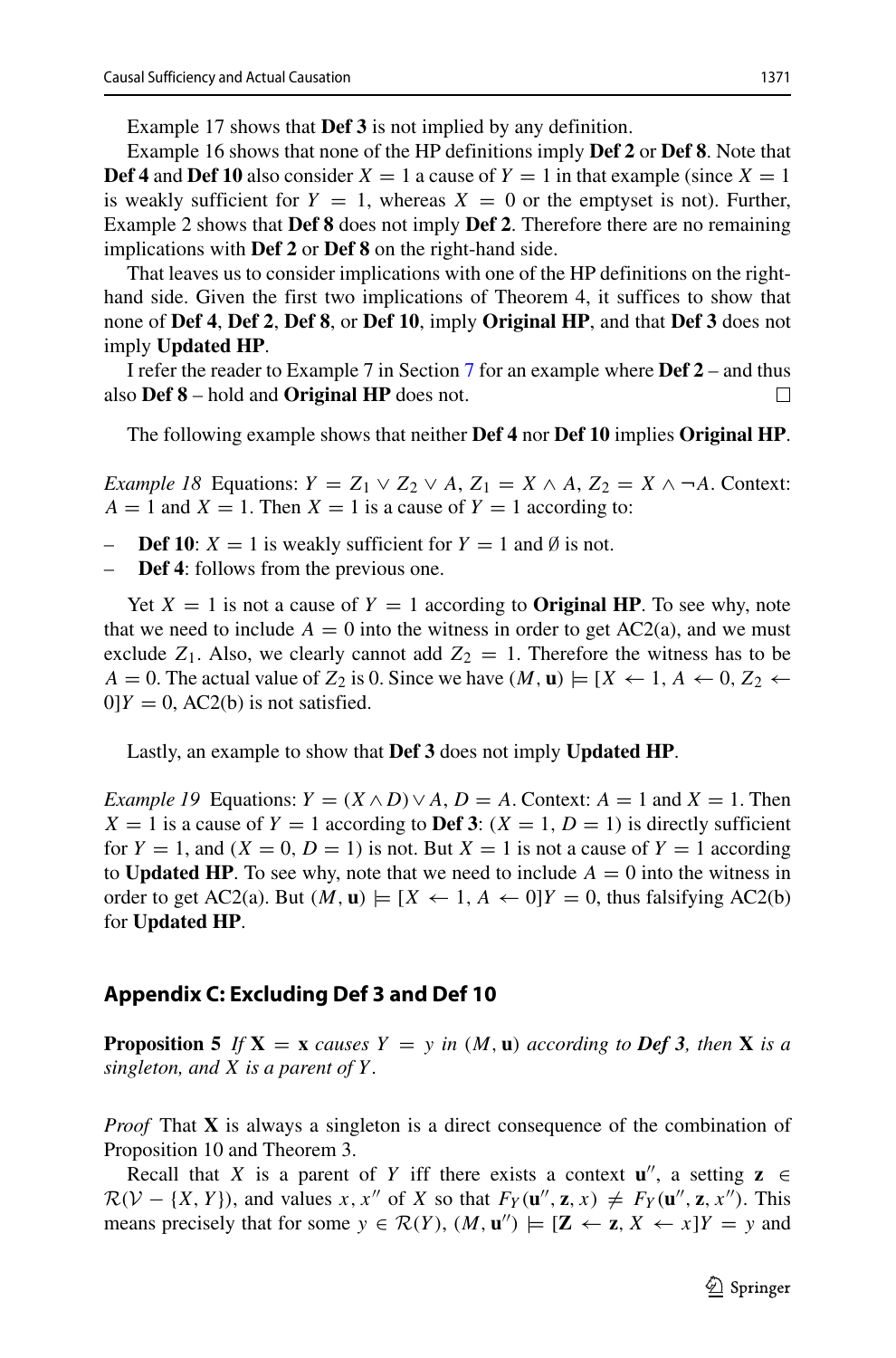$(M, \mathbf{u}'')$   $\models$   $[\mathbf{Z} \leftarrow \mathbf{z}, X \leftarrow x'']Y \neq y$ . If  $X = x$  causes  $Y = y$  according to **Def 3**, the existence of values such that the previous holds follows immediately.

**Proposition 6** *If X is only a parent of Y , then* **Def 3**, **Def 2***, and* **Def 8** *are all equivalent for causes*  $X = x$ *.* 

*Proof* Given Theorem 4, we only need to prove the implication from **Def 8** to **Def 3**.

Assume *X* is only a parent of *Y*, and  $X = x$  causes  $Y = y$  according to **Def 8**. Thus, there is a witness **W** and some network **N** such that  $(X = x, \mathbf{W} = \mathbf{w}^*)$  is strongly sufficient for  $Y = y$  along N, and  $(W = w^*)$  is not strongly sufficient for  $Y = y$  along any subnetwork of **N**.

First consider the case where  $N = \emptyset$ . This means that  $(X = x, W = w^*)$  is directly sufficient for  $Y = y$ , and  $(\mathbf{W} = \mathbf{w}^*)$  is not directly sufficient for  $Y = y$ . That means precisely that  $X = x$  causes  $Y = y$  according to **Def 12**. The result now follows from Theorem 3.

Second consider the case where there exists some  $N \in \mathbb{N}$ . If *N* is not an ancestor of *Y* , it can be removed from **N** without consequence. If *N* is an ancestor of *Y* , then it cannot be a descendant of *X*. But in that case it does not depend on *X*, and thus we can remove it from **N** and add it to the witness **W** without consequence. Therefore there always exists a choice of witness so that  $N = \emptyset$ , and thus the result follows.  $\Box$ 

**Proposition 7** *Out of all definitions we have considered,* **Def 10** *and* **Def 3** *are the only ones which do not satisfy* **Dependence***.*

*Proof* For the HP definitions this is proven in Halpern [\[8,](#page-32-4) p. 26].

Example 17 shows the result for **Def 3**.

Example 15 shows the result for **Def 10**.

Therefore it remains to be shown that **Dependence** implies **Def 2**, **Def 4**, and **Def 8**. This is a direct consequence of the fact that **Dependence** implies **Modified HP**, combined with Proposition 14.  $\Box$ 

#### <span id="page-31-0"></span>**Appendix D: Def 2, Def 4, and Def 8, vs the HP Definitions**

**Proposition 8** *If* **Modified HP** *with* **X** *a singleton, then* **Def 2**, **Def 4***, and* **Def 8***.*

*Proof* Recall the root variables **R** from Observation 1. Note that for any setting **r** ∈  $\mathcal{R}(\mathbf{R})$ , for any set  $\mathbf{Y} \subseteq (\mathcal{V} - \mathbf{R})$ , there exists some y so that  $\mathbf{R} = \mathbf{r}$  is both weakly, actually weakly, and strongly, sufficient for  $Y = y$ .

Assume  $X = x$  causes  $Y = y$  according to **Modified HP** with witness **W**. This means there exists a *x'* so that  $(M, \mathbf{u}) \models [X \leftarrow x', \mathbf{W} \leftarrow \mathbf{w}^*]Y \neq y$ . Let  $\mathbf{S} =$ **R** −  $(W \cup \{X\})$ .

First we focus on **Def 4**. Note that  $(X = x, S = s^*, W = w^*)$  is weakly sufficient for  $Y = y$ . Furthermore, changing *X* from *x* to *x'* obviously has no effect on any of the values in **R**. Therefore  $(M, \mathbf{u}) \models [X \leftarrow x', \mathbf{W} \leftarrow \mathbf{w}^*] \mathbf{S} = \mathbf{s}^*$ , and thus we get that  $(M, \mathbf{u}) \models [X \leftarrow x', \mathbf{W} \leftarrow \mathbf{w}^*, \mathbf{S} \leftarrow \mathbf{s}^*]Y \neq y$ . (Also, we may assume that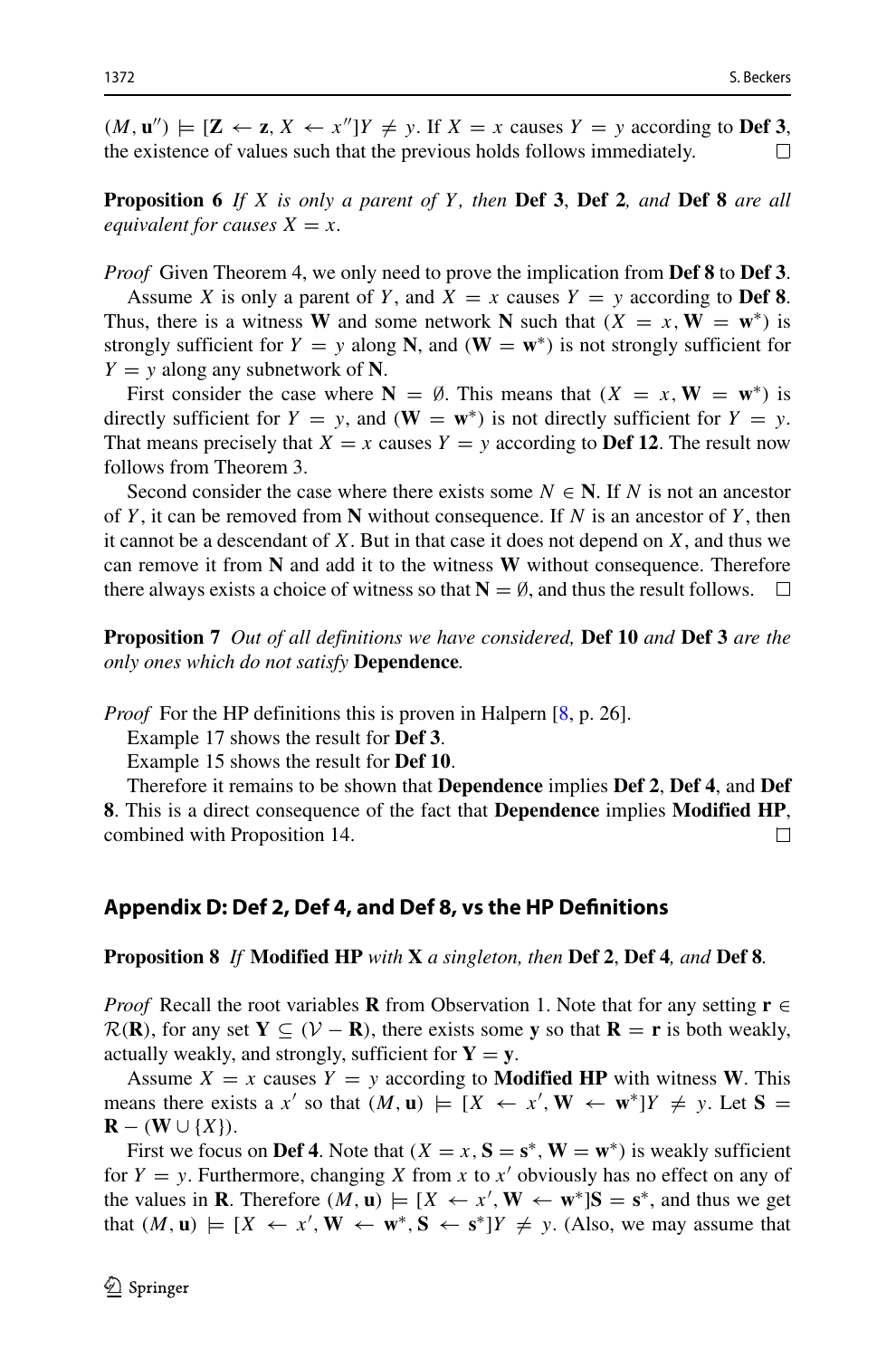**W** ∩ **R** = Ø.) From this it follows that  $(X = x', S = s^*$ , **W** = **w**<sup>∗</sup>) is not weakly sufficient for  $Y = y$ . So taking  $(S = s^*, W = w^*)$  as witness gives the desired result.

Second we focus on **Def 2** (from which **Def 8** follows due to Theorem 4). Combining the previous statement about  $(X = x', S = s^*, W = w^*)$  with Proposition 2 it follows immediately that there does not exist any network **N** so that  $(X = x', S =$  $s^*$ ,  $W = w^*$ ) is strongly sufficient for  $Y = y$  along N.

Clearly there exists some **N** so that  $\mathbf{R} = \mathbf{r}^*$  is strongly sufficient for  $Y = y$  along **N**. (We can start by picking parents **A** of  $Y = y$  such that  $\mathbf{A} = \mathbf{a}^*$  is directly sufficient for  $Y = y$ . Then we can take parents of all elements in **A**, to get a set **B** so that  $\mathbf{B} = \mathbf{b}^*$ is directly sufficient for  $\mathbf{A} = \mathbf{a}^*$ , etc.) But then also  $(X = x, \mathbf{S} = \mathbf{s}^*, \mathbf{W} = \mathbf{w}^*)$  is strongly sufficient for  $Y = y$  along **N**, from which the result follows. strongly sufficient for  $Y = y$  along N, from which the result follows.

**Acknowledgements** Many thanks to Joe Halpern, Naftali Weinberger, and an anonymous reviewer for helpful comments on earlier versions of this paper. This research was made possible by funding from the Alexander von Humboldt Foundation.

**Funding** Open Access funding enabled and organized by Projekt DEAL.

### **Declarations**

**Conflict of Interests** The author declares that he has no conflict of interest.

**Open Access** This article is licensed under a Creative Commons Attribution 4.0 International License, which permits use, sharing, adaptation, distribution and reproduction in any medium or format, as long as you give appropriate credit to the original author(s) and the source, provide a link to the Creative Commons licence, and indicate if changes were made. The images or other third party material in this article are included in the article's Creative Commons licence, unless indicated otherwise in a credit line to the material. If material is not included in the article's Creative Commons licence and your intended use is not permitted by statutory regulation or exceeds the permitted use, you will need to obtain permission directly from the copyright holder. To view a copy of this licence, visit [http://creativecommons.org/licenses/by/4.0/.](http://creativecommons.org/licenses/by/4.0/)

# **References**

- <span id="page-32-5"></span>1. Beckers, S. (2021). The counterfactual NESS definition of causation. In *Proceedings of the 35th AAAI conference on artificial intelligence*.
- <span id="page-32-8"></span>2. Beckers, S., & Vennekens, J. (2017). The transitivity and asymmetry of actual causation. *Ergo*, *4*(1), 1–27.
- <span id="page-32-2"></span>3. Beckers, S., & Vennekens, J. (2018). A principled approach to defining actual causation. *Synthese*, *195*(2), 835–862.
- <span id="page-32-3"></span>4. Glymour, C., Danks, D., Glymour, B., Eberhardt, F., Ramsey, J., Scheines, R., Spirtes, P., Teng, C.M., Zhang, J. (2010). Actual causation: a stone soup essay. *Synthese*, *2*, 169–192.
- <span id="page-32-9"></span>5. Hall, N. (2004). Two concepts of causation. In Collins, J., Hall, N., Paul, L.A. (Eds.) *Causation and counterfactuals* (pp. 225–276): The MIT Press.
- <span id="page-32-6"></span>6. Hall, N. (2007). Structural equations and causation. *Philosophical Studies*, *132*(1), 109–136.
- <span id="page-32-0"></span>7. Halpern, J.Y. (2015). A modification of the halpern-pearl definition of causality. In *Proceedings of the 24th IJCAI* (pp. 3022–3033): AAAI Press.
- <span id="page-32-4"></span>8. Halpern, J.Y. (2016). *Actual causality*. Cambridge: MIT Press.
- <span id="page-32-7"></span>9. Halpern, J.Y., & Pearl, J. (2001). Causes and explanations: a structural-model approach. Part I: causes. In *Proc. 17th Conference on Uncertainty in Artificial Intelligence (UAI 2001)* (pp. 194–202).
- <span id="page-32-1"></span>10. Halpern, J.Y., & Pearl, J. (2005). Causes and explanations: a structural-model approach. Part I: causes. *The British Journal for the Philosophy of Science*, *56*(4), 843–87.